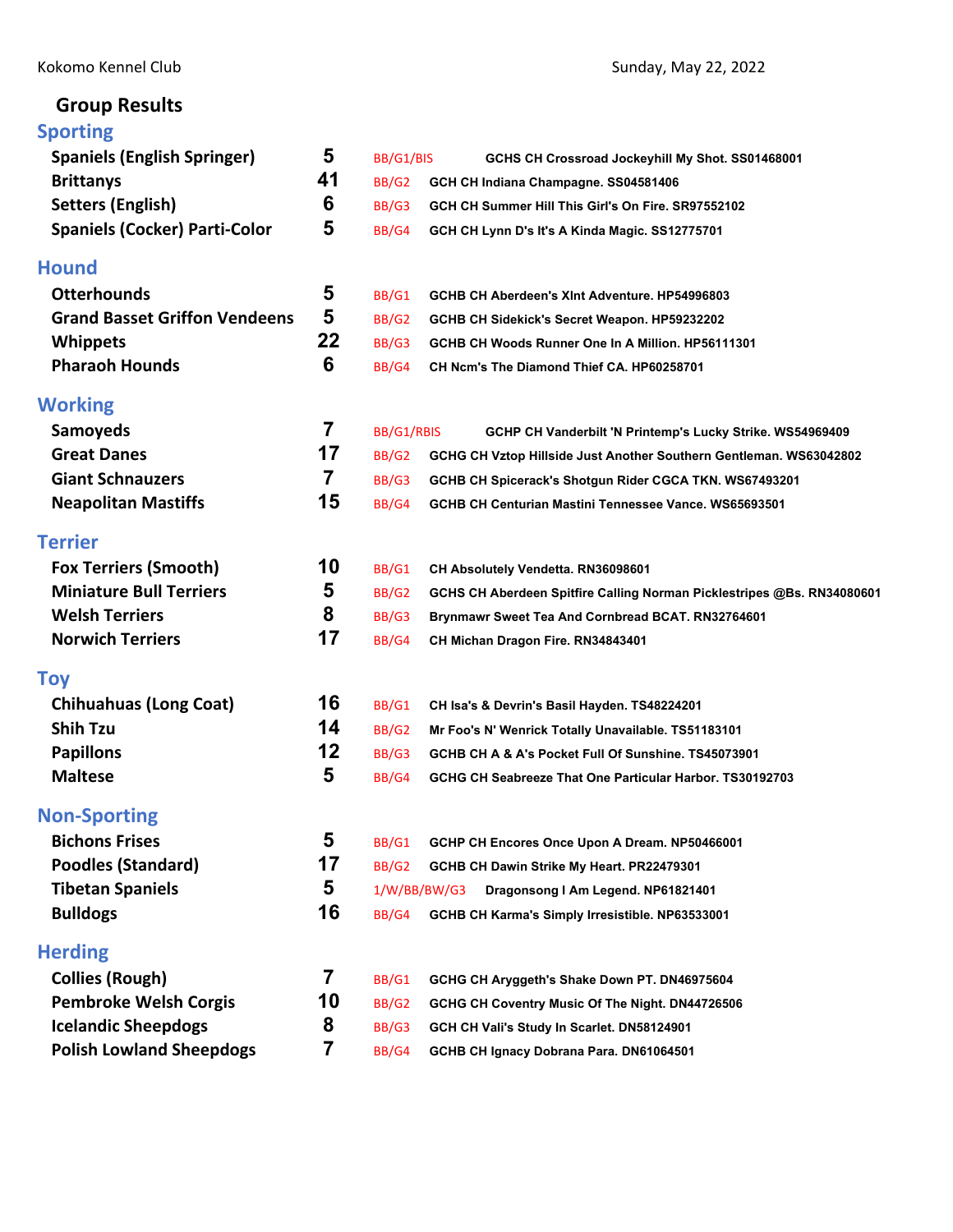# **Owner Handled Group Results**

| <b>Sporting</b>                       |                |                  |                                                                                   |  |
|---------------------------------------|----------------|------------------|-----------------------------------------------------------------------------------|--|
| <b>Pointers</b>                       | 6              | OHBB/OHG1        | GCH CH Brackenmoor Royal Finest JH. SS24082801                                    |  |
| <b>Spaniels (Welsh Springer)</b>      | 7              | OHBB/OHG2        | GCH CH Kyraco Superstar My Sergei BCAT. SS17743103                                |  |
| <b>Setters (Gordon)</b>               | 5              | OHBB/OHG3        | GCHB CH Spellbound's Indiana Jones At O'Eire BCAT. SR93887408                     |  |
| <b>Setters (English)</b>              | 6              | OHBB/OHG4        | GCH CH Summer Hill This Girl's On Fire, SR97552102                                |  |
| Hound                                 |                |                  |                                                                                   |  |
| <b>Treeing Walker Coonhounds</b>      | 6              | OHBB/OHG1        | Circle M Hi-Cotton Winn Dixie. HP61073204                                         |  |
| <b>Dachshunds (Wirehaired)</b>        | $\overline{7}$ | OHBB/OHG2        | GCH CH Summer Hill Latin Lover Rico Of Sandeckel. HP59605101                      |  |
| <b>Whippets</b>                       | 22             | OHBB/OHG3        | GCHB CH Woods Runner One In A Million. HP56111301                                 |  |
| <b>Basset Hounds</b>                  | 5              | OHBB/OHG4        | CH Renaissance Golden Emperor. HP57344404                                         |  |
| <b>Working</b>                        |                |                  |                                                                                   |  |
| <b>Doberman Pinschers</b>             | 11             | OHBB/OHG1/OHRBIS | GCH CH Starline N Andella's Hot Pursuit BN RN. WS69050102                         |  |
| <b>Akitas</b>                         | 16             | OHBB/OHG2        | Gallant's From Fyre And Ash O'Granddad. WS74584501                                |  |
| <b>Boerboels</b>                      | 6              |                  | OHBB/OHG3 CH Ana Morgana Mahone Of Silverthorne BCAT CGCA CGCU TKP VHMA VHMP      |  |
| <b>Boxers</b>                         | 18             | OHBB/OHG4        | CH Mircoa N Irondale's Fire And Desire. WS61628802                                |  |
| <b>Terrier</b>                        |                |                  |                                                                                   |  |
| <b>Norwich Terriers</b>               | 15             | OHBB/OHG1/OHBIS  | CH Fishback It's Miller Time, RN34359201                                          |  |
| <b>Fox Terriers (Smooth)</b>          | 5              | OHBB/OHG2        | Pinnacle It's All Good Man. RN36871201                                            |  |
| <b>Border Terriers</b>                | 7              | OHBB/OHG3        | CH Snow Winds Foxtastic. RN36589206                                               |  |
| <b>Soft-Coated Wheaten Terriers</b>   | 8              | OHBB/OHG4        | GCH CH Cela Full Blue Moon Over The Ocean, RN35714202                             |  |
| <b>Toy</b>                            |                |                  |                                                                                   |  |
| <b>Chinese Cresteds</b>               | 12             |                  | OHBB/OHG1 GCHP CH Orenda Viva Jumpin' Little Juke Joint CAA FCAT2 ATT. TS36636102 |  |
| <b>Cavalier King Charles Spaniels</b> | 6              | OHBB/OHG2        | Royal Heirs Made For This. TS43243401                                             |  |
| <b>Papillons</b>                      | 12             | OHBB/OHG3        | GCHB CH A & A's Pocket Full Of Sunshine. TS45073901                               |  |
| <b>Non-Sporting</b>                   |                |                  |                                                                                   |  |
| <b>Keeshonden</b>                     | 5              | OHBB/OHG1        | GCHS CH Allante's Ladies Love Country Boys. NP44264501                            |  |
| <b>American Eskimo Dogs</b>           | 6              | OHBB/OHG2        | GCH CH Phantomrun's Kiss Me Kate FCAT. NP55216601                                 |  |
| <b>Bulldogs</b>                       | 16             | OHBB/OHG3        | GCHB CH Karma's Simply Irresistible. NP63533001                                   |  |
| <b>French Bulldogs</b>                | 5              | OHBB/OHG4        | Lionheart's Prospect O' Fortune. NP65947901                                       |  |
| <b>Herding</b>                        |                |                  |                                                                                   |  |
| <b>Miniature American Shepherds</b>   | 5              |                  | OHBB/OHG1 GCHB CH Ashland's Anything Goes At Woodridge RN CGCA TKI. DN42769601    |  |
| <b>Pembroke Welsh Corgis</b>          | 9              | OHBB/OHG2        | GCH CH Clayview Balnagowan Sherlock Knows CGC. DN52775401                         |  |
| <b>Belgian Tervuren</b>               | 7              | OHBB/OHG3        | CH Going For Broke De L'Aurore BN RN. DN41174004                                  |  |
| <b>Australian Shepherds</b>           | 19             | OHBB/OHG4        | <b>CH Bailiwick Audacious. DN62335901</b>                                         |  |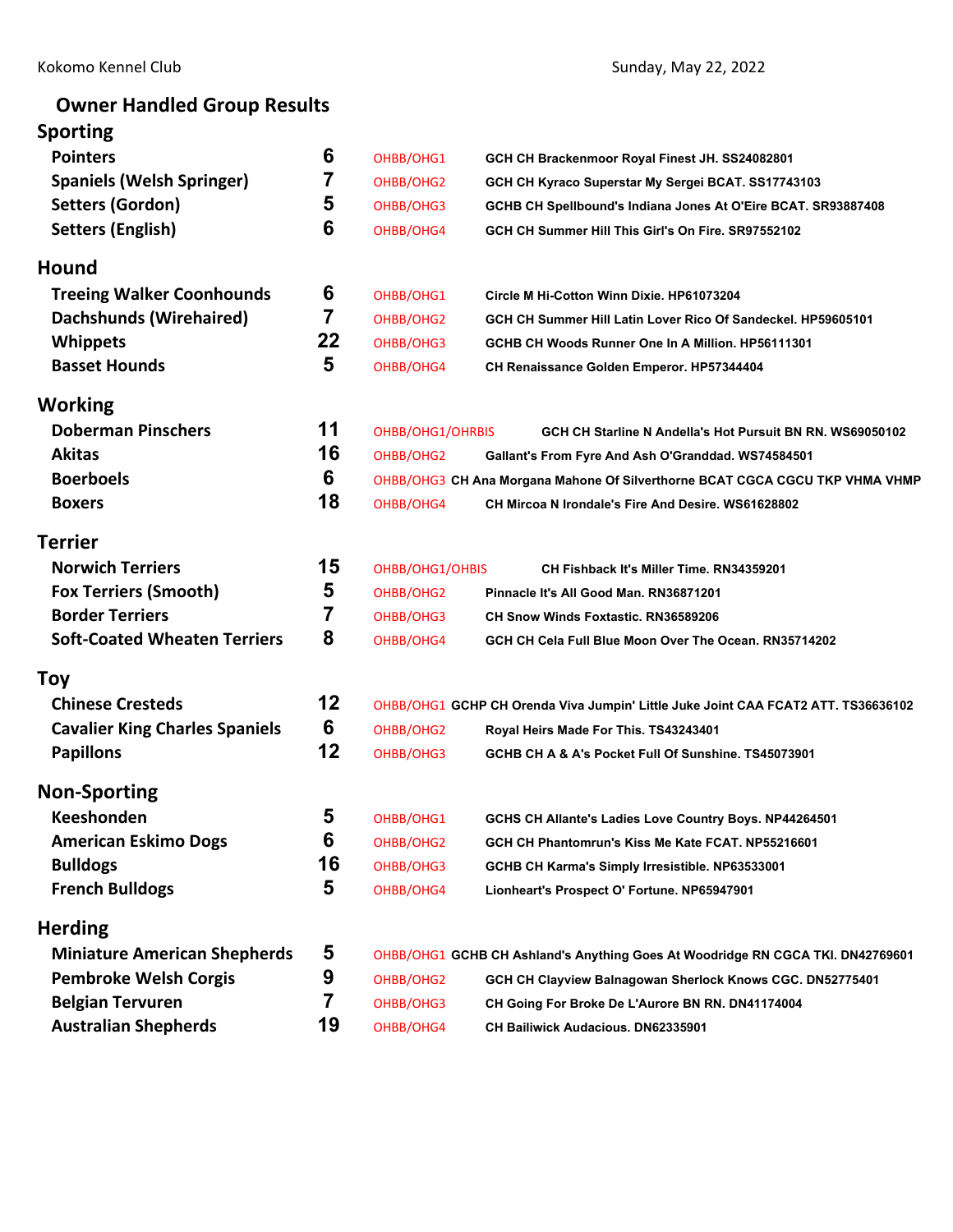<span id="page-2-0"></span>7132 Mr. Roger Gifford

# **Barbet**

## **Barbet, Bred‐By‐Exhibitor Dogs**

#### **5** 1/W **Windy Crest's Cleophus Blue Vision Of Glory. SS29721707**

7/11/2021 Breeder: Barbara Gresham. Sire: Cowboy Biscay's Lapis Lazuli CA BCAT Dam: GCH CH Astrid Biscay's Prized Diamond CM2 CAA DCAT DS CGC. Owner:Barb Gresham|Rie and Louis Somlai.

## **Barbet, Open Bitches**

## **6** 1/W/BW/OS **Anam Chara Pippi Longstocking. SS21101002**

OHBB 8/2/2020 Breeder: C Lynn Vogt-Kinsey/Leslie Woodward. Sire: GCH CH Nuphar's Bonus Points CM3 Dam: CH Hickory Tavern Secret Garden CM. Owner:Susan Meachem|Doug McCrae]]|Lynn Vogt-Kinsey Leslie Woodward.

#### **Barbet, Best of Breed**

## **7** BB **GCHB CH Bluespruce's Blitzen De Ginkgo. SS23368108**

10/30/2020 Breeder: Sherilyn Spies-Smith. Sire: Barbochos Rick'S CM Dam: Blue Spruce Kismet. Owner:Will Zollman|Stacy Able|Will Zollman.

Judge:

4787 Mr. Walter J Sommerfelt

## **Brittanys**

## **Brittanys, Puppy (6‐9 Months) Dogs**

| 5  | 1                   | Sovereign's Friends In Low Places. SS29755501<br>10/19/2021 Breeder: Dawn Droel/Jake Droel/Joe Droel. Sire: GCHG DC Sovereign's Chasing Legends<br>Dam: GCH CH Sovereign's Glitter And Grease JH. Owner: Hanna Kadinger.                                                                                             |
|----|---------------------|----------------------------------------------------------------------------------------------------------------------------------------------------------------------------------------------------------------------------------------------------------------------------------------------------------------------|
|    | $\overline{2}$      | Dogwood Hollow Some Guys Have All The Luck. SS30309803<br>10/25/2021 Breeder: Cheryl Mika/Jennifer Burlingame/Rhonda Cornum/Aaron N Burlingame Jr Sire: CH<br>Dogwood Hollow Top Gun Dam: CH Dogwood Hollow Brittstorm Eye Of The Storm. Owner:Cheryl<br>Mika Jennifer Burlingame Rhonda Cornum Aaron Burlingame JR. |
|    |                     | Brittanys, Puppy (9-12 Months) Dogs                                                                                                                                                                                                                                                                                  |
| 9  | $\overline{2}$      | Labyrinth Angel's Share. SS28022104<br>7/12/2021 Breeder: Karen Hanson/Reva Fay Dickson. Sire: GCH CH Ory's Absolute Catch At Fyrebyrd<br>CGC TKN Dam: CH Labyrinth Sandridge Singing In The Rain. Owner: Alyson Kern Karen Hanson Maxwell<br>Kern.                                                                  |
| 15 | 1/R                 | Voyageur's Time Warp. SS28588003<br>7/12/2021 Breeder: Barbara Dayton/Kathleen A Jones. Sire: CH Sterling Oaks-Sir Bentley Dam:<br>Voyageur-Wincrest Chance Of A Life Time. Owner: Kathleen A Jones.                                                                                                                 |
|    |                     | <b>Brittanys, Bred-By-Exhibitor Dogs</b>                                                                                                                                                                                                                                                                             |
| 27 | $\overline{2}$      | Labyrinth Trade Winds. SS28022101<br>7/12/2021 Breeder: Karen Hanson/Reva Fay Dickson. Sire: GCH CH Ory's Absolute Catch At Fyrebyrd<br>CGC TKN Dam: CH Labyrinth Sandridge Singing In The Rain. Owner:Karen Hanson.                                                                                                 |
| 29 | 3                   | Granmars Diamond Down Under, SS29986811<br>11/1/2021 Breeder: Mr. Tim Foley. Sire: CH Granmars No Pressure No Diamonds Dam: CH Big Oaks<br>Ozark Diamond Of Granmar. Owner: Tim Foley.                                                                                                                               |
| 31 | 1/W                 | Nmr Let's Get Readi To Rubble, SS31034701<br>10/28/2021 Breeder: Vickie Manifold/Nickie Redick, Sire: CH Sanbar's Call When Readi JH Dam: CH<br>Nmr Labyrinth Late Nite Summer Skye JH. Owner: Nickie and Marcus Redick.                                                                                             |
|    | Rrittanue Anon Doge |                                                                                                                                                                                                                                                                                                                      |

#### **Brittanys, Open Dogs**

**35** <sup>1</sup> **Crosscreek Sanbar The Music Man. SS19233201** 5/20/2020 Breeder: Barbara J Pepin D.V.M.. Sire: CH Castle's I Can Dance Dam: Cross Creek Sanbar Sassy Lass. Owner:Barbara Pepin.

#### **Brittanys, 12‐18 Months Bitches**

## **8** <sup>1</sup> **Venatrix Cedar A Scent Of Trace And Angels. SS23575901**

11/28/2020 Breeder: Julio Rodriguez. Sire: DC GFC AFC A Trace Of Bourbon With Diamonds Dam: GCH DC NGDC GFC Copley-Shelttany Echo Of Angels JH. Owner:Julio Rodriguez.

## **Brittanys, Bred‐By‐Exhibitor Bitches**

**10** 2/R **Labyrinth All That Glitters. SS21449504** 9/22/2020 Breeder: Karen Hanson. Sire: GCH CH Ory's Absolute Catch At Fyrebyrd CGC TKN Dam: CH Labyrinth Champagne Wishes Of Shinoak. Owner:Karen Hanson.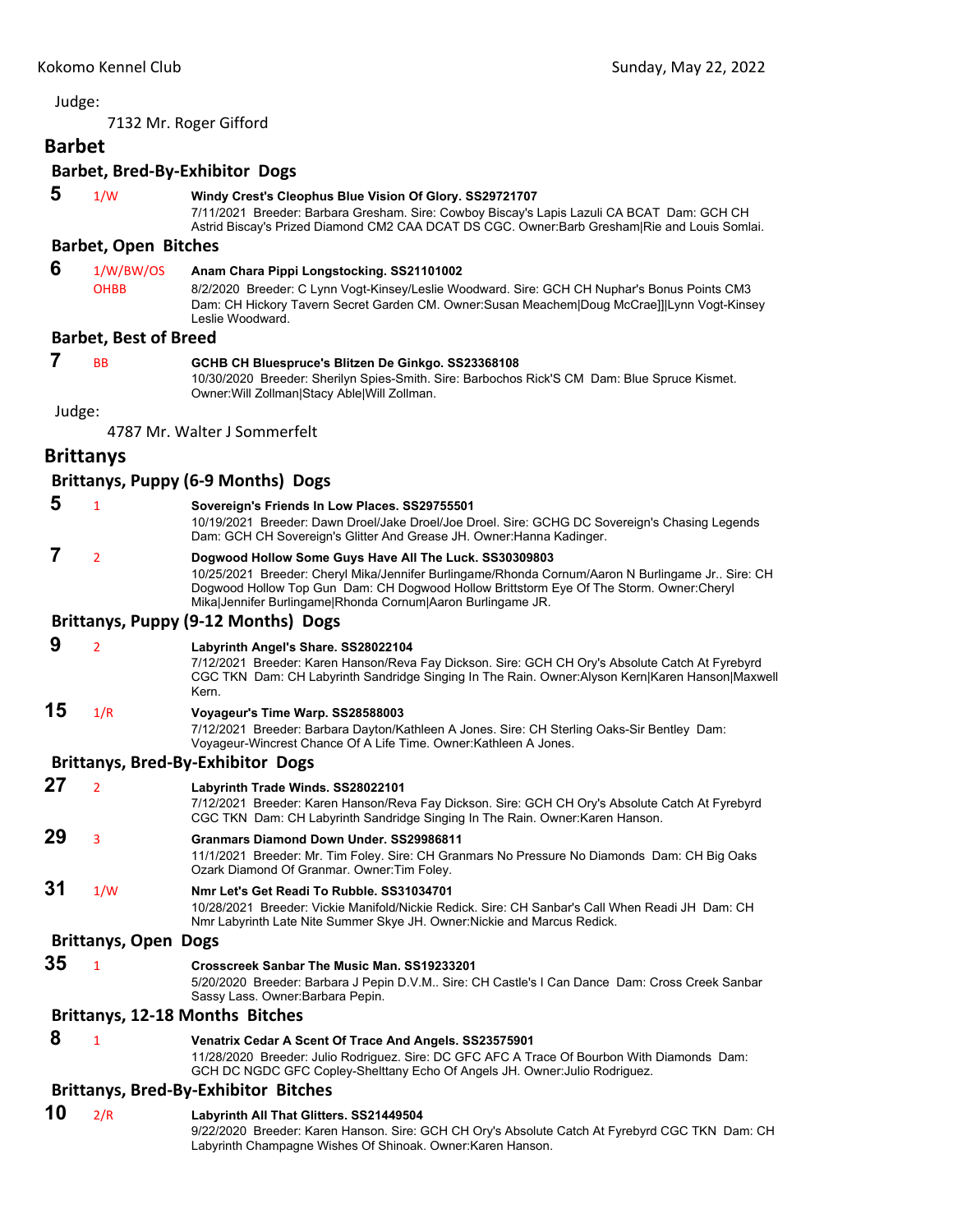| 12 | 3                               | Granmars Diamonds In My Crown. SS29986807<br>11/1/2021 Breeder: Mr. Tim Foley. Sire: CH Granmars No Pressure No Diamonds Dam: CH Big Oaks<br>Ozark Diamond Of Granmar. Owner: Tim Foley.                                                                                                                                                |
|----|---------------------------------|-----------------------------------------------------------------------------------------------------------------------------------------------------------------------------------------------------------------------------------------------------------------------------------------------------------------------------------------|
| 14 | 1/W/BW                          | Nmr Everest Is Readi To Climb. SS31034702<br>10/28/2021 Breeder: Vickie Manifold/Nickie Redick. Sire: CH Sanbar's Call When Readi JH Dam: CH<br>Nmr Labyrinth Late Nite Summer Skye JH. Owner: Nickie and Marcus Redick.                                                                                                                |
|    |                                 | <b>Brittanys, American Bred Bitches</b>                                                                                                                                                                                                                                                                                                 |
| 16 | $\mathbf{1}$                    | Voyageur's The Time Of My Life. SS16423001<br>12/25/2019 Breeder: Karen Hanson/Kathleen Jones. Sire: CH Labyrinth Second Chances JH Dam: CH<br>Voyageur's Once In A Life Time CGC. Owner: Kathleen A Jones.                                                                                                                             |
|    | <b>Brittanys, Open Bitches</b>  |                                                                                                                                                                                                                                                                                                                                         |
| 18 | $\overline{2}$                  | Voyageur-Wincrest Chance Of A Life Time. SS10212501<br>12/21/2018 Breeder: Kathleen A Jones. Sire: GCH CH Labyrinth-Voyageur A Chance Encounter Dam:<br>CH Voyageur's Once In A Life Time CGC. Owner:Barbara Dayton Kathleen A Jones. Colleen Walsh                                                                                     |
| 20 | 3                               | Turning Points Endless Fire CGC TKI. SS16967604<br>2/21/2020 Breeder: Julie Nelson. Sire: DC GFC AFC A Trace Of Bourbon With Diamonds Dam: GCH DC<br>NGDC GFC Turning Points Shenanigans. Owner: Hailey Gould.                                                                                                                          |
| 24 | $\mathbf{1}$                    | Labyrinth Barrel Aged Lady Bird. SS21449508<br>9/22/2020 Breeder: Karen Hanson. Sire: GCH CH Ory's Absolute Catch At Fyrebyrd CGC TKN Dam: CH<br>Labyrinth Champagne Wishes Of Shinoak. Owner:Alyson Kern Maxwell Kern.Agent: Eileen Hackett                                                                                            |
|    |                                 | <b>Brittanys, Field Trial Class Dogs</b>                                                                                                                                                                                                                                                                                                |
| 37 | $\mathbf{1}$                    | DC NAWGDC Sigbrit's Evil Side Of The Road JH. SR96632903<br>12/2/2016 Breeder: Bobbie L Sigmund. Sire: DC AFC Nmr One For The Road Dam: GCH CH Sigbrit's<br>See No Evil JH. Owner: LA Bryfogle.                                                                                                                                         |
| 39 | $\overline{2}$                  | CH Venatrix Touch Of Angels. SS18379001<br>4/20/2020 Breeder: Julio Rodriguez. Sire: DC Ammo's Denver Brier Patch Dam: GCH DC NGDC GFC<br>Copley-Shelttany Echo Of Angels JH. Owner: Julio Rodriguez.                                                                                                                                   |
|    |                                 | <b>Brittanys, Field Trial Class Bitches</b>                                                                                                                                                                                                                                                                                             |
| 26 | 1/SEL                           | CH Nmr Labyrinth Late Nite Summer Skye JH. SR87929602<br>6/1/2015 Breeder: Karen Hanson/Nickie Redick. Sire: GCHP CH Labyrinth N Illusion Slippery When Wet<br>JH Dam: CH Vem Call Me Sassie Sue MH. Owner: Nickie and Marcus Redick.                                                                                                   |
|    | <b>Brittanys, Best of Breed</b> |                                                                                                                                                                                                                                                                                                                                         |
| 11 |                                 | Labyrinth Wicked Wind. SS28022105<br>7/12/2021 Breeder: Karen Hanson/Reva Fay Dickson. Sire: GCH CH Ory's Absolute Catch At Fyrebyrd<br>CGC TKN Dam: CH Labyrinth Sandridge Singing In The Rain. Owner: Erica Behnke Karen Hanson. Agent:<br>Eileen Hackett                                                                             |
| 22 | <b>OHBB</b>                     | Labyrinth Pie In The Sky. SS20157507<br>8/3/2020 Breeder: Karen Hanson. Sire: GCHS CH Dream Hi's Rsvp Whooz In SH Dam: CH Labyrinth A<br>Kiss'Ll Cost Ya. Owner:Karen Hanson.                                                                                                                                                           |
| 28 | <b>OS</b>                       | CH Dogwood Hollow Flashpoint SH. SR89163107<br>7/1/2015 Breeder: Geri O Clements/Cheryl Mika/Aaron N Burlingame Jr./Jennifer Burlingame. Sire: GCHP<br>CH Star Flight Jumpin Jack Flash RN AX AXJ MJP CGC TKI Dam: GCHB CH Dogwood Hollow Little<br>Surfer Girl. Owner: Rhonda Cornum Cheryl Mika   Jennifer Burlingame  Geri Clements. |
| 41 | BB/G2                           | GCH CH Indiana Champagne. SS04581406<br>3/3/2018 Breeder: Heather Michalke. Sire: GCHG CH Shelttany's Against All Odds Dam: GCH CH<br>Labyrinth Nmr My First Taste Of Champagne. Owner: Heather Michalke . Agent: Lisa Arnett                                                                                                           |
| 43 |                                 | GCH CH Labyrinth-Voyageur A Chance Encounter. SS04843905<br>4/18/2018 Breeder: Karen Hanson. Sire: GCHG CH Shelttany's Against All Odds Dam: GCH CH Labyrinth<br>Nmr Champagne Kisses. Owner: Kathleen A Jones Karen Hanson.                                                                                                            |
| 45 |                                 | GCH CH Sovereign's Time To Fly BCAT DM DJ. SS12356604<br>5/26/2019 Breeder: Dawn Droel/Joe Droel. Sire: GCH CH MACH12 Credit Kaze's Capital Gains RN JH<br>MXS4 MJB5 MXF T2B2 BCA Dam: CH Sovereign's Legendary Chocolate JH. Owner:Kristin L Kamholz.                                                                                  |
| 49 | <b>SEL</b>                      | GCH CH Labyrinth Double Entendre. SS20157506<br>8/3/2020 Breeder: Karen Hanson. Sire: GCHS CH Dream Hi's Rsvp Whooz In SH Dam: CH Labyrinth A                                                                                                                                                                                           |

Kiss'Ll Cost Ya. Owner:Erica Behnke|Karen Hanson.Agent: Eileen Hackett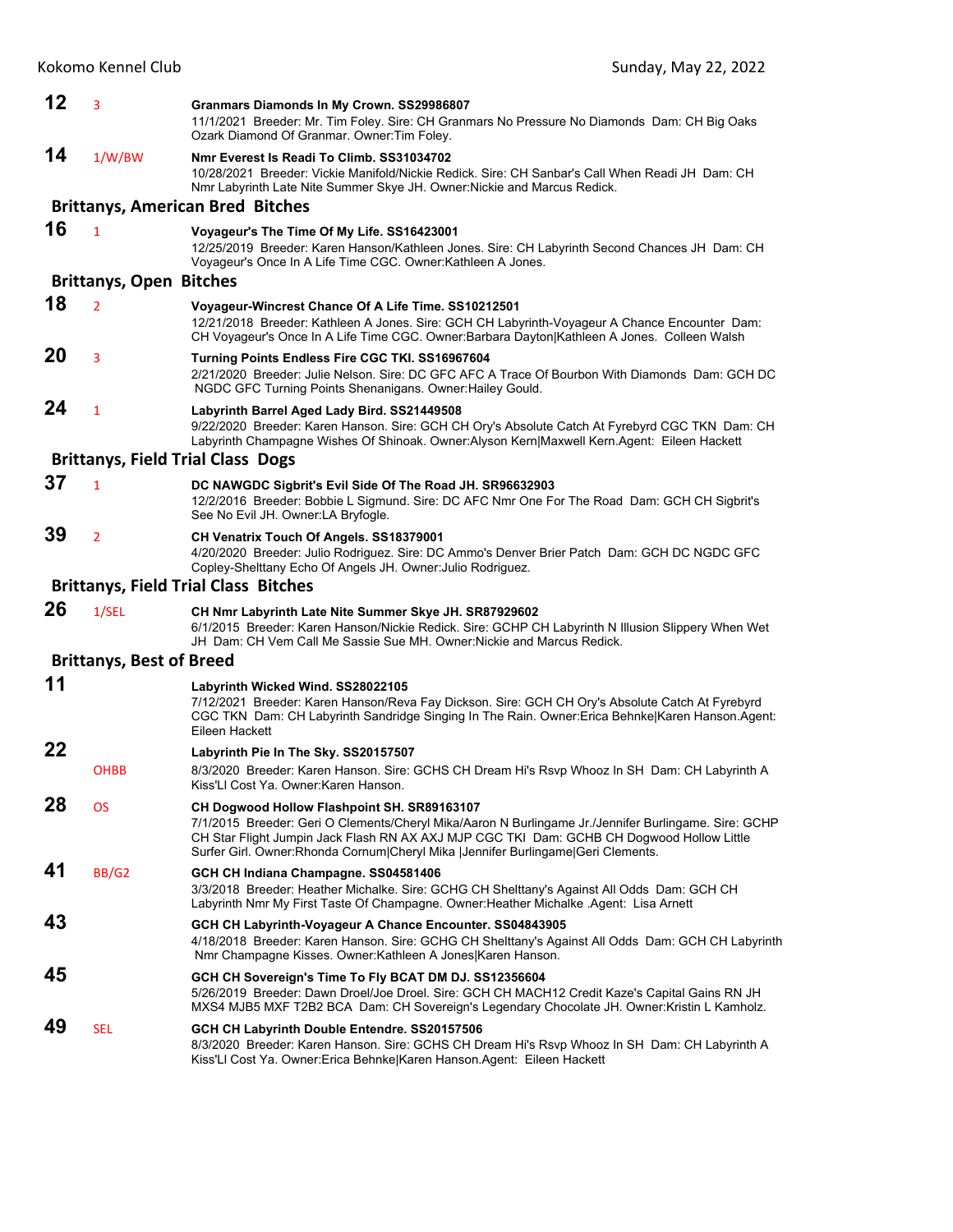7132 Mr. Roger Gifford

### **Nederlandse Kooikerhondjes**

### **Nederlandse Kooikerhondjes, Best of Breed**

## **5** BB **CH Amazing Luka Van Den Iserman Hoeve BCAT CGC TKN. SS14687001**

OHBB 5/31/2019 Breeder: Lucinda Paganin. Sire: Amazing Floris Van Den Iserman Hoeve Dam: Amazing Amerika Van Den Iserman Hoeve CGC. Owner:Amber Corduan|Hailey Perkins|Lucinda Paganin.

Judge:

7132 Mr. Roger Gifford

#### **Pointers**

#### **Pointers, Puppy (6‐9 Months) Dogs**

 **5** AB **Monarch's New Kid In Town At Barkshire. SS29864104**

9/11/2021 Breeder: Suzzie Bambule/Kim Earle/Rachael Murphy/Laura Heidrich. Sire: GCH CH Monarch Laurent's I'M Bringin' Sexy Back Dam: GCH CH Fieldstone Alydar Made In Heaven. Owner:Suzzie Bambule|L. Schinker.

#### **Pointers, Bred‐By‐Exhibitor Dogs**

## **7** AB **Monarch's Lyin' Eyes At Barkshire. SS29864103**

9/11/2021 Breeder: Suzzie Bambule/Kim Earle/Rachael Murphy/Laura Heidrich. Sire: GCH CH Monarch Laurent's I'M Bringin' Sexy Back Dam: GCH CH Fieldstone Alydar Made In Heaven. Owner:Suzzie Bambule|L. Schinker.

#### **Pointers, Best of Breed**

#### **6** BB **GCH CH Brackenmoor Royal Finest JH. SS24082801**

OHBB/OHG1 8/20/2020 Breeder: Julie Pullan. Sire: Kra N Zensu Tennessee Whiskey Dam: GCHS CH Brackenmoor Somethingroyal JH. Owner:Julie Pullan.

Judge:

7132 Mr. Roger Gifford

## **Pointers (German Shorthaired)**

### **Pointers (German Shorthaired), Puppy (9‐12 Months) Dogs**

 **5** AB **Woofgang Kodachrome. SS27515601**

6/19/2021 Breeder: Kyle M Kruger. Sire: Woofgang Harlequinn JH Dam: Woofgang Misty Morning JH. Owner:Kyle Kruger.

#### **Pointers (German Shorthaired), Open Bitches**

## **6** 1/W **Artemis Shoot For The Stars. SS13731702**

6/13/2019 Breeder: Amy Bricker Crandall/Christy Featherston/Christin Featherstorn. Sire: CH Bella Makes Shooter's Son Shine Dam: CH Artemis Makin Downeaster. Owner:Joel Weeks|Bilie Jo Weeks.

Flashpoint JH Dam: CH Grand Slam's Takin' It By Storm At Wynnsong. Owner:Laura Wiegand|Sue Crist.

#### **Pointers (German Shorthaired), Best of Breed**

 **8** BB **CH Wynnsong's Celestial Stargazer At Rllnplns. SS08098304** OHBB 9/23/2018 Breeder: Jill Anne Walters/Peggy Joanne Walters. Sire: GCHG CH Trf White River Howlin' At The Stars CD BN RA JH DS CGC Dam: CH Wynnsong's You Gonna Fly. Owner:Laura Wiegand|Sue Crist. **10** SEL **CH Wynnsong's Total Eclipse Of The Heart At Rllnplns. SS16425602** 1/9/2020 Breeder: Jill Anne Walters/Peggy Joanne Walters. Sire: GCH CH Diadem's Freeze Frame At

Judge:

7132 Mr. Roger Gifford

## **Pointers (German Wirehaired)**

## **Pointers (German Wirehaired), Best of Breed**

 **5** BB **GCHG CH Rnr Heywire Dream Boat Set Sail CGC. SR98084702** 2/8/2017 Breeder: Judy Cheshire/Elizabeth Reifschneider. Sire: CH Larkspurs Windmill Winston JH Dam: GCHS CH Highfield N' Heywires Best Port In A Storm. Owner:Kathy Even|Betsy Reifschneider.Agent: Stephanie Hentschel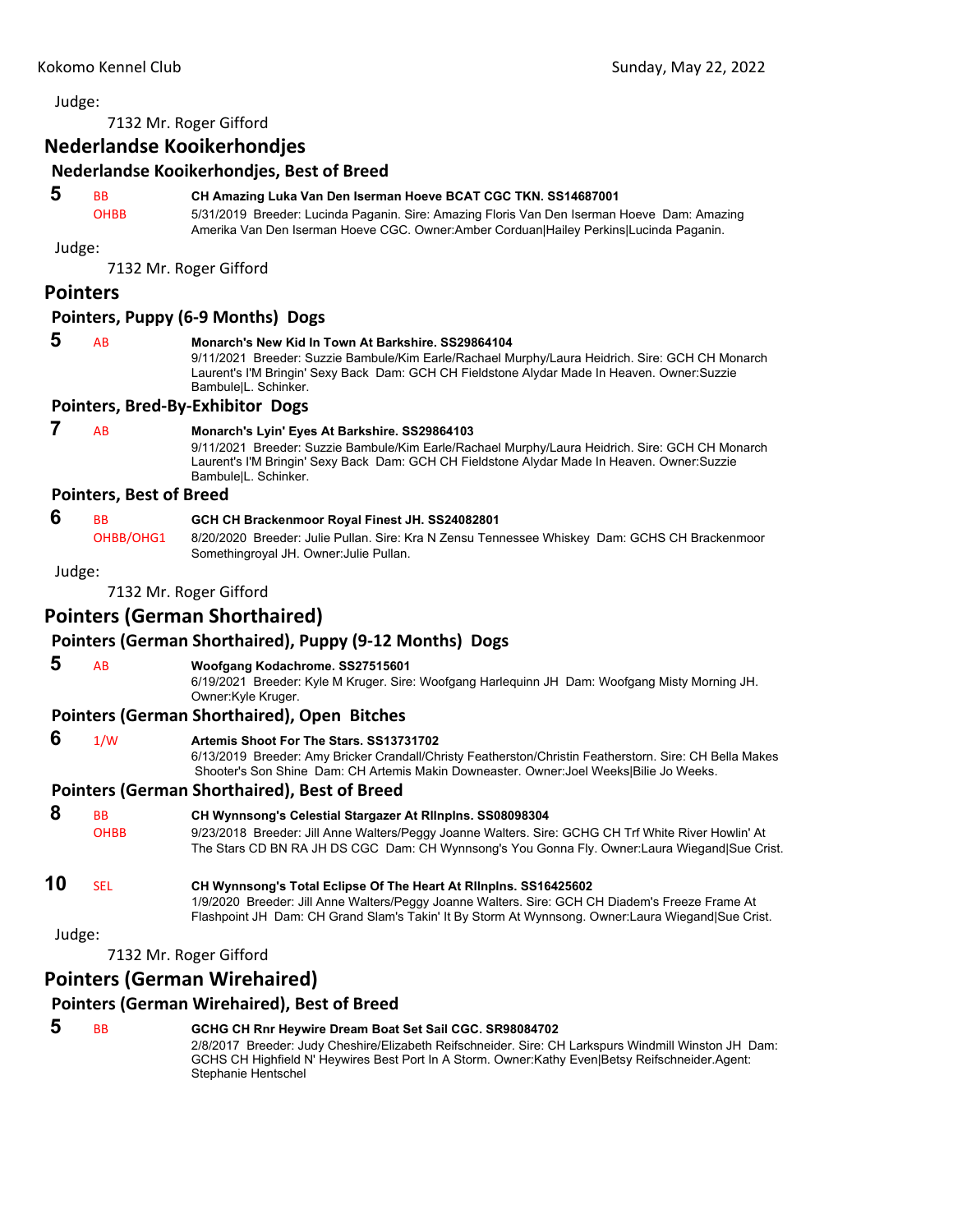#### Judge: 7132 Mr. Roger Gifford **Retrievers (Chesapeake Bay) Retrievers (Chesapeake Bay), Open Dogs 5** 1/W/OS **Blue Sky Woodford Reserve SCN. SR93564601** 6/8/2016 Breeder: Yvette Yoho. Sire: GCHG CH Hardwood's Full House DSX5 Dam: Blue Sky Bombay Sapphire. Owner:Michael Kennedy. **Retrievers (Chesapeake Bay), Puppy (9‐12 Months) Bitches 6** 1/R **Ambessa's Medal Of Honor. SS27444001** 5/25/2021 Breeder: Gail Evans/Randi Evans. Sire: GCH CH Caledonia's Cougar Bait RN Dam: Moonlight Bay's Midnight Madness CGC. Owner:Olivia Huston. **Retrievers (Chesapeake Bay), Open Bitches 8** 1/W/BB/BW **Sky Pond Around The World Nellie. SS15628801** 11/18/2019 Breeder: John Contini. Sire: GCH CH Blue Sky Siuslaw Chieftan CGC Dam: CH Sky Pond Regal Ruby CGC. Owner:John Contini.Agent: Stephanie Hentschel **Retrievers (Chesapeake Bay), Best of Breed 10** AB **GCH CH Pond Hollow Sweet Victory JH NA NAJ CGC. SS17589102** 1/28/2020 Breeder: Dyane M Baldwin. Sire: GCH CH Chestnut Hills Windjammer SH Dam: CH Pond Hollow Sticky Toffee. Owner:Jennifer Martin|Tom Martin.Agent: Stephanie Hentschel Judge: 7132 Mr. Roger Gifford **Retrievers (Golden) Retrievers (Golden), Puppy (9‐12 Months) Dogs 5** 1/R **Starlight & Kopi's Ultimate Surfer Dude. SS27753702** 7/8/2021 Breeder: Kelly MacDonald/Phylis L Cox. Sire: Cedar's Pawsitivly Snowbound @ Starlight TD Dam: Sunwinds Spirit Of Aloha. Owner:Debbie Beemer. **Retrievers (Golden), Open Dogs 7** 1/W/BB/BW **Feathurquest Be Alright. SS25261901** 10/23/2020 Breeder: Masaki Shimizu/Keiko Shimizu. Sire: GCHB CH Emery's Walk The Line At Cinamon Bay DN Dam: Bumaclub's Mxd American Dream. Owner:Sinichiro Takagi. **Retrievers (Golden), Puppy (6‐9 Months) Bitches 6** 1/W/OS **Harborview A Lot 2 Luv At Heartland. SS29513201** 8/26/2021 Breeder: Jennifer L Craig. Sire: CH Hytree Going Viral At Harborview Dam: Harborview Hop Skip And A Jump. Owner:Amy Clark. **Retrievers (Golden), 12‐18 Months Bitches 8** AB **Kamaglo's Sibeal. SS24610701** 1/18/2021 Breeder: Maureen Shaughnessy D.V.M.. Sire: Kamaglo Smile That Shines Thru Tears Dam: Kamaglo's Aoife. Owner:Maureen Shaughnessy DVM. **10** 1/R **Mardovar's Aquifoliaceae. SS25388102** 3/24/2021 Breeder: Doranne Borsay Horowitz. Sire: GCH CH Mardovar's Life's A Beech CGC TKN Dam: CH Mardovar's Moonlit Marsh. Owner:Kimberly Bachert and Doranne Borsay Horowitz. **Retrievers (Golden), American Bred Bitches 12** AB **Four Seasons Drama Queen BN RN BCAT. SS18426703** 4/15/2020 Breeder: Mrs. Layla M Williams. Sire: CH Lakesyde's Dirty Little Secret At Four Seasons CD BN RN BCAT TKN Dam: Golden Trip Fashion Gucci. Owner:Sabrina Prim. **14** <sup>1</sup> **Goldensoul's Sugar Sugar You Are My Candy Girl DN TKN. SS21057902** 9/3/2020 Breeder: Nancy C Lewine/Ms. Jennifer A Cochran. Sire: Pekay's Dragnet CGC TKN Dam: GCHB CH Goldensoul's Wisdom Of Angel Ariel DN CGC TKA. Owner:Emily McCambridge|Ryan McCambridge|Nancy Lewine|Jenny Cochran. **Retrievers (Golden), Best of Breed 9** AB **CH Pebble Creek Lakesyde Blu Us Away At Four Seasons CD BN RN. SS13005010**

6/3/2019 Breeder: J Douglas Hippler/Susan Hippler. Sire: GCH CH Shyan's Blu Christmas Dam: GCH CH Lakesyde And That's The Truth. Owner:Sabrina Prim|Susan Hippler|Douglas Hippler|Cortney Corral.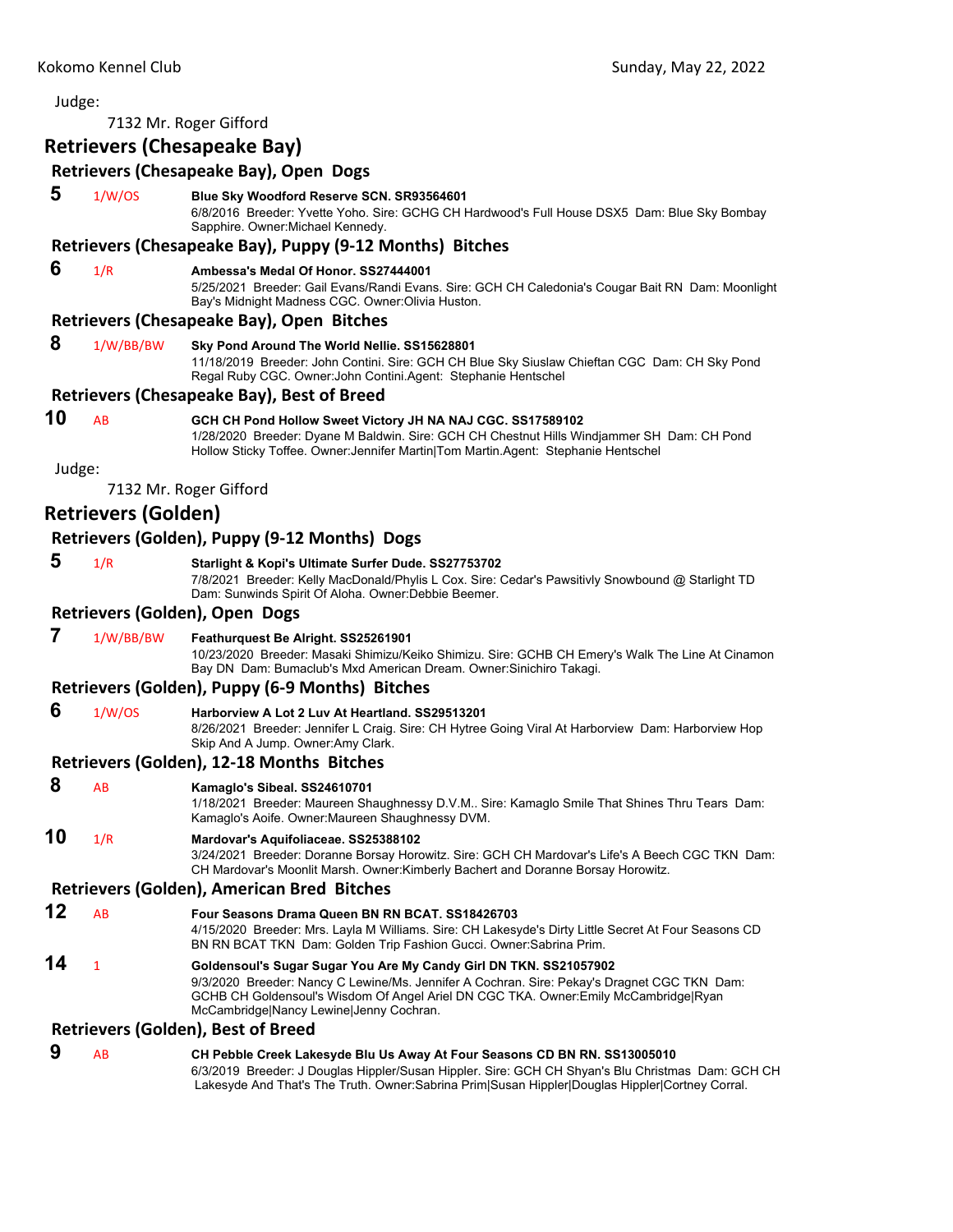| Judge: |                              |                                                                                                                                                                                                                                    |
|--------|------------------------------|------------------------------------------------------------------------------------------------------------------------------------------------------------------------------------------------------------------------------------|
|        |                              | 7132 Mr. Roger Gifford                                                                                                                                                                                                             |
|        | <b>Retrievers (Labrador)</b> |                                                                                                                                                                                                                                    |
|        |                              | Retrievers (Labrador), Puppy (6-9 Months) Dogs                                                                                                                                                                                     |
| 5      | $\mathbf{1}$                 | Amen Hadleigh Astronomer's Riddle. SS29891705<br>9/25/2021 Breeder: Brenton Hadley/Debbie Penrod. Sire: CH Hadleigh Greenstone Guido Dam: Hadleigh<br>Amen Shine On. Owner: Margaret Ambrous.                                      |
| 7      | $\overline{2}$               | Hearthside's Henry At Hilltop Pines. SS30068402<br>10/21/2021 Breeder: Cindy Garzon/John Garzon. Sire: GCH CH Big Thunders Hiilani Playn The Field<br>McgillPointe Dam: Hearthside's At Last CGCA TKN. Owner: Erin Walker.         |
|        |                              | Retrievers (Labrador), Puppy (9-12 Months) Dogs                                                                                                                                                                                    |
| 11     | $\mathbf{1}$                 | Clearwater's Building Dreams By Sleepy Hollow. SS28258202<br>7/14/2021 Breeder: Jotham Pease. Sire: GCHB CH Clearwater's Midnight Romance From Arlon SH CGC<br>Dam: Sleepy Hollow's Wild Sand Flea. Owner:Lara Nieckula.           |
|        |                              | Retrievers (Labrador), American Bred Dogs                                                                                                                                                                                          |
| 15     | $\overline{2}$               | Rustic Ridge Bocephus Born to Boogie. SS19487601<br>6/11/2020 Breeder: Donna Powell. Sire: GCH CH Soundview's Noble Heir To Mykiss Dam: Rustic Ridge<br>Nellie's Just A Dream At Libertycrk. Owner: Mackynzie Pullen Donna Powell. |
| 17     | 1/R                          | Paradocs Ak's Daniel. SS21095804<br>8/24/2020 Breeder: Karen Helmers/Ari Katz/John R Helmers. Sire: GCH CH Paradocs Bellwether Heath<br>Dam: Paradocs Rani, Owner: Ari Katz.                                                       |
|        |                              | Retrievers (Labrador), Open Dogs                                                                                                                                                                                                   |
| 19     | $\overline{2}$               | Prophets Rock Chief Black Hoof. SS07831301<br>8/23/2018 Breeder: Ms. Marjorie Dianne McGlothlin. Sire: GCHP CH Davris Tabatha's Dutch Dam: Black<br>Rock Annie Get Your Guns CGC TKN. Owner: Dale Brummett Marjorie McGlothlin.    |
| 21     | 4                            | Little Prairie Keepin It Cool. SS11498408<br>3/30/2019 Breeder: Bonnie Moore/John Moneghan. Sire: GCH CH Shannon's A Boy Named Suh Dam:<br>Chestnut's Lady In Charge. Owner: Bonnie Moore.                                         |
| 23     | AB                           | Cedar Springs Hirschbach. SS13083203<br>5/28/2019 Breeder: Mary J Herburger. Sire: CH Glacieridge's Solar Eclipse Dam: Cedar Springs<br>Picabo's Khaki Pants. Owner: Mary Herburger Susan Smith Roy Smith.                         |
| 25     | 3                            | Maroma's Burcano Rock Me Amadeus, SS20608702<br>3/13/2020 Breeder: Marco Antonio Concha Gonzalez. Sire: GCHG CH Epoch's Moccasin Joe Dam: Miura<br>(Concha). Owner: Marco Antonio Concha Alexander Riano.                          |
| 27     | 1/W/BB/BW                    | Vito C (Rivera). SS32287801<br>6/19/2019 Breeder: LUIS ENRIQUE RIVERA GARCIA. Sire: GCH CH Vegas Night Bella Mare Dam:<br>Choo Hee (Anguiano). Owner: Manuel Queijeiro   Gerardo Del Mazo Morales.                                 |
|        |                              | Retrievers (Labrador), Puppy (6-9 Months) Bitches                                                                                                                                                                                  |
| 6      | $\overline{2}$               | Little Prairie Down Under Wonder. SS29835801<br>10/20/2021 Breeder: Bonnie Moore. Sire: CH Lacote Boomerang To Big Sky Dam: Zinfndel Little Prairie<br>Lace N Camo, Owner: Bonnie Moore,                                           |
| 10     | $\mathbf{1}$                 | Queijeiro Lady Diana (Medina). SS32848801<br>9/4/2021 Breeder: Manuel Queijeiro/Renan Medina De Velasco. Sire: Annual's Downtown Boy Dam:<br>Queijeiro Aruba. Owner: Lynn Stafford.                                                |
|        |                              | Retrievers (Labrador), 12-18 Months Bitches                                                                                                                                                                                        |
| 12     | 1/R                          | Black Rock Bekah. SS23453001<br>12/4/2020 Breeder: Dale Brummett. Sire: Ljutic Lane Taking Charge at Little Prairie Dam: Black Rock<br>Breeza. Owner: Dale Brummett.                                                               |
| 14     | $\overline{2}$               | Feather-Reed's High Praise. SS24461805<br>2/12/2021 Breeder: Pete Zimmerman/Tanya Zimmerman. Sire: CH Hunt Club Tonight's The Night Dam:<br>Feather-Reed's Bit-O-Black. Owner:Tanya Zimmerman Pete Zimmerman.                      |
| 16     | AB                           | <b>Belquest Conclusion Alice In Wonderland. SS26049703</b><br>4/10/2021 Breeder: Vicky Creamer/Kristen Creamer-Allison/Krista Beal. Sire: GCH CH Farnfield Topo<br>Gigio Dam: Belquest Conclusion Poker Face. Owner: Halle Wasson. |
|        |                              | Retrievers (Labrador), Amateur Owner Handler Bitches                                                                                                                                                                               |
| 18     | $\mathbf{1}$                 | Rustic Ridge Dixie Ain't Misbehaven. SS19487603<br>6/11/2020 Breeder: Donna Powell. Sire: GCH CH Soundview's Noble Heir To Mykiss Dam: Rustic Ridge                                                                                |

Nellie's Just A Dream At Libertycrk. Owner:Mackynzie Pullen|Donna Powell .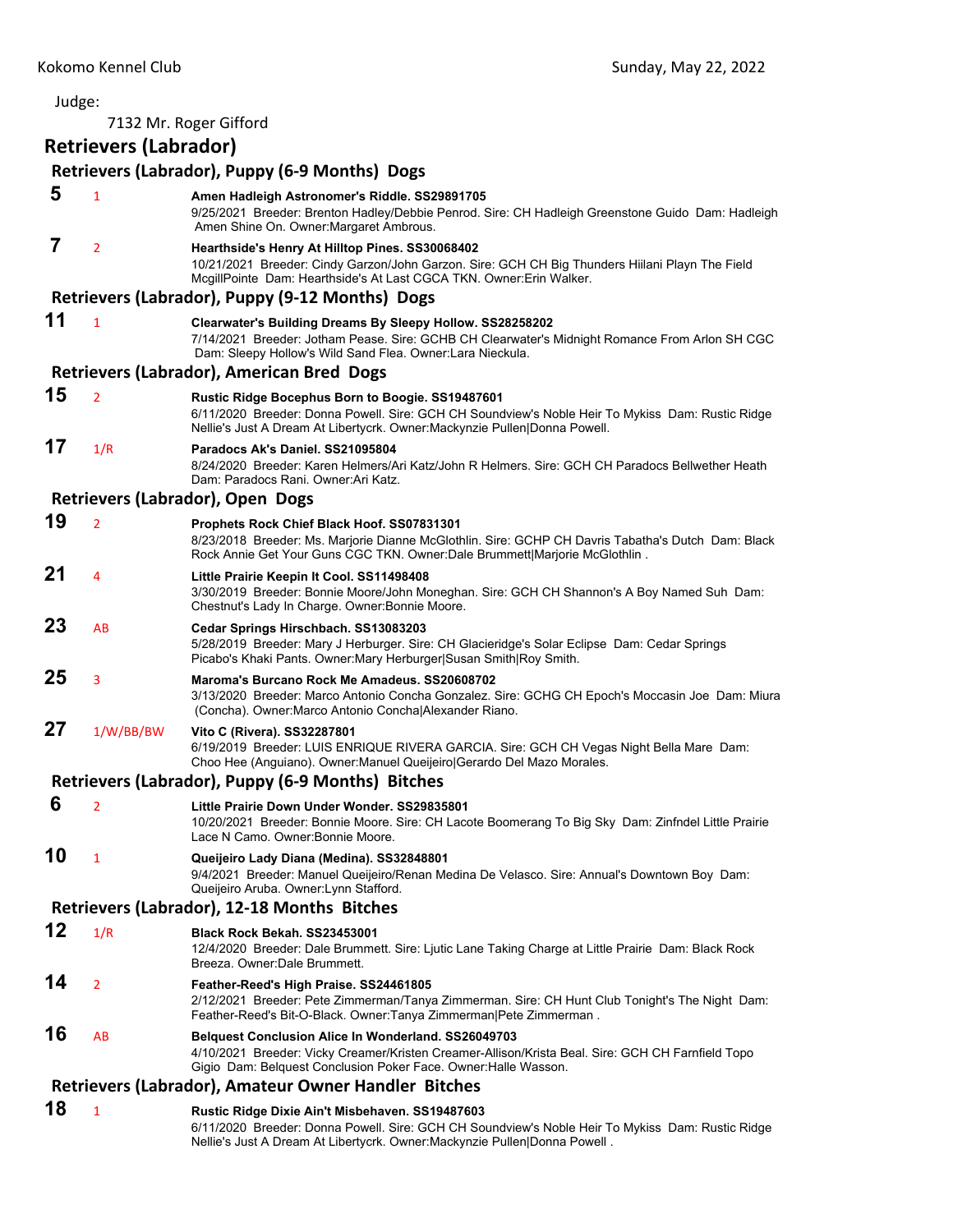#### **Retrievers (Labrador), Bred‐By‐Exhibitor Bitches 20** <sup>1</sup> **Kai Den Blown In The Wind @ Tri-Ever Amen. SS03410605** 11/5/2017 Breeder: Debbie Penrod/Jeannine Biddle/Joni Long. Sire: CH Windcroft's Southern Comfort CGC Dam: Raynefall Tickled Pink At Kai Den Amen. Owner:Debbie Penrod |Joni Long|Jeannine Biddle. **22** <sup>2</sup> **Black Rock Winter Blossom. SS24491201** 2/12/2021 Breeder: Dale A Brummett. Sire: GCHG CH Mainland Little Ricky Ricardo Dam: Black Rock Creme Brulee. Owner:Dale Brummett. **Retrievers (Labrador), American Bred Bitches 24** <sup>1</sup> **Little Prairie Spicein It Up. SS11498411** 3/30/2019 Breeder: Bonnie Moore/John Moneghan. Sire: GCH CH Shannon's A Boy Named Suh Dam: Chestnut's Lady In Charge. Owner:Bonnie Moore. **26** <sup>2</sup> **Edgemere's Sunnyside By Graycroft JH. SS22538502** 10/8/2020 Breeder: Liza Folk/Mark Folk/Karen Cheney. Sire: GCHS CH Aquarius Immabe Trouble Dam: Graycroft Sara Sal Of Sunnyside. Owner:Karen Cheney. **Retrievers (Labrador), Open Bitches 28** 1/W/OS **Fairlane Merry Mary. SR97250407** 12/19/2016 Breeder: Sara Greenburg/Dr. Karen D Helmers. Sire: CH Aster Liberti Labro Hamburg Dam: CH Fairlane Paradocs Aggregate Kutter. Owner:Sara Greenburg. **30** AB **Cedar Springs Khaki's Calico Keepsake. SS13083204** 5/28/2019 Breeder: Mary J Herburger. Sire: CH Glacieridge's Solar Eclipse Dam: Cedar Springs Picabo's Khaki Pants. Owner:Mary Herburger|Susan Smith|Roy Smith. **32** <sup>3</sup> **Little Prairies Irish Angle. SS17864001** 3/17/2020 Breeder: Bonnie Moore. Sire: Hearthside's Small Town Southern Man From Mar-Moye Dam: Chestnut's Lady In Charge. Owner:Bonnie Moore. **34** <sup>2</sup> **Paradocs Last Dance. SS21095303** 9/6/2020 Breeder: Karen Helmers/Tina Barks. Sire: CH Greenstone's Down The Hatch Dam: Bellwether Cuppa Tetley At Paradocs. Owner:Karen Helmers|John Helmers.

Judge:

7132 Mr. Roger Gifford

## **Setters (English)**

#### **Setters (English), Best of Breed**

- **6** BB/G3 **GCH CH Summer Hill This Girl's On Fire. SR97552102**
	- OHBB/OHG4 1/15/2017 Breeder: John & Daniel fabelo. Sire: GCH CH Celestial's Man On Fire Dam: GCHG CH Summer Hill Bella B Magic. Owner:John Fabelo |Daniel fabelo.

Judge:

7132 Mr. Roger Gifford

**Setters (Gordon)**

#### **Setters (Gordon), Best of Breed**

 **5** BB **GCHB CH Spellbound's Indiana Jones At O'Eire BCAT. SR93887408**

OHBB/OHG3 6/12/2016 Breeder: Ms. Carolyn Russell Gold. Sire: GCH CH Firethorn's Eye-Deal Dam: GCHS CH Blazen Spellbound's Wonder Woman JH. Owner:Patricia Cordray.

Judge:

7132 Mr. Roger Gifford

## **Spaniels (Cocker) Black**

## **Spaniels (Cocker) Black, Bred‐By‐Exhibitor Dogs**

 **5** 1/W/BW **Laurent Ashwood Steal Away. SS28291303**

5/22/2021 Breeder: Genea W Jones/Laura Heidrich. Sire: CH Laurent's Flying Solo Dam: CH Ashwood's Steal The Show. Owner:Laura Heidrich.

## **Spaniels (Cocker) Black, Puppy (9‐12 Months) Bitches**

## **8** 1/R **Laurent's And Just Like That. SS28291501**

8/3/2021 Breeder: Laura Heidrich/Deborah Sazma. Sire: GCH CH Laurent Ashwood Justin Time CGC Dam: CH Laurent & Oaktree One Fine Day BN RI CGC. Owner:Laura Heidrich.

## **Spaniels (Cocker) Black, Open Bitches**

## **10** 1/W/OS **Ashwood Laurent Steal The Spotlight. SS28291301**

5/22/2021 Breeder: Genea W Jones/Laura Heidrich. Sire: CH Laurent's Flying Solo Dam: CH Ashwood's Steal The Show. Owner: Genea White Jones Laura Heidrich.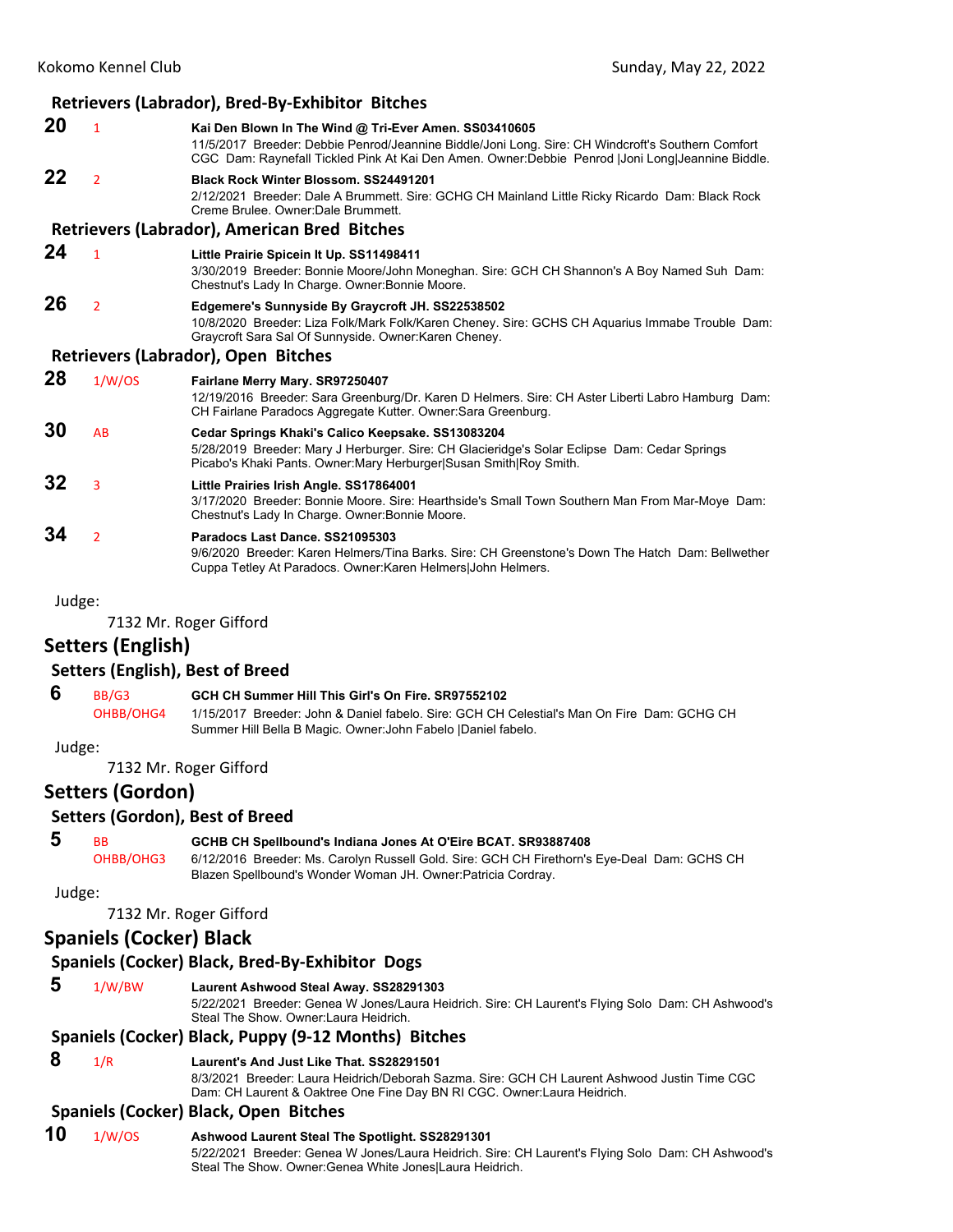#### **Spaniels (Cocker) Black, Best of Breed**

## **7** BB **GCH CH Mar-K's Breaking Out CGC TKI. SS07191902**

7/8/2018 Breeder: Mark J Ragusa/Jackie Curry/Marlene Ness. Sire: GCHB CH Loch Lomond N Kaplar's D'Artagnan Dam: CH Mar-K's Breaking Bad. Owner:Rona Halbreich .Agent: Lisa Arnett

Judge:

7132 Mr. Roger Gifford

## **Spaniels (Cocker) Ascob**

#### **Spaniels (Cocker) Ascob, Bred‐By‐Exhibitor Bitches**

 **6** AB **Laurent & Ashwood's Time-Less. SS25537101**

2/4/2021 Breeder: Genea W Jones/Laura Heidrich. Sire: CH Laurent's Time Of My Life Dam: CH Laurent Ashwood Front Of The Line. Owner:Laura Heidrich|Genea W. Jones.

 **8** AB **Monarch's Nobody Puts Baby In A Corner. SS25805001**

2/23/2021 Breeder: Laura Heidrich/Suzzie Bambule. Sire: CH Laurent's Time Of My Life Dam: CH Laurent Monarch Shopping Spree. Owner:Suzzie Bambule.

Judge:

7132 Mr. Roger Gifford

## **Spaniels (Cocker) Parti‐Color**

#### **Spaniels (Cocker) Parti‐Color, 12‐18 Months Bitches**

 **6** 1/R **Benchmark's Daddy's Girl. SS25871303**

4/11/2021 Breeder: Mrs. Stephanie Kilmer. Sire: CH Nosowea's Pac-N-Play Dam: Lady Anne Marie IV. Owner:Melinda Rossetter|Megan Biery.

#### **Spaniels (Cocker) Parti‐Color, Bred‐By‐Exhibitor Bitches**

#### **8** 1/W **Benchmark's Easy Breezy Beautiful. SS27530101**

OHBB 6/13/2021 Breeder: Melinda K Rossetter/Megan Biery. Sire: Benchmark's Brand New Man Dam: CH Benchmark's Had To Have It. Owner:Megan Biery|Melinda K Rossetter.

#### **Spaniels (Cocker) Parti‐Color, Best of Breed**

- **5** BB/G4 **GCH CH Lynn D's It's A Kinda Magic. SS12775701**
	- 4/7/2019 Breeder: Debbie Swier/John Mcnelly. Sire: GCHS CH My-Ida-Ho Remarkable Dam: CH Lynn D's Almost An Angel. Owner:Debbie Swier.Agent: Lisa Arnett

#### **10** OS **GCHB CH Laurent's Fashion Show CGC. SS17221701** 12/5/2019 Breeder: Laura Heidrich/Deborah Sazma. Sire: GCHG CH Dalin's West Coast Connection CGC Dam: CH Laurent's Show Off CD BN RA CGC. Owner:Laura Heidrich.

Judge:

7132 Mr. Roger Gifford

## **Spaniels (English Cocker)**

### **Spaniels (English Cocker), Best of Breed**

## **5** BB **GCHG CH Lynann's Keeper Of The Flame. SS06445901**

5/11/2018 Breeder: Lynda Gall/DEBRA PITCHFORD/Robert Gall Sr.. Sire: GCHS CH Dawnglow Man In Black Dam: GCHB CH Lynann's Rhythm In Blue. Owner:Lynda Gall|Pamela Morgan |Robert Gall Sr.Agent: Laura King

Judge:

7132 Mr. Roger Gifford

## **Spaniels (English Springer)**

### **Spaniels (English Springer), Open Bitches**

 **6** AB **Felstar White Hot Fire SWA SCE SIE SEE. SS09488201** 12/13/2018 Breeder: Dr. Bev Sigl Felten/Dave Bronikowski. Sire: GCH CH Big Brazzel Xtra Hot Dam: Kehre's Felstar Saber Stick It. Owner:Suzanne Roehling.  **8** 1/W **Crossroad Jockeyhill Uptown Girl. SS25427602** 2/16/2021 Breeder: Laurie Green/Jody Paquette-Garcini/Richard Green/Erline Jesseman. Sire: GCHG CH Wil-Orion's Twenty Twenty OAP AJP CGC Dam: CH Crossroad Jockeyhill That Would Be Enough.

#### Owner:Steven Castle|Jody Garcini|Laurie Green|Erline Jesseman. **Spaniels (English Springer), Best of Breed**

 **5** BB/G1/BIS **GCHS CH Crossroad Jockeyhill My Shot. SS01468001** 9/30/2017 Breeder: Laurie Green/Jody Garcini/Richard Green/Erline Jesseman. Sire: GCHG CH Crossroad Jockeyhill On The Green NAJ AXP AJP Dam: GCHG CH Telltale Crossroad Opposites Attrack NJP. Owner:Laurie Green|Richard Green|Jodi Garcini|Erlene Jessiman.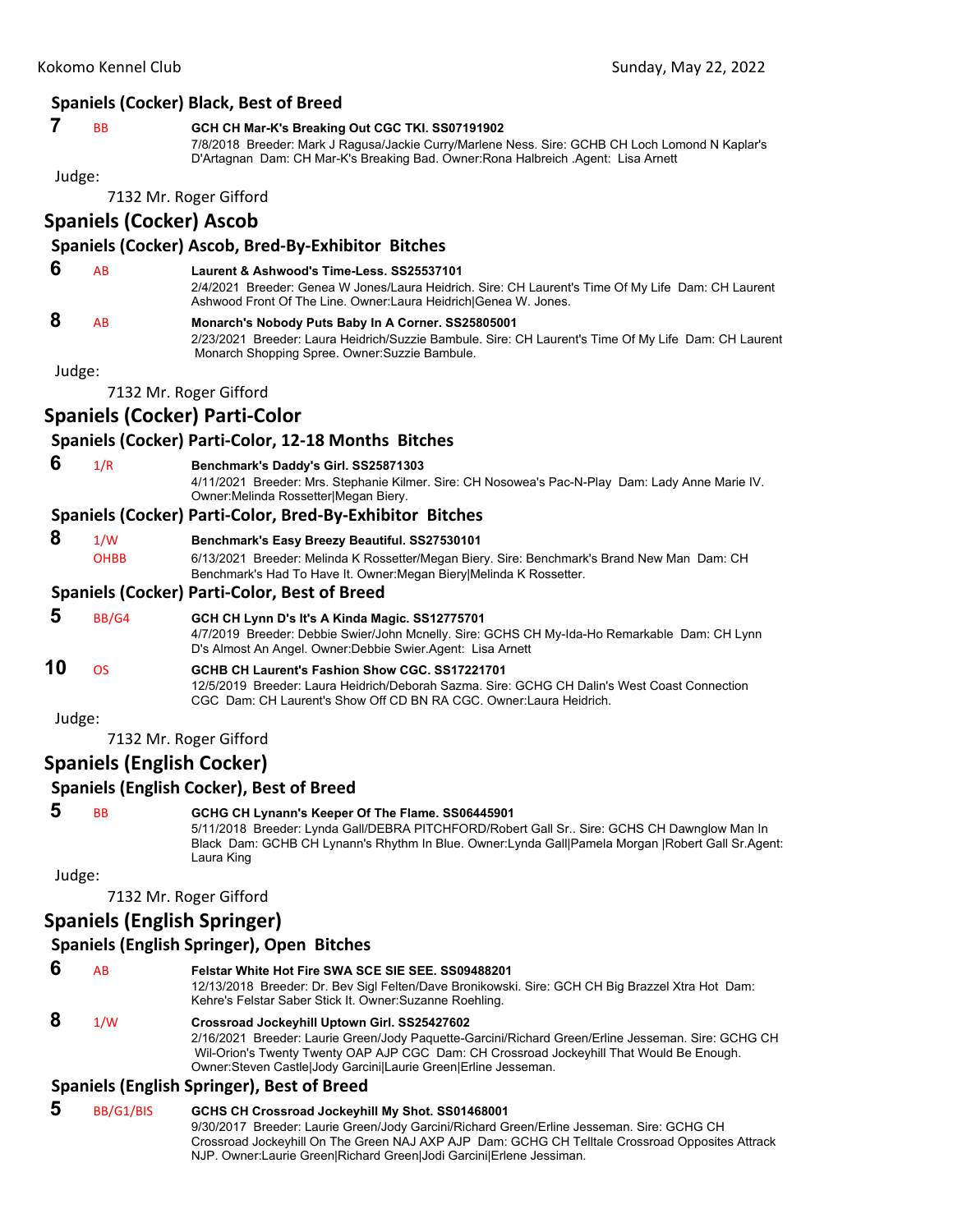#### **7** AB **CH Telltale Titanium. SS01502401**

6/28/2017 Breeder: Celie Florence/Robin Novack/Beth Fink. Sire: GCHS CH Seaview's Notorious Dam: CH Telltale Curtain Call. Owner:Laurie Green|Robin Novack|Beth Fink.

## **10** OS **CH Advent's Glory Forever Amen Mt: 6 THDN CGC. SS14057006**

8/2/2019 Breeder: Nancy Stephens. Sire: GCH CH Embur Autumfire Royal Rendition Dam: GCH CH Advent's Blessing Of Faith Mt 25:40. Owner:Nancy Stephens|JoAnne Friedgood.

Judge:

7132 Mr. Roger Gifford

## **Spaniels (Field)**

#### **Spaniels (Field), 12‐18 Months Dogs**

#### **5** 1/W/BW **Nautica's With A Little Help From My Friends. SS25073406**

1/29/2021 Breeder: Ms. Danielle Brewer. Sire: GCHB CH Nautica's Ob La Di Ob La Da FDC NA XF DCAT DSX DJ AJA HDJ CGC Dam: CH Nautica's & Fireglory's Light My Fire BCAT TKN. Owner:Emily Mulpuri.

#### **Spaniels (Field), Bred‐By‐Exhibitor Dogs**

| Wyldkatz Midnight Special. SS32672402<br>10/20/2021 Breeder: Daphne Stover/Ashley Mroz. Sire: GCH CH Wyldkatz Intrepid Night Panther BN RI<br>FDC NA NAJ OAP NJP NF NFP Dam: CH Didilcom's Hen Wyldkatz Roots In Finland SCN DN TKN.<br>Owner: Daphne Stover.                                          |
|--------------------------------------------------------------------------------------------------------------------------------------------------------------------------------------------------------------------------------------------------------------------------------------------------------|
| Spaniels (Field), 12-18 Months Bitches                                                                                                                                                                                                                                                                 |
| Wyldkatz Princess Celestiana. SS25216003<br>3/4/2021 Breeder: Daphne Stover/Ashley Mroz. Sire: GCH CH Wyldkatz Intrepid Night Panther BN RI FDC<br>NA NAJ OAP NJP NF NFP Dam: CH Didilcom's Hen Wyldkatz Roots In Finland SCN DN TKN.<br>Owner:Carolyn Summers  Daphne Stover.                         |
| Spaniels (Field), Open Bitches                                                                                                                                                                                                                                                                         |
| Fecimus Written In The Stars, SS10342902<br>8/5/2018 Breeder: K J Shepherd/ACL MacBain. Sire: Jesham Baronet Dam: Fecimus Flirting With Fire.<br>Owner: Danielle K Brewer Allie MacBain.                                                                                                               |
| Wyldkatz Hope I Get Lucky With George DJA HDN TKN. SS16402301<br>10/10/2019 Breeder: Daphne Stover/Megan Marshall. Sire: GCH CH Wyldkatz Intrepid Night Panther BN<br>RI FDC NA NAJ OAP NJP NF NFP Dam: GCH CH Wyldkatz Divine Huntress RA FDC NAP BCAT ACT1<br>SCN SHDN RATO DN. Owner: Kristi Boehm. |
| <b>Spaniels (Field), Best of Breed</b>                                                                                                                                                                                                                                                                 |
| GCH CH Wyldkatz Night Of The Jaguar RN FDC BCAT SCN RATN DN CGCA CGCU. SS06916401<br>4/27/2018 Breeder: Daphne Stover / Megan Marshall / . Sire: Elgert Into The Groove Dam: GCHB CH<br>Wyldkatz Hear Me Roar CD BN RA FDC NJP NFP CA BCAT SCE SIN SBN. Owner:Daphne Stover.                           |
| CH Wyldkatz Oliver Titanium Knight BCAT CGCA CGCU TKI. SS14602103<br>8/18/2019 Breeder: Daphne Stover/Ashley Mroz. Sire: Capriole's All-Star Player BCAT Dam: CH<br>Didilcom's Hen Wyldkatz Roots In Finland SCN DN TKN. Owner: Jackie Graham.                                                         |
| GCHG CH Sandscape Who's That Girl. SR90022101<br>5/31/2015 Breeder: Corinne Dooley/Nichole Dooley Bunch/Georgette Perry. Sire: GCH CH Windward's<br>Are You Ready Dam: GCHG CH Sandscape Pardon Me Boys. Owner: Nichole Dooley Bunch Corinne<br>Dooley Jim & Judy Constance Agent: Lisa Arnett         |
|                                                                                                                                                                                                                                                                                                        |
| 7132 Mr. Roger Gifford                                                                                                                                                                                                                                                                                 |
|                                                                                                                                                                                                                                                                                                        |

### **Spaniels (Welsh Springer)**

### **Spaniels (Welsh Springer), American Bred Bitches**

 **6** 1/R **Kismet's South Pacific BCAT CGC. SS12740202**

5/22/2019 Breeder: Rebekah Dickey. Sire: GCH CH Glenevan Altair RN CAX BCAT CGC TKN Dam: Destiny's Time To Try Defying Gravity CA CGC. Owner:Rebekah Dickey.

## **Spaniels (Welsh Springer), Open Bitches**

 **8** 1/W/OS **Destiny's Time To Try Defying Gravity CA CGC. SR82914204**

4/19/2014 Breeder: Caroline S Lee/Catherine C Lee. Sire: GCH CH Loreln's Brecon Of Cymru Dam: CH Destiny's Hershey's Kisses RN CGC TKN. Owner:Rebekah Dickey.

#### **Spaniels (Welsh Springer), Best of Breed**

 **5** BB **CH Clussexx Stonecroft Red Skye Over Wyndyn BN. SS09472403** 12/10/2018 Breeder: Erin L Miller/Douglas A Johnson/Jaime Hubbard. Sire: CH Clussexx On The Red Carpet Dam: GCH CH Clussexx One Step Ahead. Owner:Karen Lyle.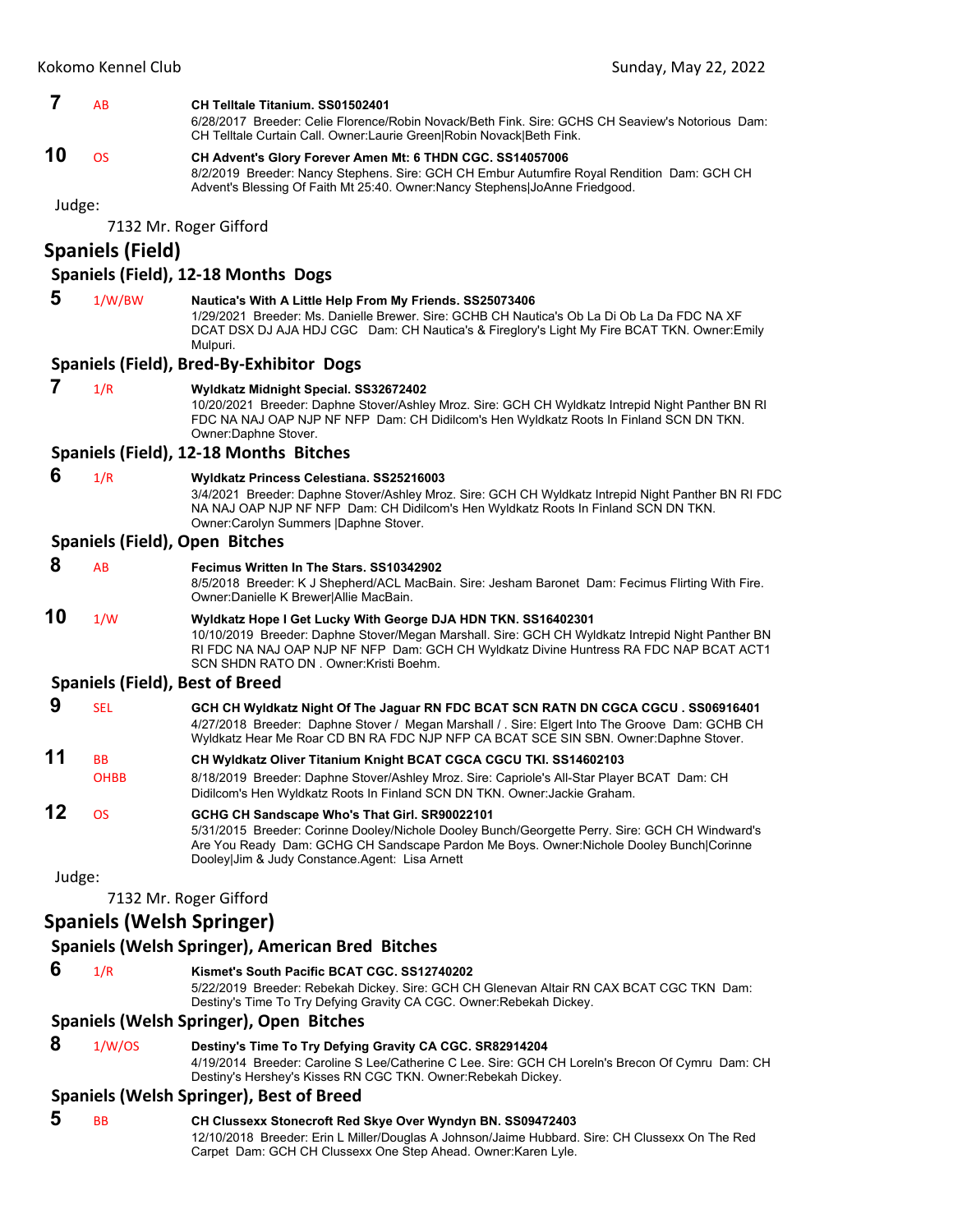## **7** SEL **GCH CH Kyraco Superstar My Sergei BCAT. SS17743103**

OHBB/OHG2 3/3/2020 Breeder: Michael Travanutti/Mary Kay Morel. Sire: GCH CH Glenevan Altair RN CAX BCAT CGC TKN Dam: GCHB CH Trystyn's Elan In Silk RN CAA BCAT CGC TKN. Owner:Michael Travanutti|Mary Kay Morel|Mary Kay Morel & Michael Travanutti.

## Judge:

7132 Mr. Roger Gifford

## **Vizslas**

#### **Vizslas, Open Bitches**

## **6** 1/W **Jnek's Can You Feel The Love Tonite JH CGC TKN. SR93154803**

OHBB 4/6/2016 Breeder: Kathy Engelsman/Jeff Engelsman/Christine Schaberg. Sire: CH Jnek Crimson Pride Dam: GCH CH Jnek's As You Wish JH. Owner:Michelle Selby|Mark Selby|Kathy Engelsman|Christine Schaberg.

#### **Vizslas, Best of Breed**

## **8** BB **GCH CH Jnek Chantilly Lace CGC TKN. SR97953106**

1/29/2017 Breeder: Kathy Engelsman/Christine Schaberg. Sire: GCH CH Jnek's King Ralph JH Dam: GCH CH Jnek's As You Wish JH. Owner:Michelle Selby|Mark Selby|Kathy Engelsman|Christine Schaberg.

Judge:

7132 Mr. Roger Gifford

## **Weimaraners**

## **Weimaraners, Puppy (9‐12 Months) Bitches**

 **6** AB **Sagenhaft Sun-Flower At Storytime. SS27526604** 6/14/2021 Breeder: Sarah Greene/Billie R Thompson. Sire: CH Greyborn's Sound As A Bell Dam: CH Sagenhaft's Bold In Pink Paisley. Owner:Susan Covault|Billie Thompson.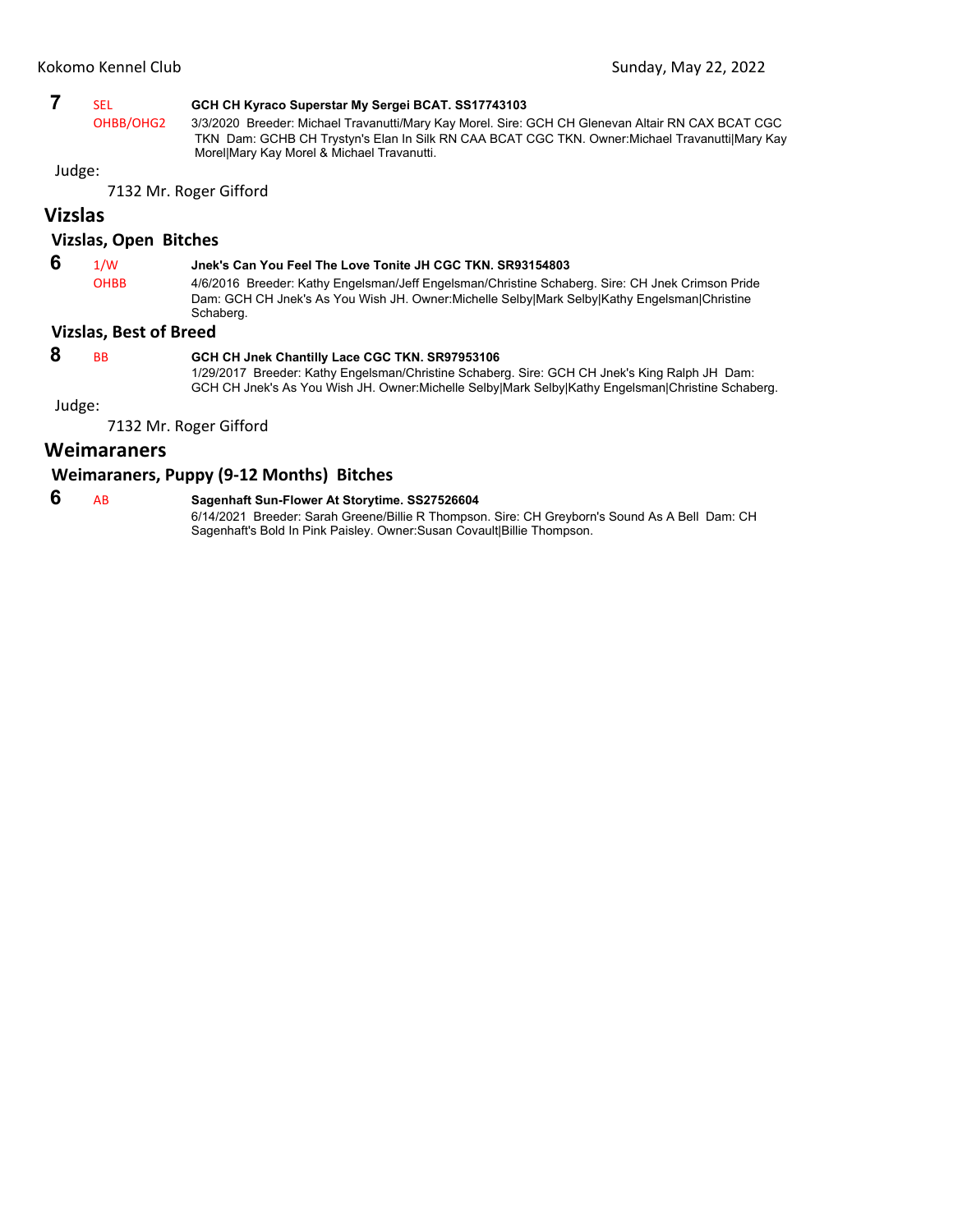<span id="page-11-0"></span>37191 Mrs. Rosalind Kramer

## **Afghan Hounds**

#### **Afghan Hounds, 12‐18 Months Dogs**

#### **5** AB **Azari's Jameson Irish Whiskey. HP62324312**

3/17/2021 Breeder: Karen Irazabal/Darla Hichborn/Marina Pearce. Sire: GCHS CH Shalomar Maestro's Masterpiece Dam: CH Azari Ruzka Twilight Eclipse. Owner:Jacqueline Pendygraft|K Irazabal.

Judge:

37191 Mrs. Rosalind Kramer

#### **Basset Hounds**

#### **Basset Hounds, Puppy (6‐9 Months) Bitches**

#### **6** 1/W/OS **Bramble's Dark Saber At Barcelona. HP63850904**

11/1/2021 Breeder: Rosemary Ryan. Sire: GCHS CH Castlehill's Snoline Man In Black Dam: GCH CH Rivercity Girl Of My Dreams. Owner:Spencer Hayes|Tammy Hayes.

#### **Basset Hounds, Best of Breed**

#### **5** BB **CH Renaissance Golden Emperor. HP57344404**

OHBB/OHG4 7/24/2018 Breeder: Corinne Rigoni. Sire: CH Renaissance Van Gogh Dam: Renaissance Spitfire. Owner:Holly Hook. Judge:

37191 Mrs. Rosalind Kramer

## **Beagles (13 Inch)**

#### **Beagles (13 Inch), 12‐18 Months Bitches**

#### **6** AB **Anchorbay Coldwater Light It Up. HP62730002**

5/21/2021 Breeder: Erin Fischer-Hill/Brooke Moore-Beck/Shelley Crovetto. Sire: GCH CH Coldwater I Want You Back CGC Dam: GCH CH Starrinite New Light At Coldwater. Owner:Brooke Beck.

#### Judge:

37191 Mrs. Rosalind Kramer

### **Beagles (15 Inch)**

#### **Beagles (15 Inch), Best of Breed**

## **5** BB **CH Coldwater Stardust Mr. Blue Sky. HP55784202**

6/15/2018 Breeder: Jen Miller/Erin Fischer- Hill. Sire: GCH CH K-Run's Raising Cain At Dismal Creek Dam: GCH CH Melody's Special Blend At Stardust CGC. Owner:Billie Weeks|Joel Weeks.

Judge:

37191 Mrs. Rosalind Kramer

## **Dachshunds (Longhaired)**

#### **Dachshunds (Longhaired), Bred‐By‐Exhibitor Dogs**

- **5** AB **Talisman Paldachs Lord Of The Firestorm Ml. HP63009801** 5/27/2021 Breeder: Rebecca Armstrong/Patricia A Litchfield. Sire: GCH CH Jbs Fire I Can'T Put Out Ml Dam: Paldachs Lady In Red @ Talisman Ml. Owner:Rebecca Lynn Armstrong. **Dachshunds (Longhaired), Puppy (9‐12 Months) Bitches 8** 1/W **Dragonfly's Ghost Of Halloween Ml. HP63545201** 8/2/2021 Breeder: Randy J Rhodes/Nancy Rhodes/Jean Tremblay. Sire: CH Dragonfly's Candy Man Ml Dam: GCH CH Dragonfly's Ghost In The Mirror. Owner:Randy Rhodes. **Dachshunds (Longhaired), Amateur Owner Handler Bitches 10** AB **Paldachs Good Golly Miss Molly @ Jbs Ml. HP60356204** 6/21/2020 Breeder: Patricia A Litchfield. Sire: GCH CH Jbs Fire I Can't Put Out Ml Dam: CH Paldachs Simply Red Ml. Owner:Jyl V Scott. **Dachshunds (Longhaired), Bred‐By‐Exhibitor Bitches 12** 1/R **Burdachs Keeper Of The Stars Ml. HP57082801** 11/16/2018 Breeder: Chuck Burton/Carol Burton/Kathleen Bellomy. Sire: CH Evajoe Burdachs Twisted Brown Trucker Ml Dam: GCH CH Burdachs Tomkats Counting Stars Ml. Owner:Chuck|Carol Burton. **Dachshunds (Longhaired), Best of Breed 15** SEL **CH Tomkats Burdachs Silver Bells Mld. HP54891803**
	- 12/22/2017 Breeder: Carol Burton/Kathleen Bellomy/Nancy Rhodes. Sire: CH Tomkat's Jedediah Jer-Son Ml Dam: CH Burdachs Joy Ride Ml. Owner:Chuck|Carol Burton.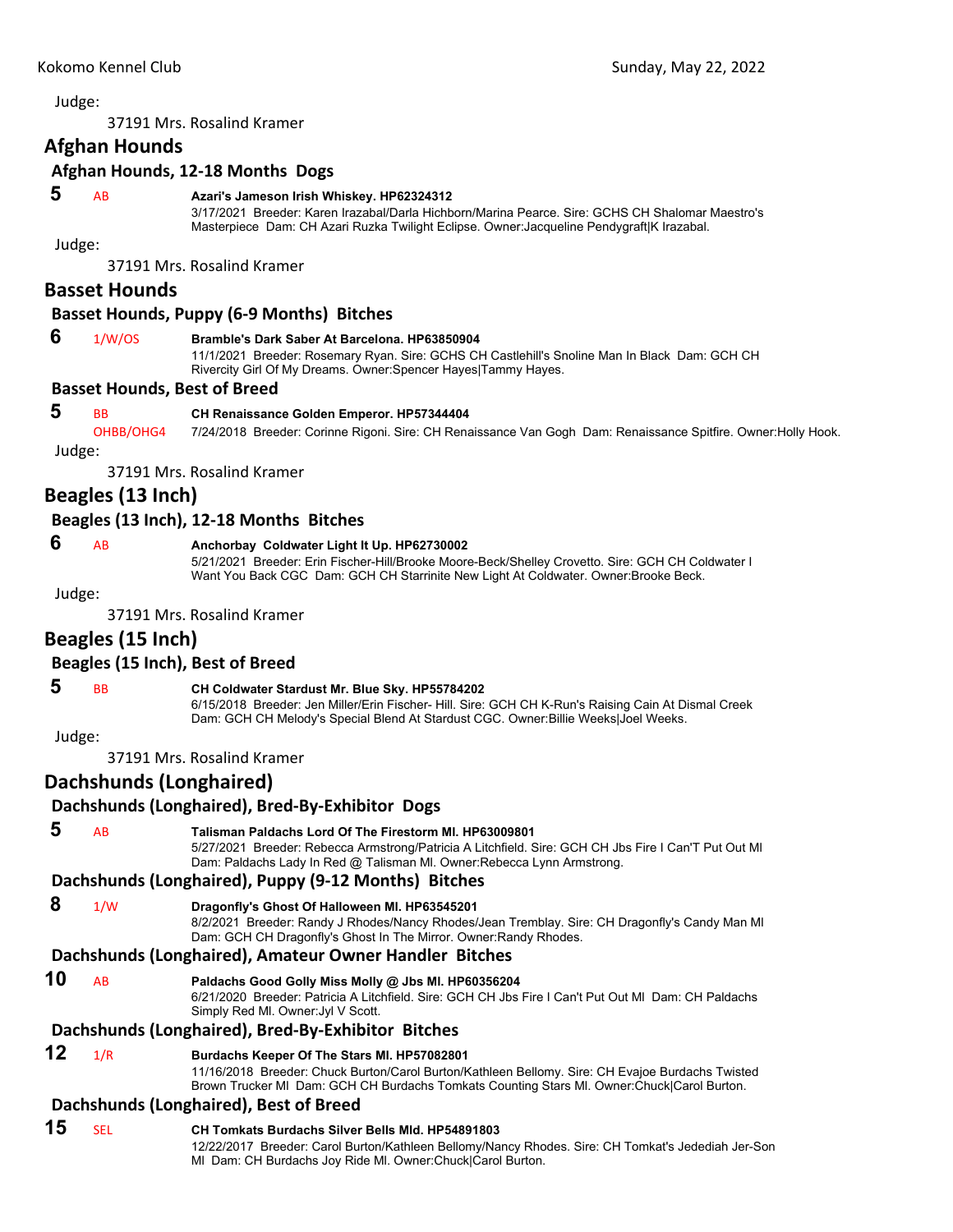| 17     |                     | CH Dragonfly's Candy Man MI. HP60152202<br>5/28/2020 Breeder: Randy J Rhodes/Nancy Rhodes/Jean Tremblay. Sire: GCH CH Erieau's Vintage<br>Speed Racer Dam: GCH CH Dragonfly's Ghost In The Mirror. Owner: Randy Rhodes Carol Burton. |
|--------|---------------------|--------------------------------------------------------------------------------------------------------------------------------------------------------------------------------------------------------------------------------------|
| 19     | <b>BB</b>           | CH Stardust Umakemi Dreams SI CGC, HP60434201                                                                                                                                                                                        |
|        | <b>OHBB</b>         | 7/17/2020 Breeder: Bernadette K Wagner/Mrs. Anne M Schmidt. Sire: GCH CH Stardust 4 Leaf Klover<br>Von Skaer Dam: GCH CH Stardust Dreamtime Lily V Skaer SI. Owner:Nancy Yeoman Mary Kendall.                                        |
| 20     | <b>OS</b>           | <b>CH Burdachs American Scandal MI. HP59192803</b><br>11/15/2019 Breeder: Carol Burton/Chuck Burton/Nancy Rhodes. Sire: GCH CH Burdachs Tomkats Iron<br>Man MI Dam: CH Burdachs Joy Ride MI. Owner: Chuck Carol Burton.              |
| 22     | <b>AB</b>           | CH Jbs Leoralee Heaven Help Us SI. HP61066903<br>10/22/2020 Breeder: Jyl Scott/Marietta Singleton. Sire: GCHG CH Stonybrook's Phinito Dam: GCH CH<br>Jbs Leoralees Miracles From Heaven SI. Owner: Jyl V Scott Marietta Singleton.   |
| Judge: |                     |                                                                                                                                                                                                                                      |
|        |                     | 37191 Mrs. Rosalind Kramer                                                                                                                                                                                                           |
|        | Dachshunds (Smooth) |                                                                                                                                                                                                                                      |
|        |                     | Dachshunds (Smooth), American Bred Bitches                                                                                                                                                                                           |
| 8      | 1/W/BB              | Baldox Cast A Spell Ms. HP61556402                                                                                                                                                                                                   |

12/21/2020 Breeder: Shelly Baldwin. Sire: GCH CH Criscross Dark Wizard Ms Dam: CH Baldox Good Golly Miss Molly Ms. Owner:Shelly Baldwin.

## **Dachshunds (Smooth), Open Standard Bitches**

## **10** 1/R **Dublin Creeks I'Ll Be The Difference. HP63734302**

5/23/2021 Breeder: Susan Elizabeth O'Reilly. Sire: GCHG CH Dublin's Black Ice Dam: GCH CH Dublin Creek Fun In The Sun At Windfall. Owner:Katie Noyes|Susan O Reilly.Agent: Debra Mattingly

#### Judge:

37191 Mrs. Rosalind Kramer

## **Dachshunds (Wirehaired)**

## **Dachshunds (Wirehaired), Open Miniature Bitches**

| 8 | 1/W/OS                            | Summer Hill Wire Me Magic At Sandeckel. HP59605102<br>3/14/2020 Breeder: Sandra Combs. Sire: GCHS CH Summer Hill King Mai Tai Dam: CH Sandeckel's<br>Social Graces V Kordachs MW. Owner: Jayson Rankin John Fabelo Daniel Fabelo Jayson Rankin Jeanne<br>Rankin.           |
|---|-----------------------------------|----------------------------------------------------------------------------------------------------------------------------------------------------------------------------------------------------------------------------------------------------------------------------|
|   |                                   | Dachshunds (Wirehaired), Best of Breed                                                                                                                                                                                                                                     |
| 5 | SEL.                              | GCHS CH Summer Hill King Mai Tai. HP51234706<br>3/7/2016 Breeder: Cheryl Heithaus/John Fabelo. Sire: CH Friedox Falling For You Mw Dam: CH Summer<br>Hill Yabba Dabba Doosie. Owner: Jayson Rankin John Fabelo Daniel Fabelo Jeanne Rankin Jayson Rankin.                  |
|   | <b>B<sub>B</sub></b><br>OHBB/OHG2 | GCH CH Summer Hill Latin Lover Rico Of Sandeckel, HP59605101<br>3/14/2020 Breeder: Sandra Combs. Sire: GCHS CH Summer Hill King Mai Tai Dam: CH Sandeckel's<br>Social Graces V Kordachs MW. Owner: Jayson Rankin John Fabelo Daniel Fabelo Jeanne Rankin Jayson<br>Rankin. |
| 9 | AB                                | CH Rags Something To Crow About Mw. HP60785001<br>7/4/2020 Breeder: Kimberly Ragsdale/Dianne R Graham. Sire: GCH CH Diagram Rags What Not To<br>Wear Mw Dam: CH Rags Diagram Bewitched Mw. Owner: Sabrina Prim Zayla Rolli.                                                |

Judge:

37191 Mrs. Rosalind Kramer

## **Grand Basset Griffon Vendeens**

## **Grand Basset Griffon Vendeens, Best of Breed**

 **5** BB/G2 **GCHB CH Sidekick's Secret Weapon. HP59232202** 1/16/2020 Breeder: Shari Green/Brent Humphrey/Corey Benedict. Sire: GCHB CH Sidekick's Life In The Fast Lane Dam: Sidekick's Jete Entrelace. Owner:Laurie Green|Erline Jesseman|Brent Humphrey|Jody Garcini.  **6** AB **GCHS CH Sidekick's Ice Queen At R-N-B CM. HP48828703** 1/31/2015 Breeder: Brent Humphrey/Corey Benedict/Laura Offerdahl. Sire: CH Sidekick's Amour De Bonami CM6 Dam: Sidekick's Daisy Duke. Owner:Laurie Green|Brent Humphrey|Barbara Miller.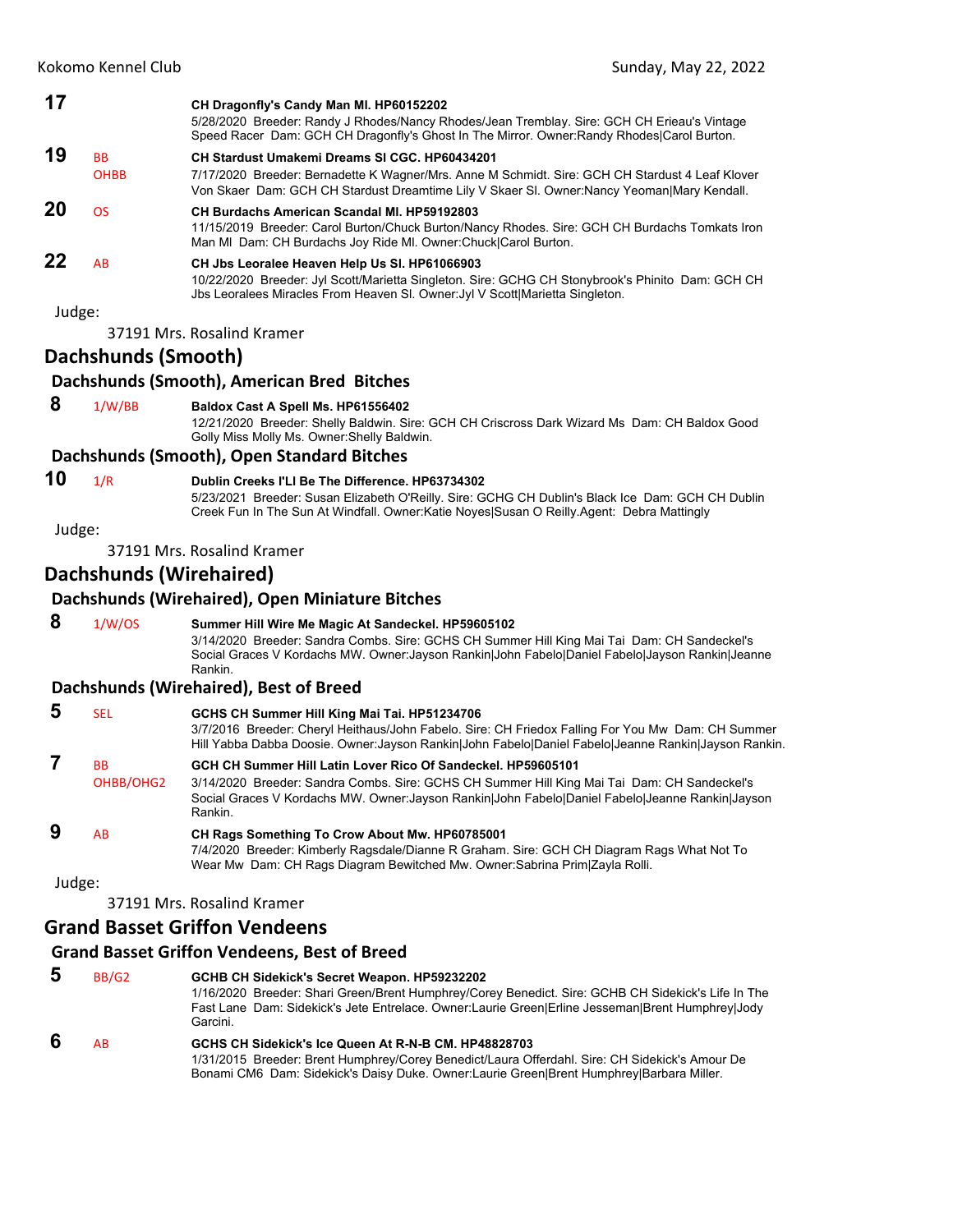37191 Mrs. Rosalind Kramer

## **Greyhounds**

## **Greyhounds, Best of Breed**

## **5** BB **CH Poachers Gustavo Fring. HP58565903**

9/25/2019 Breeder: J Waylon Ramming. Sire: GCHB CH Pax Mundi Bacchus Dam: CH Poachers A New Dawn. Owner:Waylon Ramming. Jody Paquette

Judge:

37191 Mrs. Rosalind Kramer

#### **Otterhounds**

#### **Otterhounds, Best of Breed**

#### **5** BB/G1 **GCHB CH Aberdeen's Xlnt Adventure. HP54996803**

9/23/2017 Breeder: Andrea McIlwaine/Jack McILWAINE/Jason Mcilwaine. Sire: CH Scentasia N Aberdeen's X-Man Amz Dam: GCH CH Conestoga Aberdeen Always Something. Owner:S Wilkins Jason McIlwaine Andy McIlwaine Jack McIlwaine |Jim Wilkins .

Judge:

37191 Mrs. Rosalind Kramer

### **Pharaoh Hounds**

#### **Pharaoh Hounds, Best of Breed**

#### **6** BB/G4 **CH Ncm's The Diamond Thief CA. HP60258701**

4/6/2020 Breeder: Lisa D Summers. Sire: Antefa's Zmeagol Dam: CH Ncm's Diamonds And Gold.

Owner:Lisa Summers.Agent: Jason McIlwaine

Judge:

37191 Mrs. Rosalind Kramer

#### **Portuguese Podengo Pequenos**

#### **Portuguese Podengo Pequenos, Puppy (9‐12 Months) Bitches**

#### **6** AB **Lipton's Wild Card. HP64069503**

7/13/2021 Breeder: Susan M Carter. Sire: CH Lipton's One Eyed Jack Dam: CH Ketka's Wild Angel. Owner:susan m carter.Agent: Lisa Arnett

#### **Portuguese Podengo Pequenos, Best of Breed**

## **10** BB **Lipton's Not Even In Your Wildest Dreams. HP63835501**

8/21/2020 Breeder: Susan M Carter. Sire: CH Ketka's Free Radical Dam: CH Jade Pulguinha Do Vale Do Cutileiro. Owner:susan m carter.

Judge:

37191 Mrs. Rosalind Kramer

## **Rhodesian Ridgebacks**

#### **Rhodesian Ridgebacks, Open Bitches**

## **6** OS **Zola's Well I Do Declare A Bendicio Of Regal. HP57628601**

5/2/2019 Breeder: Melissa Peterson. Sire: GCH DC Regal's Sunshine Daydream Sugar Boy SC CGC TKN Dam: GCH CH Dimond's Lady's Got The World On A String. Owner:Amanda Wewetzer|Melissa Peterson .

### **Rhodesian Ridgebacks, Best of Breed**

## **5** BB **Tifari's Asher With Majestic Run. HP63159203**

OHBB 4/28/2021 Breeder: Angie R Hartley/Katharine Owen. Sire: GCHP CH Juba Lee's Comin Better Hide Your Heart CD BN RE SC CGCA CGCU Dam: GCH CH Tifari's Just A Little Naughty CD RN SC CGC TKN ATT. Owner:Brandi L Maxie RVT.

Judge:

37191 Mrs. Rosalind Kramer

## **Scottish Deerhounds**

### **Scottish Deerhounds, Best of Breed**

### **6** AB **CH Nightwatch Purplicious At Gilnockie. HP58195001**

5/24/2019 Breeder: Rev. Sandra Hetz Burchell. Sire: GCH CH Bruach's Fletcher Of The Dogwoods SC CA FCAT Dam: GCH CH Nightwatch Emperors New Groove. Owner:Sarah Armstrong|Rev. Sandra H Burchell.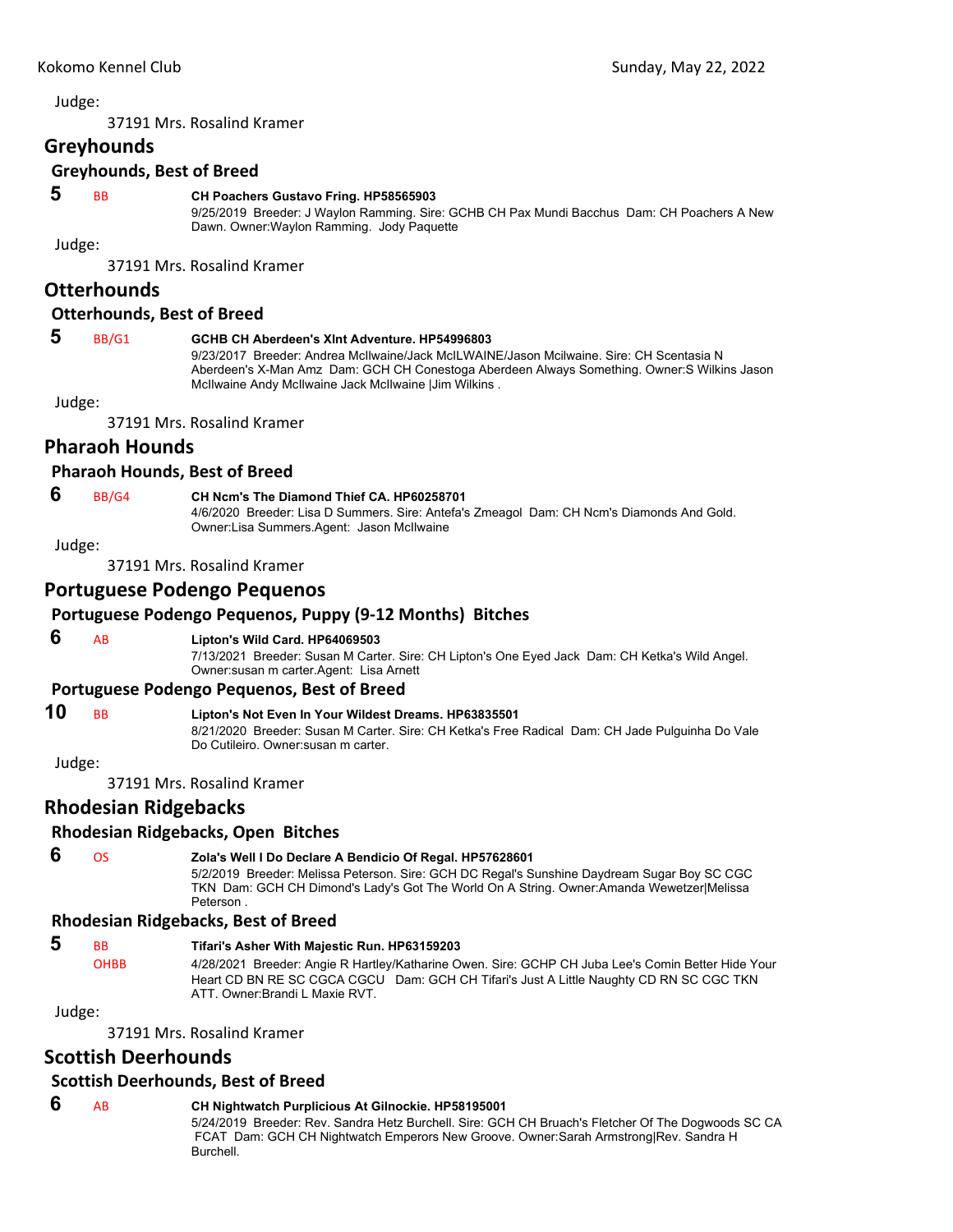37191 Mrs. Rosalind Kramer

| <b>Sloughis</b> |  |  |
|-----------------|--|--|
|                 |  |  |

## **Sloughis, Best of Breed**

| 5 | <b>AB</b> | GCH CH Itri Ocerico, HP62934001<br>3/27/2020 Breeder: Mbarek Oubelaid. Sire: Sowan Dam: Charda. Owner: Erika and Andrew Wyattl Ermine<br>Moreau-Sipiere.              |
|---|-----------|-----------------------------------------------------------------------------------------------------------------------------------------------------------------------|
| 6 | <b>AB</b> | GCH CH Rima Siham Sahara CA DCAT, HP58157501<br>2/16/2019 Breeder: Mariana Raposo. Sire: Namir Sihma Sahara Dam: Nanah Sham Sahara. Owner: Erika<br>and Andrew Wyatt. |

Judge:

37191 Mrs. Rosalind Kramer

## **Treeing Walker Coonhounds**

### **Treeing Walker Coonhounds, Open Bitches**

## **6** 1/W/BB **Circle M Hi-Cotton Winn Dixie. HP61073204**

OHBB/OHG1 10/7/2020 Breeder: Isabel Adkins. Sire: West Fork River Terror Of The Town Dam: Red Eagle Second Wind. Owner:Ava|Abby McCorkle.

Judge:

37191 Mrs. Rosalind Kramer

## **Whippets**

### **Whippets, Puppy (9‐12 Months) Dogs**

 **7** 1/W/BW/OS **Abbey's La Vida Loca. HP63200305**

7/28/2021 Breeder: Ms. Jane Cooney-Waterhouse. Sire: CH Abbey's Sundance Kid Dam: Wenrick's This Masquerade For Abbey. Owner:Jane-Cooney Waterhouse.

#### **Whippets, Open Dogs**

| 11 | 1/R                            | Wildwood's Like A Heartbeat. HP61682604<br>12/29/2020 Breeder: Faith Diane Guest. Sire: GCH CH Wildwood's Keeper Of The Stars Dam: GCH CH<br>Wildwood's Guilty Pleasure SC DS. Owner: Mary Ann Mattingly Sean Mattingly. |
|----|--------------------------------|--------------------------------------------------------------------------------------------------------------------------------------------------------------------------------------------------------------------------|
|    |                                | Whippets, Puppy (6-9 Months) Bitches                                                                                                                                                                                     |
| 6  | 2/R                            | Wenrick's Make Mine A Double, HP63792504<br>10/7/2021 Breeder: Jody PAquette-Garcini/Denise Snyder. Sire: CH Bo-Bett's Pajama Party Dam: CH<br>Wenrick's Make'Hers Mark. Owner Jody Paquette.                            |
| 8  | 1/W                            | Abbey's Heir Of Fire. HP64171301<br>11/19/2021 Breeder: Dr. david m waterhouse. Sire: CH Abbey's Out Of Body Dam: GCHB CH Abbey's<br>Don'T Leave Me This Way. Owner: Nicole L Lodl James Lodl Jane Cooney-Waterhouse.    |
|    | <b>Whippets, Best of Breed</b> |                                                                                                                                                                                                                          |
| 22 | BB/G3<br>OHBB/OHG3             | GCHB CH Woods Runner One In A Million, HP56111301<br>7/20/2018 Breeder: Barbara Timm. Sire: GCH CH Endeavor's Kick It Up A Notch At Spellbound Dam:                                                                      |

Woods Runner Moonbeams & Shadows. Owner:Nicole L Lodl|James Lodl.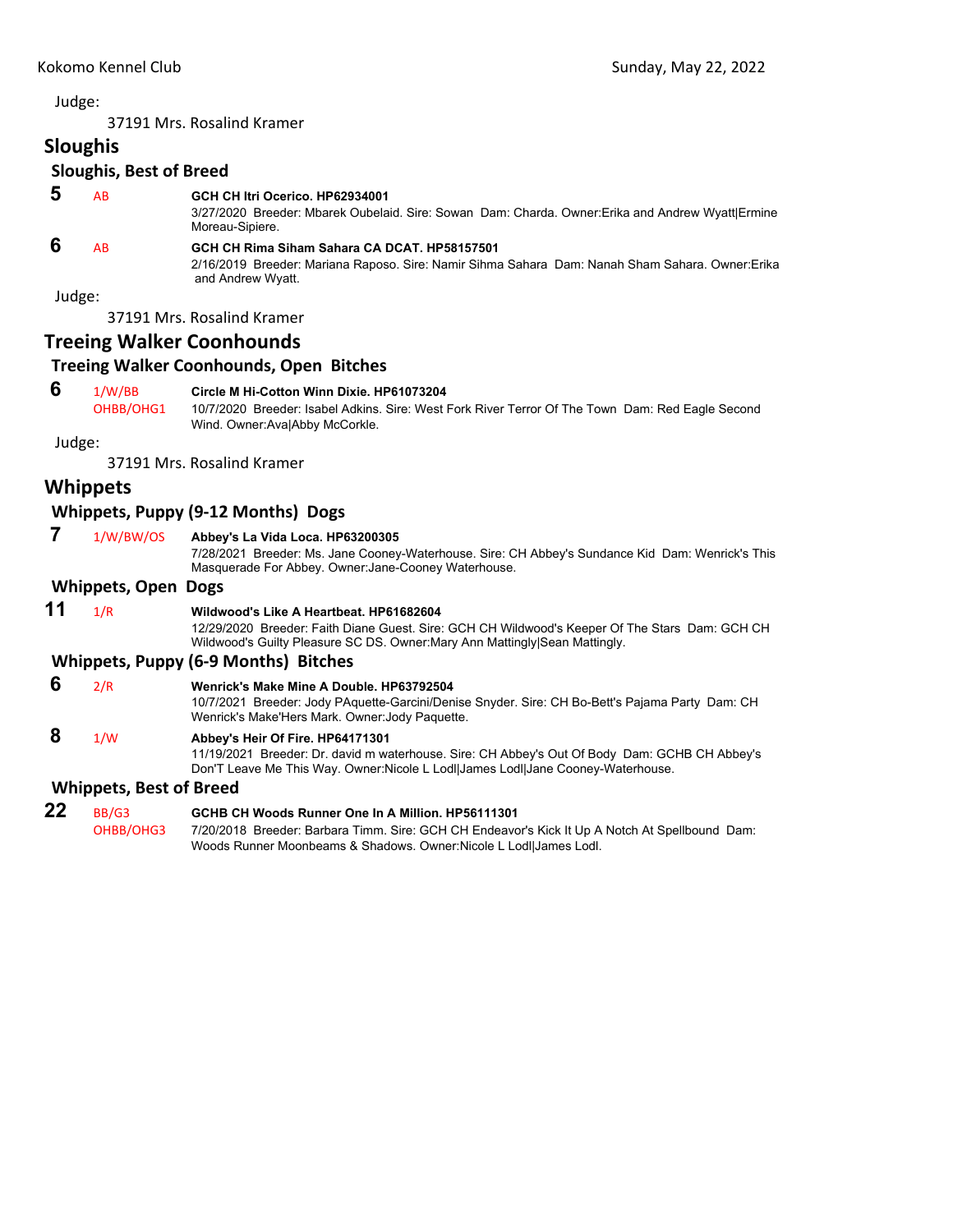4787 Mr. Walter J Sommerfelt

#### <span id="page-15-0"></span>**Akitas Akitas, Puppy (6‐9 Months) Dogs**

|        |                              | ANILAS, PUPPY (0-5 MONTHIS) DOSS                                                                                                                                                                                                                                  |
|--------|------------------------------|-------------------------------------------------------------------------------------------------------------------------------------------------------------------------------------------------------------------------------------------------------------------|
| 5      | 1/W/OS                       | Gallant Titan's Remember Me. WS74584503<br>9/17/2021 Breeder: JESSIKA ROSAS. Sire: CH Sondaisa Shots Fyred Dam: Kuroi Kao Gallant From The<br>Ashes O'Granddad CGC ATT. Owner:Cory Crayton. Kayla Bruner-Byers                                                    |
| 7      | 2/R                          | Cade's Copo. WS74866501<br>10/4/2021 Breeder: Angela Miller/Marcie L Howard. Sire: CH Quantum & Minda Showboat Dam: CH<br>Cades N Shiojiri's Turn Up The Competition. Owner: Angela Miller.                                                                       |
|        |                              | Akitas, Puppy (9-12 Months) Dogs                                                                                                                                                                                                                                  |
| 9      | $\mathbf{1}$                 | Cades Now You See Me. WS73668603<br>7/19/2021 Breeder: Angela Miller/Arland Draper. Sire: CH Quantum & Minda Showboat Dam: Dem-Be's<br>Oops-A-Daisy @ Cade'S. Owner:Angela Sawyer Angela Miller.                                                                  |
|        |                              | Akitas, Puppy (6-9 Months) Bitches                                                                                                                                                                                                                                |
| 6      | 1/R                          | Cades Fancy Like A Showgirl. WS74866502<br>10/4/2021 Breeder: Angela Miller/Marcie L Howard. Sire: CH Quantum & Minda Showboat Dam: CH<br>Cades N Shiojiri's Turn Up The Competition. Owner: Angela Sawyer Angela Miller.                                         |
|        |                              | Akitas, Puppy (9-12 Months) Bitches                                                                                                                                                                                                                               |
| 8      | AB                           | Cades Minda's Prim & Proper. WS73668601<br>7/19/2021 Breeder: Angela Miller/Arland Draper. Sire: CH Quantum & Minda Showboat Dam: Dem-Be's<br>Oops-A-Daisy @ Cade'S. Owner:Angela Miller Taylar Dale Francee Hamblet  Hollie Walker.                              |
| 10     | 1/W/BW                       | Cades My Precious Abby. WS73668602<br>7/19/2021 Breeder: Angela Miller/Arland Draper. Sire: CH Quantum & Minda Showboat Dam: Dem-Be's<br>Oops-A-Daisy @ Cade'S. Owner: Isabelle Miller Angela Miller.                                                             |
|        |                              | Akitas, 12-18 Months Bitches                                                                                                                                                                                                                                      |
| 12     | <b>AB</b>                    | Sondaisa Gallant Bewitched By Fyre. WS70991904<br>12/20/2020 Breeder: Colleen Sullivan. Sire: GCH CH Sondaisa Warming Up A Riff CGCA CGCU Dam:<br>CH Sondaisa All Fyred Up CD RN FDC BCAT CGCA CGCU TKN ATT. Owner: Jessika Rosas Omar<br>Rosas Colleen Sullivan. |
|        |                              | <b>Akitas, Bred-By-Exhibitor Bitches</b>                                                                                                                                                                                                                          |
| 14     | $\mathbf{1}$                 | Komai's Story Of A Girl. WS67840101<br>2/16/2020 Breeder: Freya Rossi. Sire: GCHS CH Shinto's Sworn To Protect And Serve Dam: CH<br>Nakodo's Art Of Persuasion At Komai. Owner: Freya Rossi.                                                                      |
|        | <b>Akitas, Best of Breed</b> |                                                                                                                                                                                                                                                                   |
| 16     | <b>BB</b><br>OHBB/OHG2       | Gallant's From Fyre And Ash O'Granddad. WS74584501<br>9/17/2021 Breeder: JESSIKA ROSAS. Sire: CH Sondaisa Shots Fyred Dam: Kuroi Kao Gallant From The<br>Ashes O'Granddad CGC ATT, Owner: Jessika Rosas,                                                          |
| Judge: |                              |                                                                                                                                                                                                                                                                   |
|        |                              |                                                                                                                                                                                                                                                                   |

2887 Mrs. Mareth K Kipp

## **Alaskan Malamutes**

## **Alaskan Malamutes, 12‐18 Months Dogs**

# **5** 1/W/BB **Kasaan's Winds Of Fortune. WS72217508**

3/24/2021 Breeder: Bonnie McMahon Howen/Pamela Warrichaiet. Sire: GCHB CH Dreamekatcher Kasaan's Ketch T' Fortune CGCA CGCU TKN Dam: CH Kasaan's Hidden Fortune. Owner:Stephanie Lindeman|Bonnie McMahon-Howen.

## Judge:

2887 Mrs. Mareth K Kipp

## **Bernese Mountain Dogs**

## **Bernese Mountain Dogs, Amateur Owner Handler Dogs**

## **5** 1/R **Harmony's Don'T Stop Believin Corvette Dreamin RN CGC. WS68237201**

4/2/2020 Breeder: Annette McLaughlin/Stacey Omo. Sire: GCH CH Carma Que N Tristevan's Know Weigh Hozay Dam: Harmony's Hausful Of Crazy. Owner:Janet Tiderington.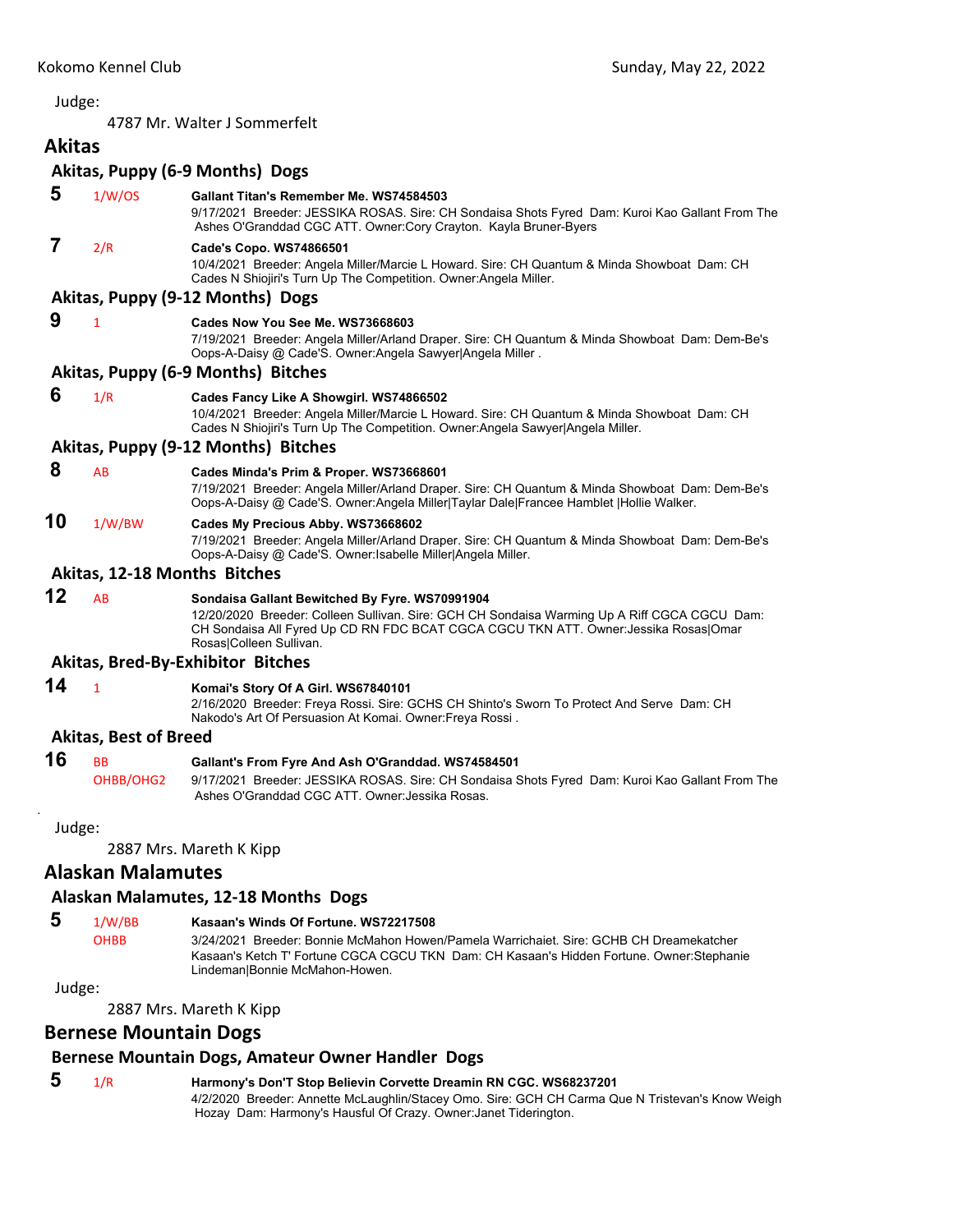#### **Bernese Mountain Dogs, Open Dogs**

|   | 1/W/BW | Jura's Formal Affair Dancing In The Moonlight BCAT CGC TKN VHMA. WS62944503<br>12/4/2018 Breeder: Barbara Letourneau/Kim McIntyre. Sire: GCH CH Astia's Sacred Warrior Dam: GCH<br>CH Juras Foreign Affair To Remember CD NAP SWA SIE CGC TKN. Owner: Patricia Wellinger. Agent:<br>Hunter Calvelage                                          |
|---|--------|-----------------------------------------------------------------------------------------------------------------------------------------------------------------------------------------------------------------------------------------------------------------------------------------------------------------------------------------------|
| 9 |        | Classic Vinyl's Any Major Dude Will Tell You CGC TKN. WS69638802<br>9/5/2020 Breeder: Susan Harmison/Douglas Harmison/Lynne D Farrell Washburn/Debbie Thornton. Sire:<br>CH RACH Stonehills Maximum Security From Bergnergarden CDX BN RM2 RAE2 Dam: Highlands-N-<br>Brookhills Simple Twist Of Fate. Owner: Douglas Harmison Susan Harmison. |

#### **Bernese Mountain Dogs, Puppy (6‐9 Months) Bitches**

#### **6** EX **Classic Vinyl's Sweet Talkin' Woman. WS74160502** 9/7/2021 Breeder: Susan Harmison/Doug Harmison/Lynne D Farrell Washburn. Sire: CH Lavish's Call My

Name Dam: Highlands She's Like A Rainbow. Owner:Douglas Harmison|Susan Harmison.

#### **Bernese Mountain Dogs, 12‐18 Months Bitches**

 **8** 1/R **Lucchese's Born To Shine. WS71131801**

12/11/2020 Breeder: Kelley Neill/Dayna Merrow. Sire: CH Summers Anastasia's Scout's Honor Dam: CH Spellbound's Legend Of Lucchese. Owner:Kelley Neill.

#### **Bernese Mountain Dogs, Open Bitches**

#### **10** 1/W/OS **Emerald Liberty Bellatrix. WS68050101**

OHBB 12/10/2019 Breeder: S. Mishura. Sire: Lionheart Warrior From Ares Oktava Dam: Alpen Flower Zavetnaya Mechta. Owner:Inga Kastytis Vaitenas.

#### **Bernese Mountain Dogs, Best of Breed**

## **11** BB **GCH CH Owl Creeks Chocolate Is Better Than Therapy CGC TKN. WS63081901**

11/10/2018 Breeder: Mrs. Patricia E dabbert. Sire: Berntiers Churchill Dam: Owl Creeks A Rose For Everafter. Owner:Astrid Koropoulis.Agent: Hunter Calvelage

Judge:

4787 Mr. Walter J Sommerfelt

#### **Boerboels**

#### **Boerboels, Best of Breed**

**6** BB **CH Ana Morgana Mahone Of Silverthorne BCAT CGCA CGCU TKP VHMA VHMP VSW.** OHBB/OHG3 4/12/2020 Breeder: Morgan Michelle Jacoby/Ann Claire Lester. Sire: GCH CH Revelation Cletus CGC

Dam: GCHS CH Fuller's Simply Irresistible FDC CA RATO DJX DNA AJ AN CGCA CG. Owner:Lee Nevills|Evyenia Katherine Lawley .

# Judge:

## **Boxers**

#### **Boxers, Puppy (6‐9 Months) Dogs**

7132 Mr. Roger Gifford

 **5** 1/R **Moonlight & Greulich's River Of Dreams Of Cinnrhee. WS74405205** 9/17/2021 Breeder: Sharyn Chevrier/MICHELLE CHEVRIER. Sire: Cinnrhee Hiriveroler Heartacre Dam: GCH CH Moonlight's Perfect 10 At Cinnrhee. Owner:Kim Greulich|Medley Small|Sharyn Chevrier.

#### **Boxers, 12‐18 Months Dogs**

 **7** 1/W/BW **Nantess N Rico's Standing Outside The Fire. WS71568604** 2/15/2021 Breeder: Nancy Savage/Tessie Savage. Sire: GCHG CH Rico's Put Me In Coach Dam: Nantess The Thunder Rolls. Owner:Angela Ever |Donna Purichia |Nancy Savage |Tessie Savage .

#### **Boxers, Puppy (6‐9 Months) Bitches**

- **6** <sup>2</sup> **Higo's Tesla Rocketship Of Pigeonwoods. WS74096502** 9/29/2021 Breeder: Edward Hidalgo. Sire: CH Higo's Twenty-Four Karat Magic Dam: Higo's Sweet Serenity. Owner:James Niehus Katharina Gatz.  **8** 1/W **Wish-N-Wells Mother Of Dragons. WS74696201**
	- 10/13/2021 Breeder: Bryan Briley/Betsy Wells. Sire: CH Wish-N-Wells Heart Of A Lion Dam: GCH CH Wish N Wells No Remorse. Owner:Betsy Wells.

#### **Boxers, Puppy (9‐12 Months) Bitches**

#### **10** <sup>1</sup> **Nantess Make It Simple. WS73923302** 8/9/2021 Breeder: Nancy Savage/Tessie Savage. Sire: CH Adellin's Simply Nantess Dam: CH Charron's Lotti Dah At Nantess. Owner:Nancy|Tessie Savage.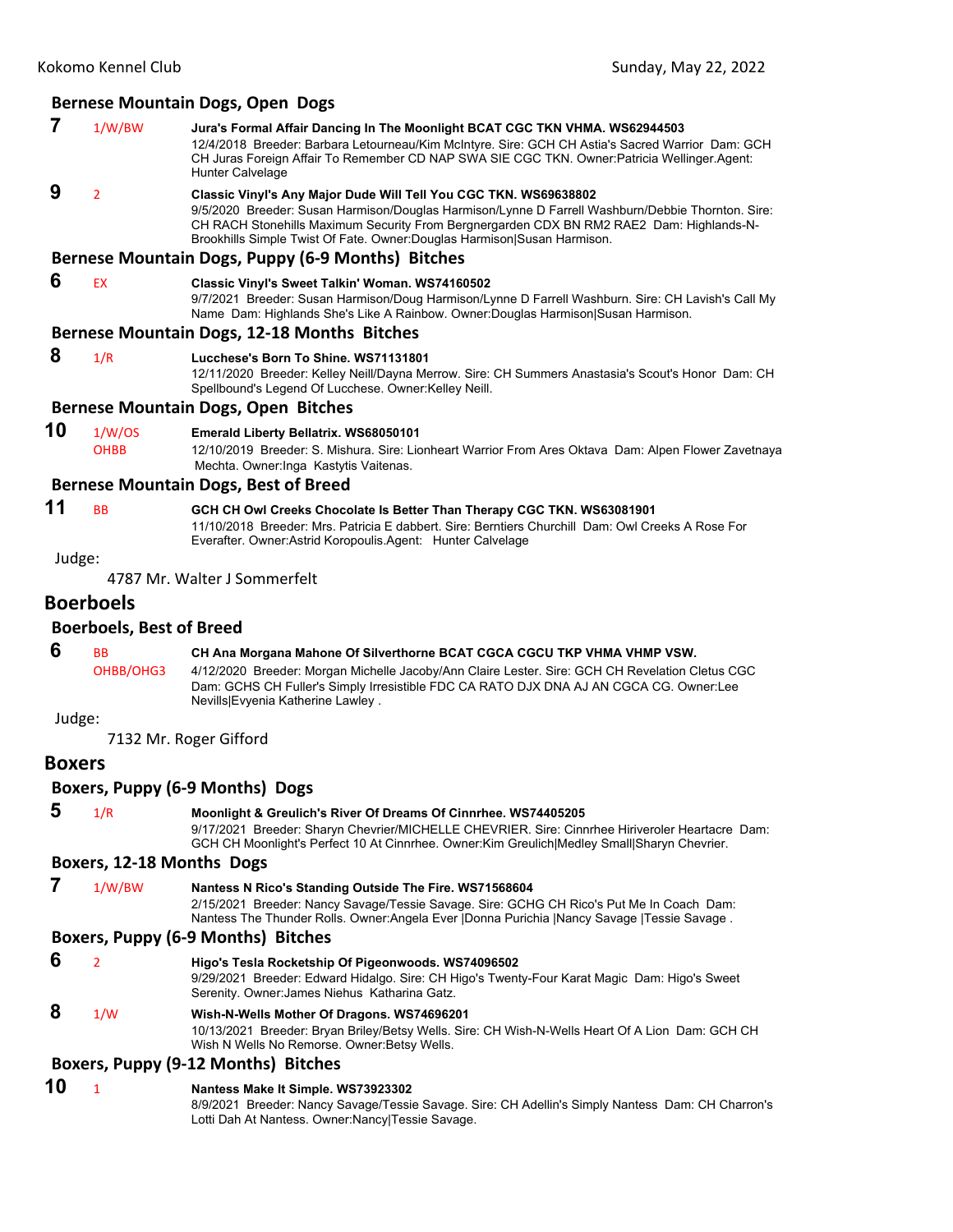## **Boxers, 12‐18 Months Bitches**

|        |                                   | Boxers, 12-18 Months Bitches                                                                                                                                                                                                                                                     |
|--------|-----------------------------------|----------------------------------------------------------------------------------------------------------------------------------------------------------------------------------------------------------------------------------------------------------------------------------|
| 12     | 1/R                               | Nantess N Rico's Ain't Goin' Down. WS71568602<br>2/15/2021 Breeder: Nancy Savage/Tessie Savage. Sire: GCHG CH Rico's Put Me In Coach Dam:<br>Nantess The Thunder Rolls. Owner:Donna Purichia Nancy Savage  Tessie Savage.                                                        |
|        |                                   | <b>Boxers, American Bred Bitches</b>                                                                                                                                                                                                                                             |
| 16     | $\mathbf{1}$                      | Kp's Gonna Hear Me Roar At Belvo. WS69872802<br>5/27/2020 Breeder: Keri Paulson. Sire: GCH CH Wildcrest N Irondale's Walking On The Wildside Dam:<br>CH Kp's Caught Ya Lookin'. Owner: Michelle Rotellini Keri Paulson.                                                          |
|        | <b>Boxers, Best of Breed</b>      |                                                                                                                                                                                                                                                                                  |
| 9      | <b>SEL</b>                        | CH Wish-N-Wells Heart Of A Lion. WS61144801<br>5/7/2018 Breeder: Betsy Wells. Sire: GCH CH Hi-Five And Oak Knoll's Model T Dam: GCH CH Wish-N-<br>Wells Comin In Hot. Owner: Neal Wells.                                                                                         |
| 11     |                                   | <b>CH Cinbar's Quarterback At Dunnford. WS67305702</b><br>2/3/2020 Breeder: Denise Snyder/Medley Small/Phillip Koenig. Sire: CH Bar-K's Mystic Heir Dam: CH<br>Cinbar's By A Landslide. Owner: Christine Shackelford   Medley Small   Phillip Koenig   Denise Snyder.            |
| 15     | <b>OS</b>                         | GCH CH Nantess N Jo-San's Legend Of Nacona. WS68597501<br>5/24/2020 Breeder: Nancy Savage/Tessie Savage. Sire: CH Jo-San's Quanah Dam: CH Nantess<br>Greatest Love Story. Owner: Nancy Tessie Savage.                                                                            |
| 18     | <b>SEL</b><br>OHBB/OHG4           | CH Mircoa N Irondale's Fire And Desire, WS61628802<br>7/18/2018 Breeder: Diana Greenhow. Sire: GCHG CH Irondale's Thunderstruck Dam: GCH CH Mircoa N<br>Irondale's Sipping On Fire. Owner: Michelle D Bray Diana Greenhow.                                                       |
| 20     | <b>BB</b>                         | GCH CH Cinbar's Bellisima. WS65875102<br>8/12/2019 Breeder: Phillip K Koenig. Sire: GCHB CH Cinbar's Just Call Me Handsome Dam: CH Bar-K's<br>Maggie Mcclain. Owner: Phillip Koenig Medley Small.Agent: Jody Paquette-Garcini                                                    |
| Judge: |                                   |                                                                                                                                                                                                                                                                                  |
|        |                                   | 4787 Mr. Walter J Sommerfelt                                                                                                                                                                                                                                                     |
|        | <b>Bullmastiffs</b>               |                                                                                                                                                                                                                                                                                  |
|        |                                   | <b>Bullmastiffs, 12-18 Months Dogs</b>                                                                                                                                                                                                                                           |
| 5      | 2/R                               | Tnt's With All My Heart. WS71292109<br>12/20/2020 Breeder: Beth A Howe/Amy Jo Hodge. Sire: GCH CH Tnt's Heart Breaker Dam: CH Tnt's Ken<br>Ya Believe It. Owner: Karen Fecher Amy Hodge Beverly Willis.                                                                          |
| 7      | 1/W/BB/BW                         | Danek's I Will Love Him And Squeeze Him. WS72166801<br>2/19/2021 Breeder: Janet Ekstrom/Dwight Ekstrom. Sire: GCHS CH Nv's Welcome To The Gun Show<br>Dam: CH Bolder N'Danek Summer Special. Owner: Janet Ekstrom Dwight Ekstrom.                                                |
|        |                                   | <b>Bullmastiffs, American Bred Bitches</b>                                                                                                                                                                                                                                       |
| 6      | 1/W/OS                            | Trinity's Allegiance To The Brand. WS67736002<br>1/27/2020 Breeder: Julia Hornshaw/Helene Nietsch. Sire: GCHS CH Broch Tuarach's Culloden Folly<br>CGCA CGCU TKA Dam: La Balsa Foreign Exchange At Banstock. Owner: Julia A Hornshaw Jeff<br>Hornshaw.Agent: Stephanie Hentschel |
|        | <b>Bullmastiffs, Open Bitches</b> |                                                                                                                                                                                                                                                                                  |
| 8      | AB                                | Miss Must Have lii Nestor Notabilis CGC. WS69556601<br>2/24/2020 Breeder: Magdalena Woloczko. Sire: Vivat Winner li Nestor Notabills Dam: Power Of Hell li<br>Nestor. Owner: Beth Eckstein Mike Eckstein.                                                                        |
| Judge: |                                   | 4787 Mr. Walter J Sommerfelt                                                                                                                                                                                                                                                     |
|        | <b>Cane Corso</b>                 |                                                                                                                                                                                                                                                                                  |
|        |                                   | Cane Corso, 12-18 Months Bitches                                                                                                                                                                                                                                                 |
| 6      | 1/W/BB                            | Americana's 0 To 60 In 2.0 Maserati. WS72626702<br>4/21/2021 Breeder: Silas Gieseke. Sire: GCH CH Plk's Country Roads Take Me Home BCAT CGC<br>Dam: Maple City's Kenia Of Americana. Owner: Amy Lady.                                                                            |
|        |                                   | <b>Cane Corso, Bred-By-Exhibitor Bitches</b>                                                                                                                                                                                                                                     |
| 8      | AB                                | Rockhaven's Couldn'T Cease A Forrest Fyre. WS74922501<br>11/12/2021 Breeder: Courtney Johnson/Laura J Barton. Sire: Rockhaven's Out Of The Wilderness TKI<br>VHMA Dam: GCH CH Rockhaven's Party Never Ceases CGC TKI VHMA. Owner:Laura J Barton Laura Barton Courtney Johnson.   |
|        | <b>Cane Corso, Open Bitches</b>   |                                                                                                                                                                                                                                                                                  |

## **10** AB **Mar E Sol's Dawn Of Sage. WS68116801**

12/5/2019 Breeder: Diane Connors. Sire: GCH CH Mar E Sol's Saggio TT Dam: GCH CH Mar E Sol's Marlo Is All That (Girl) CAA FCAT TT CGC. Owner:Diane Connors Lihi Ruvio Ayalla Ruvio .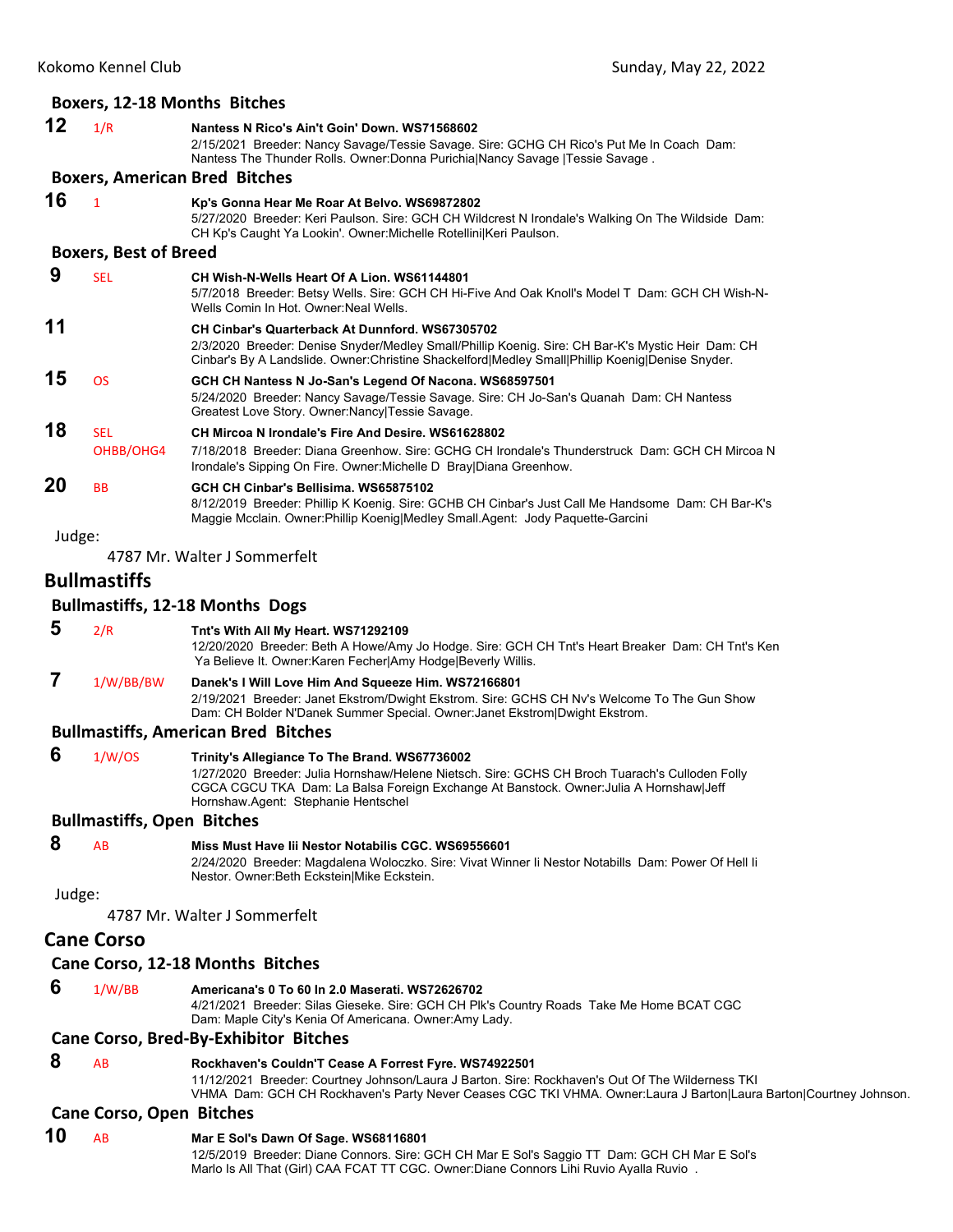Judge: 2887 Mrs. Mareth K Kipp **Doberman Pinschers Doberman Pinschers, 12‐18 Months Dogs 5** 1/W **Dream-Catcher's Winter Has Come - Game On. WS70624910** 12/10/2020 Breeder: Jay Dehart/Brandon Ott. Sire: GCH CH Denalli's Hot Off The Press Dam: Silverhawk's Lily Of The Valley BCAT. Owner:Jay DeHart|Brandon J Ott. **Doberman Pinschers, Bred‐By‐Exhibitor Dogs 7** 1/R **Arete's Don'T Stop Me Now. WS72304003** 3/6/2021 Breeder: Vicki Hitzfield/Wende Call/Korey Hitzfield. Sire: CH Jager's Talk Of The Town DCAT Dam: GCHB CH Quartet's Paint The Town Red V Arete RA CGC. Owner:Vicki Hitzfield|Alicia Ginn. **Doberman Pinschers, Puppy (6‐9 Months) Bitches 6** <sup>1</sup> **Mosaics Chantilly Lace. WS73695507** 9/2/2021 Breeder: Terri Sheline. Sire: GCH CH Lyndobe's All-In-One Dam: CH Lyndobe's Foxy Lady With Charm. Owner:Terri sheline. **Doberman Pinschers, 12‐18 Months Bitches 8** 1/W/BW **Jager's Exairetikos In Bullitt CGCA. WS72079205** 3/13/2021 Breeder: Cindy Lane-Smith/Paul Croley. Sire: CH Seraphin Most Valuable Player V Alisaton FDC CAX FCAT SWN WAC RATO Dam: CH Jager's Walking On Broken Glass NAP OJP BCAT. Owner:Lydio Dema ala. **10** <sup>2</sup> **Starline's Come Drink With Me BN. WS72777601** 3/5/2021 Breeder: Ms. Tiffany Neal. Sire: Shome Melrae's The Great One Dam: Starline's Sipping On Some Rum BN RI. Owner:Tiffany neal |Khloe Wilson . **Doberman Pinschers, Bred‐By‐Exhibitor Bitches 12** 1/R **Dream-Catcher's Something Wick'D BCAT. WS66171801** 10/29/2019 Breeder: Jay Dehart/Brandon Ott. Sire: GCHS CH Arete's Rocket Man RE CA CGC TKN Dam: Silverhawk's Lily Of The Valley BCAT. Owner:Jay DeHart|Brandon J Ott. **Doberman Pinschers, Best of Breed 9** SEL **GCHB CH Hierarch's I'M The One V Magic FDC CA BCAT DJ CGC TKN. WS65525103** 6/28/2019 Breeder: Lindsay Philyaw/Phil Philyaw/Ashley Ring. Sire: GCHS CH Perfex Canis Major Dam: CH Ashtrick N Kettle Cove Wild Irish Rose. Owner:tim lennartz|lindsay philyaw.Agent: Heather Sekovich **11** BB **GCH CH Starline N Andella's Hot Pursuit BN RN. WS69050102** OHBB/OHG1/O 5/23/2020 Breeder: Andria L Carpenter/Tiffany Neal. Sire: GCHS CH Perfex Canis Major Dam: CH HRBIS Andella's A Forbidden Love CA. Owner: Tiffany neal. **14** OS **CH Arete's U Make The Rockin World Go Round. WS72304001** 3/6/2021 Breeder: Vicki Hitzfield/Wende Call/Korey Hitzfield. Sire: CH Jager's Talk Of The Town DCAT Dam: GCHB CH Quartet's Paint The Town Red V Arete RA CGC. Owner:Vicki Hitzfield|Korey Hitzfield. Judge: 4787 Mr. Walter J Sommerfelt **Giant Schnauzers Giant Schnauzers, 12‐18 Months Dogs 5** 1/W/BW **Fanta C's El Mago Of Tailwind. WS72221501** OHBB 4/12/2021 Breeder: Nancy E Nier. Sire: CH Fanta C Hits It Outta The Park CGC TKN Dam: Fanta C's Sammi Jo. Owner:Stacy Leach|Nancy Nier|Rick Leach. **Giant Schnauzers, Open Black Bitches 6** 1/W/OS **Tailwind's Any Way You Want It. WS70093601** 8/22/2020 Breeder: Stacy Leach/Rick Leach. Sire: CH Taktika Art Focus Point Dam: CH Fanta C Time For Me To Fly At Tailwind FCAT. Owner:Stacy Leach|Rick Leach.  **8** 2/R **Tailwind Sweet Dreams R Made Of This. WS70093603** 8/22/2020 Breeder: Stacy Leach/Rick Leach. Sire: CH Taktika Art Focus Point Dam: CH Fanta C Time For Me To Fly At Tailwind FCAT. Owner:Stacy Leach|Derek Palmer.

#### **Giant Schnauzers, Best of Breed**

#### **7** BB/G3 **GCHB CH Spicerack's Shotgun Rider CGCA TKN. WS67493201** 1/20/2020 Breeder: Mrs. Marcia Adler/Mrs. Robin Henderson. Sire: GCHG CH Ingebar's Tynan Dances With Wildflowers Dam: GCH CH Ramahill's Gloriana At Spicerack. Owner:Robin Henderson|Dwain Henderson|Marcia Adler.Agent: Leonardo Garcini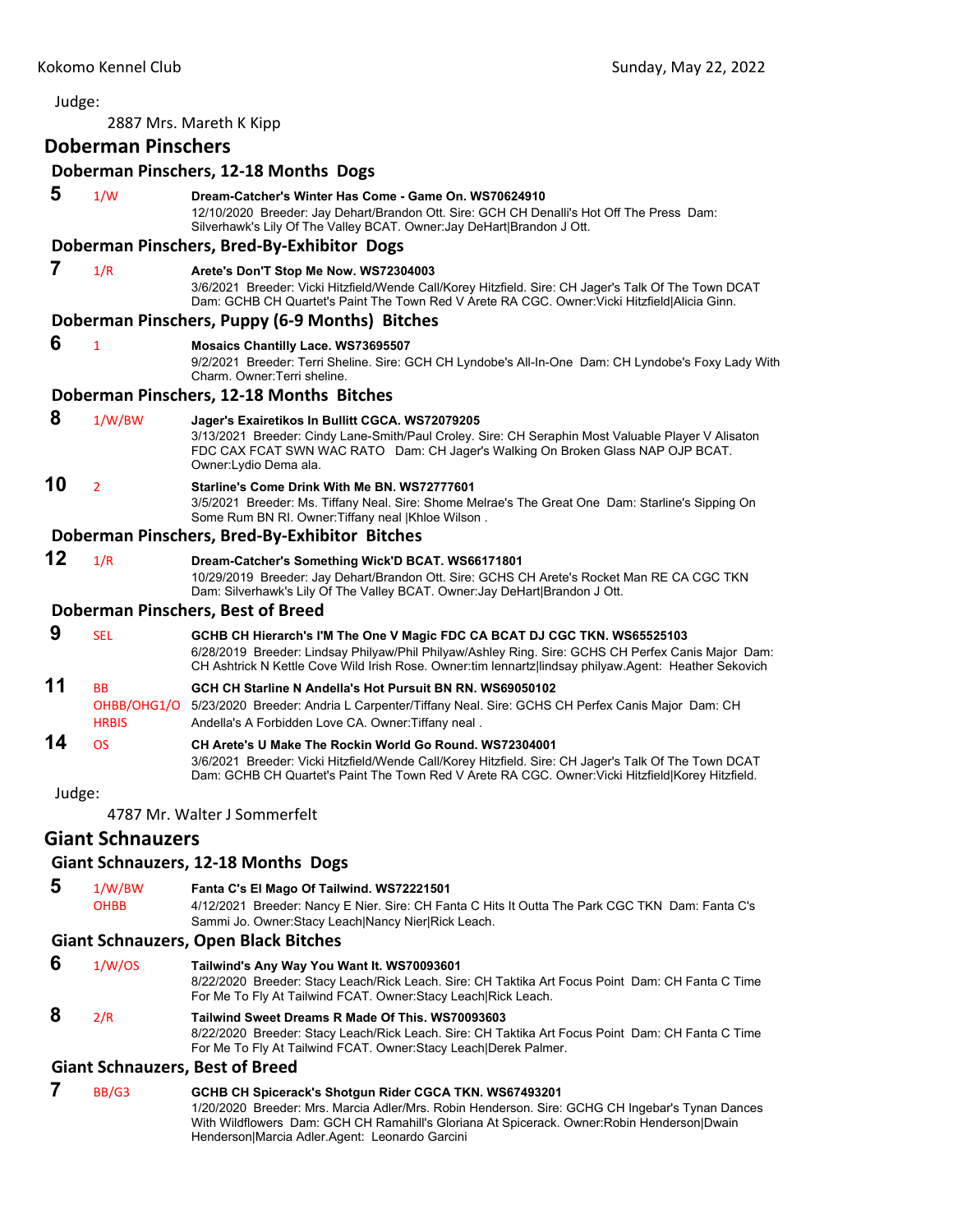4787 Mr. Walter J Sommerfelt

# **Great Danes**

|    |                                    | <b>Great Danes, American Bred Dogs</b>                                                                                                                                                                                                                                                                                                               |
|----|------------------------------------|------------------------------------------------------------------------------------------------------------------------------------------------------------------------------------------------------------------------------------------------------------------------------------------------------------------------------------------------------|
| 7  | 1/W                                | Alpine's Chuska Balios Cayla. WS70455105<br>11/16/2020 Breeder: Michael T. Arnold/Jason Michael Scott. Sire: GCHB CH Briarwood's My Way V My-<br>Jon Dam: CH Alpine's N Diriso Heart Of Egypt. Owner: CARLA MARIE KOTY.                                                                                                                              |
|    |                                    | <b>Great Danes, Open Black Dogs</b>                                                                                                                                                                                                                                                                                                                  |
| 9  | AB                                 | K1's Callin The Kettle Black Vgallantree. WS62744805<br>9/27/2018 Breeder: Mrs. Kathy S Baraga. Sire: CH Gallantree's Book Of Angels Dam: Rainmaster's Triple<br>Shot. Owner: Kathleen S Baraga. Kayla Beyers                                                                                                                                        |
|    | <b>Great Danes, Open Blue Dogs</b> |                                                                                                                                                                                                                                                                                                                                                      |
| 11 | AB                                 | Creek Danes Van Der Zon. WS69648102<br>7/29/2020 Breeder: David Beek/Kenny Cregg. Sire: CH Creek Danes Royal Dutch Delft Blue Dam: GCH<br>CH Creek Danes Daddy's L'Il Raya Sunshine V Enzo. Owner:David Beek Kenny Cregg. JP Lawrence                                                                                                                |
|    |                                    | <b>Great Danes, 12-18 Months Bitches</b>                                                                                                                                                                                                                                                                                                             |
| 6  | 2                                  | Haltmeier N Sunrise's Don'T Be A Lady Be A Legend. WS72242002<br>2/14/2021 Breeder: Pat Haltmeier/Melissa Dreyer. Sire: GCH CH Journey's The Brown Dam: CH<br>Haltmeier Jersey Girl At Heart V Sunrise. Owner: Kim & Troy McClure Greg & Karen Henderson   Pat<br>Haltmeier Missy Dreyer. JP Lawrence                                                |
| 8  | 1/R                                | Creek Danes French Manicure, WS73486801<br>5/17/2021 Breeder: Kenny Gregg/David Beek. Sire: CH Shatten's Fly By Summer Night V Sanlor CD RA<br>FDC CGC TKN Dam: CH Madison $A_{\zeta}$ S At Creek Danes Just Give Me Purple Ora. Owner:David<br>Beek Kenny Cregg. JP Lawrence                                                                        |
|    |                                    | <b>Great Danes, American Bred Bitches</b>                                                                                                                                                                                                                                                                                                            |
| 10 | AB                                 | Boathouse Izya Prf Beauty Beyond Compare V Legado. WS68542304<br>4/8/2020 Breeder: sonia mitchell/Jessica Powers. Sire: CH Prf Fendane Have I Gone Mad Dam: Izya's<br>Remember The Alamo. Owner: Karen Moore Jessica L. Powers Rebecca L Price.                                                                                                      |
|    |                                    | <b>Great Danes, Open Blue Bitches</b>                                                                                                                                                                                                                                                                                                                |
| 14 | $\mathbf{1}$                       | Creek Danes She Wow Wow. WS69648101<br>7/29/2020 Breeder: David Beek/Kenny Cregg. Sire: CH Creek Danes Royal Dutch Delft Blue Dam: GCH<br>CH Creek Danes Daddy's L'Il Raya Sunshine V Enzo. Owner:David Beek Kenny Cregg. JP Lawrence                                                                                                                |
|    |                                    | <b>Great Danes, Open Blue Bitches</b>                                                                                                                                                                                                                                                                                                                |
| 16 | $\mathbf{1}$                       | Nobledane Celebration 'Paris' When It's Sizzle's. WS64605507<br>4/16/2019 Breeder: Dr. Sara Rachel Chant. Sire: GCHS CH Jerdans Believe It Or Not Dam: CH<br>Nobledane Sardi Celebration Holding The Party Line. Owner: Kay Gary Keck Sara Rachel Chant.                                                                                             |
|    |                                    | <b>Great Danes, Open Fawn Bitches</b>                                                                                                                                                                                                                                                                                                                |
| 18 | 1/W/BW                             | Alpine's The Cookie Lady. WS69840301<br>3/30/2020 Breeder: Michael Arnold/Jason Michael Scott. Sire: CH Rojon's Dynast O' Northwind Dam:<br>GCHG CH Alpine's She's So Rock Steady Bam A Lam. Owner: Jason Scott.                                                                                                                                     |
|    |                                    | <b>Great Danes, Open Harlequin Bitches</b>                                                                                                                                                                                                                                                                                                           |
| 20 | 1                                  | Saravilla - Shadowmoon's Fire Cannot Kill A Dragon BCAT. WS68860102<br>5/7/2020 Breeder: Mimi Kim. Sire: Saravilla's Legend Of The Six String Dam: Saravilla's Sweet Painted<br>Lady. Owner: ANGELICA IGA. P. Lawrence                                                                                                                               |
|    |                                    | <b>Great Danes, Open Mantle Bitches</b>                                                                                                                                                                                                                                                                                                              |
| 22 | $\mathbf{1}$                       | Ajani's Lucky Rolling In Four D's Sugar. WS67557802<br>3/6/2020 Breeder: Sarka Velka. Sire: GCH CH Four D's Mr Jatu Dam: Ajani's Lucky Come Home.<br>Owner:Sarka Velka.                                                                                                                                                                              |
|    | <b>Great Danes, Best of Breed</b>  |                                                                                                                                                                                                                                                                                                                                                      |
| 17 | <b>BB/G2</b>                       | GCHG CH Vztop Hillside Just Another Southern Gentleman. WS63042802<br>9/22/2018 Breeder: Lisa Venable/Kristen Venable/Mrs. Jody Hill/Lorraine Rainwater. Sire: GCHP CH<br>Southern Star Norse God Odin At Valhalla Dam: GCH CH Vztop's Hillside Just Another Scandalous Affair.<br>Owner: Jody Hill Steve Hill Lorraine Rainwater. Tristen Lawerence |
| 24 | OS                                 | GCH CH Alpine's Don'T You Want To Be Happy. WS65741101                                                                                                                                                                                                                                                                                               |

OHBB 8/12/2019 Breeder: Mr. Jason Michael Scott. Sire: GCHB CH Mesaba Call Of The Wild Sumner N Stargazn Dam: GCH CH Alpine's Living On A Champaign High. Owner:Jason Scott|Jason Scott|Michael T. Arnold.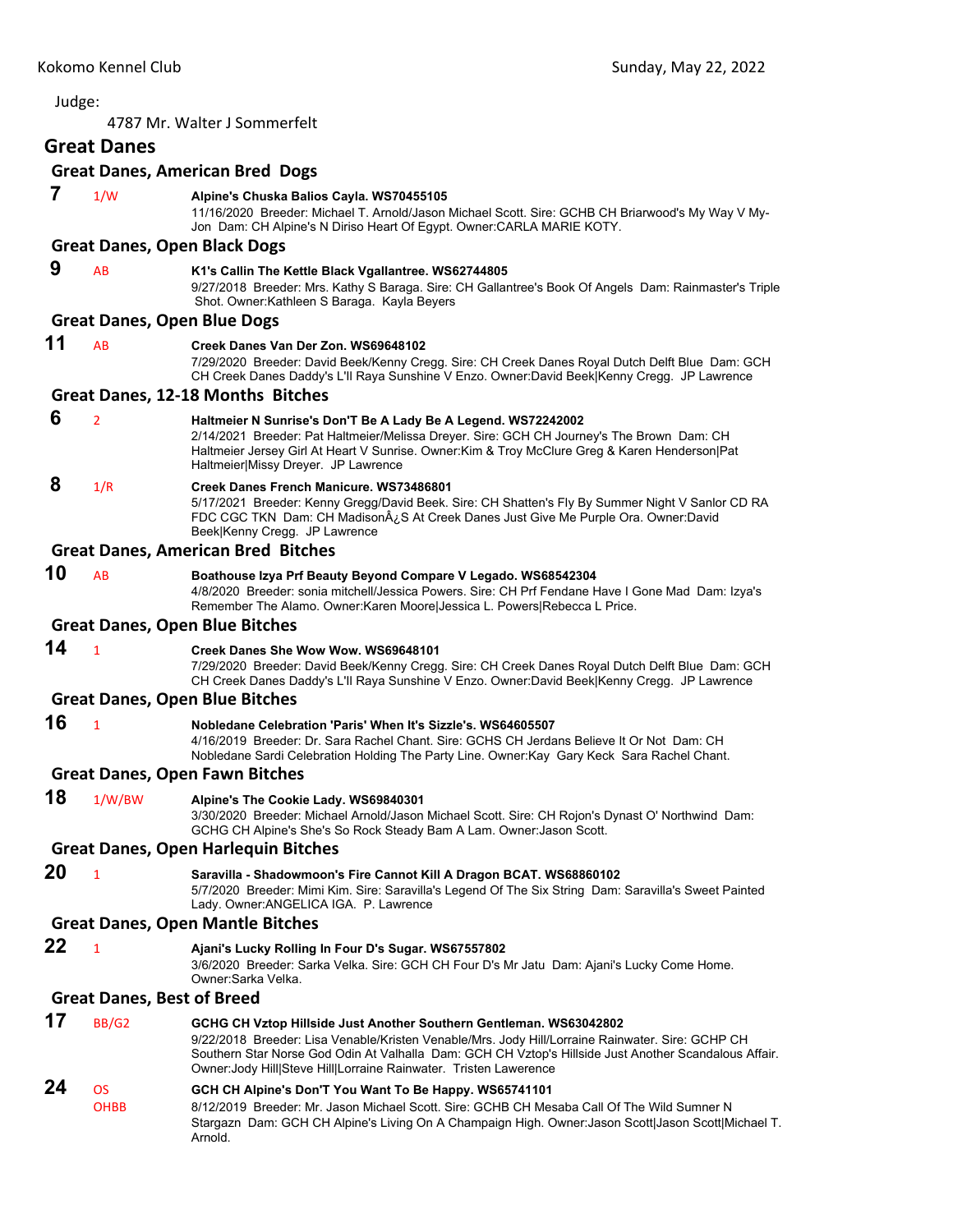4787 Mr. Walter J Sommerfelt

**Great Pyrenees**

#### **Great Pyrenees, Best of Breed**

#### **6** BB **GCH CH Chase's I Loved You From Hello. WS68011806**

4/16/2020 Breeder: Terilyn Chase/John Chase/Francisco A Salas. Sire: GCHB CH White Rose Chase What Matters CGCA Dam: Pyrsong's Chase the Music. Owner: Terilyn Chase|John Chase.Agent: David **Daugherty** 

Judge:

4787 Mr. Walter J Sommerfelt

#### **Greater Swiss Mountain Dogs**

#### **Greater Swiss Mountain Dogs, Open Dogs**

 **5** 1/W/BW **Crown's Roman Emperor Titus. WS70929401**

10/30/2020 Breeder: Michael Rusk II/Ashten Carver. Sire: GCHB CH Crown's Hrh Prince Of The Night Dam: CH Jenuine Goin' For The Crown Royals. Owner:Michael Rusk|Amber Rusk.

#### **Greater Swiss Mountain Dogs, Puppy (6‐9 Months) Bitches**

 **6** <sup>1</sup> **Crown's Tale As Old As Time. WS74235301**

10/29/2021 Breeder: Michael Rusk II/Amber Rusk. Sire: GCHG CH Calypso Flash Ranger's Conundrum RN CGC Dam: GCH CH Crown's Hrh Queen Of The Night. Owner:Michael Rusk|Amber D Rusk.

#### **Greater Swiss Mountain Dogs, Bred‐By‐Exhibitor Bitches**

 **8** 1/W/OS **Seneca's Peace Dove. WS71642301**

10/22/2020 Breeder: Janelle Kaiser / Mary Spaar / . Sire: GCHS CH Crown's Inar V Folkvangr Dam: GCH CH Seneca's Conversation Peace BN RN. Owner:Janelle Kaiser.

#### **Greater Swiss Mountain Dogs, Open Bitches**

### **10** 1/R **Seneca's Sprinkleberry. WS69278601**

6/25/2020 Breeder: Janelle Kaiser. Sire: CH Seneca's Don'T You Worry Bout A Thing BCAT Dam: Seneca's Snoflinga. Owner:Janelle Kaiser.

## **12** <sup>2</sup> **Aegis Beale Street Blues At Crown. WS70218901**

9/11/2020 Breeder: Kristin Krumpe. Sire: GCHS CH Crown's Inar V Folkvangr Dam: CH Aegis Live Your Life With Moxie. Owner:Michael Rusk|Amber Rusk.

#### **Greater Swiss Mountain Dogs, Best of Breed**

- **7** SEL **GCHP CH Grosser Family Altair RN FDC CGCA TKN ATT. WS49566501** 7/2/2014 Breeder: Elena Nemtsova. Sire: Shulvi Rozan Zidan Dam: Fanetta Bona Fide From Swiss Star. Owner:Debbie Cavanaugh|K Kimmeth|A Kimmeth.Agent: Sue Larkin
- **9 GCHB CH Houha's Really Hits The Spot CD BN RA CGCA TKN. WS55130010**
- OHBB 10/17/2016 Breeder: Nathan Houha/Loreen Houha. Sire: GCH CH Houha's What Are You Eating Now Dam: Houha's Wibbley Wobbley Timey Whimey. Owner:Laurie Whorley.

#### **11** BB **GCHB CH Crown's Hrh Prince Of The Night. WS59526201** 10/28/2017 Breeder: Amber Rusk/Michael Rusk II. Sire: GCHG CH Derby's All American Dam: GCH CH Crown's Captivating Lady Of Camelot. Owner:Michael Rusk|Amber D Rusk. Kayla Byers

Judge:

4787 Mr. Walter J Sommerfelt

### **Neapolitan Mastiffs**

### **Neapolitan Mastiffs, Puppy (9‐12 Months) Dogs**

 **5** AB **Santiago Di Mastino's Casa Blanca. WS73600503** 7/26/2021 Breeder: Luis Alonzo. Sire: Ercole Di Carini Dam: Zaza La Maisondemaestral. Owner:Charina DeFur.  **7** AB **Django Del Vezuvia Mastino. WS74689001**

> 6/1/2021 Breeder: Mezei Bela. Sire: Toro Del Nolano Dam: Gloria Del Vezuvia Mastino. Owner:Cassandra Boczar.

#### **Neapolitan Mastiffs, Open Dogs**

 **9** 1/W/BW **Mio Nobile Rucci Del Grande Fiume CGC. WS70542701**

8/1/2020 Breeder: Travis Elliott. Sire: Lapetus Di Graziano Dam: Baccara Della Vecchia Roma. Owner:Kathyrn smith|robert morgan.

**11** 2/R **Shining Hills Hilario. WS72856801** 4/9/2021 Breeder: Shannon Drake. Sire: GCH CH Vlad Mastino Delle Correnti Dam: CH Shining Hills Novella. Owner:Brandi Borts|Shannon Drake .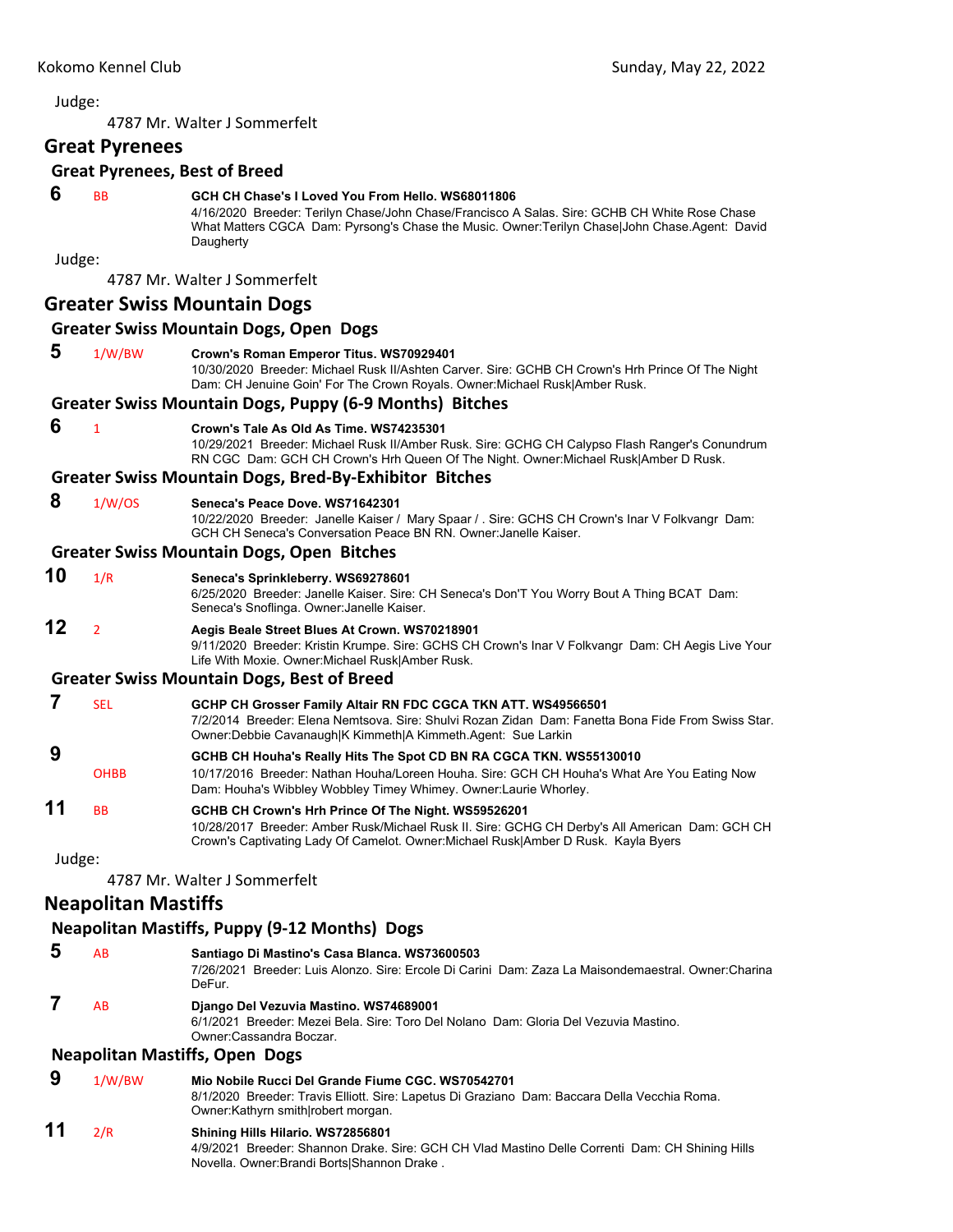|        |                              | <b>Neapolitan Mastiffs, 12-18 Months Bitches</b>                                                                                                                                                                                                                     |
|--------|------------------------------|----------------------------------------------------------------------------------------------------------------------------------------------------------------------------------------------------------------------------------------------------------------------|
| 6      | AB                           | Il Drago Britannia. WS73931301<br>4/15/2021 Breeder: Cassandra Boczar. Sire: CH Steven Dei Mastini Della Rupe Dam: Il Drago Mila.<br>Owner:michelle r fowler Cassandra Boczar.                                                                                       |
|        |                              | <b>Neapolitan Mastiffs, Bred-By-Exhibitor Bitches</b>                                                                                                                                                                                                                |
| 8      | 1/R                          | Unique Uprisings Halos Gamora Zen CGC. WS70098601<br>10/23/2020 Breeder: Kathyrn D Smith. Sire: GCH CH II Drago Bellagio CGC TKN Dam: Unique Uprisings<br>Karmas Halo CGC. Owner: Kathyrn smith.                                                                     |
|        |                              | <b>Neapolitan Mastiffs, American Bred Bitches</b>                                                                                                                                                                                                                    |
| 10     | AB                           | Il Drago Dasola. WS70686601<br>10/9/2020 Breeder: Cassandra Boczar. Sire: CH Steven Dei Mastini Della Rupe Dam: CH II Drago<br>Rivivare, Owner:Cassandra Boczar,                                                                                                     |
| 12     | AB                           | Raven Dello Sconosciuto, WS71571406<br>1/19/2021 Breeder: Daniel Gest, Sire: Ulisse Dam: Lozzerio Eredita Dea Di, Owner:michelle r fowler,                                                                                                                           |
| 14     | $\mathbf{1}$                 | Corrado's Tigrotta. WS72759701<br>11/21/2020 Breeder: CHARINA DEFUR. Sire: Corrado"S Orazio Dam: Corrado's Isis. Owner: Charina<br>DeFur.                                                                                                                            |
| 16     | $\overline{2}$               | Shining Hills Lady Godiva. WS75006501<br>4/3/2021 Breeder: Shannon Drake. Sire: Achille De La Bahia Of Ironwood Dam: CH Shining Hills Orsola.<br>Owner: Brandi Borts Shannon drake.                                                                                  |
|        |                              | <b>Neapolitan Mastiffs, Open Bitches</b>                                                                                                                                                                                                                             |
| 18     | 1/W                          | Contessa Mastino Delle Correnti, WS70703702<br>2/21/2020 Breeder: Attila Ebert. Sire: Szoloon Mastino Delle Correnti Dam: Ursula Dello Stradone<br>Vesuviano. Owner:Anne Goetz   William Goetz   Susie Schramm.                                                      |
|        |                              | <b>Neapolitan Mastiffs, Best of Breed</b>                                                                                                                                                                                                                            |
| 15     | BB/G4<br><b>OHBB</b>         | GCHB CH Centurian Mastini Tennessee Vance. WS65693501<br>6/2/2019 Breeder: William Goetz/Anne Goetz. Sire: CH Quarterback Du Circuit Dam: Prunella Mastino<br>Delle Correnti. Owner:Anne Goetz  William Goetz  Susie Schramm.                                        |
| 20     | <b>OS</b>                    | GCH CH Quamandine Du Circuit. WS61321102<br>5/14/2017 Breeder: Celine De Wit/Jean-Phillipe Magnee. Sire: Vallino Dropkick Murphy Dam: Olga Du<br>Circuit. Owner: Anne Goetz   William Goetz   Susie Schramm.                                                         |
| 22     | AB                           | CH Corrado's Silvia CGC TKN VHMA. WS68673702<br>11/13/2019 Breeder: CHARINA DEFUR. Sire: Phinzer L7 Cabezas Dam: Corrado's Peggy Sherwood.<br>Owner: Charina DeFur Rhiannon Stine   Charina DeFur  Rhiannon Stine.                                                   |
| Judge: |                              |                                                                                                                                                                                                                                                                      |
|        |                              | 4787 Mr. Walter J Sommerfelt                                                                                                                                                                                                                                         |
|        | <b>Newfoundlands</b>         |                                                                                                                                                                                                                                                                      |
|        |                              | <b>Newfoundlands, Bred-By-Exhibitor Bitches</b>                                                                                                                                                                                                                      |
| 6      | AB                           | Anchorbay's Don'T Talk Back. WS65523603<br>7/5/2019 Breeder: Brooke Beck/Karen Moore. Sire: CH Sandbears Better Than Ever Dam: Anchorbay's<br>Wicked Reason, Owner: Brooke Beck.                                                                                     |
|        |                              | <b>Newfoundlands, Best of Breed</b>                                                                                                                                                                                                                                  |
| 5      | AB                           | CH Anchorbay's One Fine Day. WS62195801<br>8/9/2018 Breeder: Brooke Beck/Karen Moore. Sire: CH Sandbears Better Than Ever Dam: Anchorbay's<br>Wicked Reason. Owner: Brooke Beck Karen Moore.                                                                         |
| Judge: |                              | 4787 Mr. Walter J Sommerfelt                                                                                                                                                                                                                                         |
|        | <b>Portuguese Water Dogs</b> |                                                                                                                                                                                                                                                                      |
|        |                              | Portuguese Water Dogs, Puppy (9-12 Months) Dogs                                                                                                                                                                                                                      |
|        |                              |                                                                                                                                                                                                                                                                      |
| 5      | 1/W                          | Aarbelle's Treasured Ocean. WS74162201<br>6/21/2021 Breeder: Connie L Walker/Angela D Miller. Sire: GCHB CH Sailor's Call Me Blynken Crazy BN<br>RN BCAT CGCA CGCU TKN Dam: GCH CH Bayswater's Jet Setter Jojo. Owner:Connie Walker Angela<br>Miller   Aaron Miller. |
|        |                              | Portuguese Water Dogs, Puppy (9-12 Months) Bitches                                                                                                                                                                                                                   |
| 6      | 1/R                          | Aarbelle's Keziah Every Moment. WS74162204                                                                                                                                                                                                                           |
|        |                              | 6/21/2021 Breeder: Connie L Walker/Angela D Miller. Sire: GCHB CH Sailor's Call Me Blynken Crazy BN<br>RN BCAT CGCA CGCU TKN Dam: GCH CH Bayswater's Jet Setter Jojo. Owner:Connie L Walker Angela                                                                   |

D Walker.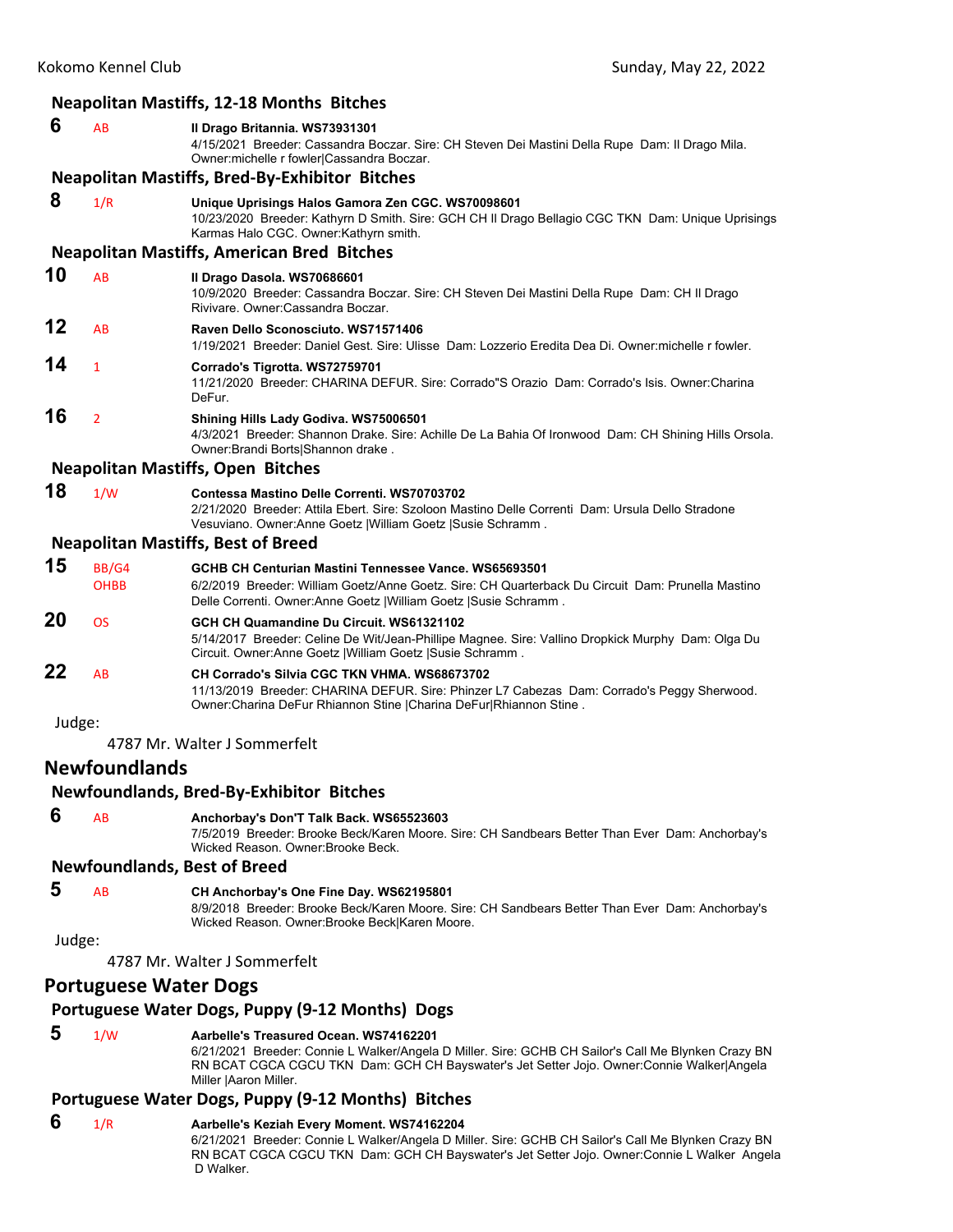#### **Portuguese Water Dogs, Open Bitches**

- **8** <sup>2</sup> **Bayswater's Living Every Moment. WS65462402**
- 7/24/2019 Breeder: Mary Kay Schroeder. Sire: GCHS CH Marshview Whale Of A Good Time RN AX AXJ OF DCAT RATS CGCA Dam: Bayswater's Even Keel CDX RA NA NAJ. Owner:Connie Walker|Angela Miller.
- **10** 1/W/BW/OS **Marinella's When We Stand Together With Allegiance. WS65530301** 8/7/2019 Breeder: Amy Lane/Mckenna Lane. Sire: CH Marinella's Follow That Dream Dam: GCH CH Allegiance It's Your Move. Owner:Kristle Marangon.Agent: Lisa Arnett

#### **Portuguese Water Dogs, Best of Breed**

#### **7** BB **GCH CH Allegiance Fish Out Of Water With Marinella. WS62557205**

9/16/2018 Breeder: Amy Lane/Clare Lane/Kristle Marangon. Sire: GCH CH Seaworthy's New Kid On The Dock CGC Dam: CH Marinella's Wanna Be Startin' Somethin' Allegiance. Owner:Amy Lane|Kristle Marangon .Agent: Lisa Arnett

## **12** SEL **GCH CH Bayswater's Jet Setter Jojo. WS60484201**

OHBB 3/7/2018 Breeder: Mary Kay Schroeder. Sire: GCHP CH MACH Marshview Great Ballz Of Fire RA MXG MJG OF T2B CA DCAT R Dam: Bayswater's Eye Of The Storm CDX BN RA NA OAJ SWN CGC TKN. Owner:Connie Walker|Angela D Miller.

Judge:

4787 Mr. Walter J Sommerfelt

### **Rottweilers**

#### **Rottweilers, Puppy (6‐9 Months) Dogs**

 **5** AB **Black Onyx Only What's The Verdict?. WS74218501** 9/18/2021 Breeder: Brian Beard. Sire: GCHG CH Twin Creeks It Had To Be You CGC Dam: CH Black Onyx Another Round V Quarterwoods. Owner:Cathy Eke.

#### **Rottweilers, 12‐18 Months Bitches**

 **6** 1/W/BB **Eirians You Can Touch The Skye. WS74714506**

4/30/2021 Breeder: Johnna H Glover. Sire: CH Eirians Oh The Places Youll Go Dam: Eirians Straight To The Moon. Owner:Mario Massillamany.

#### **Rottweilers, Best of Breed**

#### **7** OS **CH Quarterwoods A Chase Of Tobant. WS68183203**

3/22/2020 Breeder: Stephanie Lubbers/SHerri L Page. Sire: GCH CH Falco Von Herrschend Dam: CH Black Onyx Mymymy Of Quarterwoods. Owner:Mario Massillamany.

Judge:

4787 Mr. Walter J Sommerfelt

### **Saint Bernards**

#### **Saint Bernards, Open Dogs**

 **5** 1/W/BB/BW **Covered Bridge's Not Here For Your Entertainment. WS69057403** 12/25/2019 Breeder: Matt Smith/Jena Smith. Sire: Othello Herbu Prygoda Dam: Cretan's Over The Legal Limit At Covered Bridge. Owner:Matthew Smith|Jena Smith.

#### **Saint Bernards, Open Bitches**

 **6** 1/W/OS **Covered Bridge's I Don'T Know's On Third V Epic. WS70936205** 11/15/2020 Breeder: Jena Smith/Matt Smith. Sire: Epic Who's On First? Dam: Sparta Herbu Przygoda. Owner:Matthew Smith|Jena Smith.

Judge:

4787 Mr. Walter J Sommerfelt

### **Samoyeds**

## **Samoyeds, Puppy (6‐9 Months) Dogs**

### **5** 1/W **Sno-Puff's Keeper Of The Legacy. WS74033501**

10/7/2021 Breeder: VICKI & JOHN ZEESE. Sire: GCH CH Rexann's Curtain Call RN FDC CGCA CGCU ATT Dam: GCH CH Sno-Puff's Giggling Gidget. Owner:Vicki L Zeese|John R. Zeese.

### **Samoyeds, Bred‐By‐Exhibitor Bitches**

### **6** AB **Rsf Alta's Marvelous Ginevra. WS65007103**

4/29/2019 Breeder: Robin Sturgeon/Clu Carradine. Sire: GCHB CH White Eagle's Midnight Avenger BCAT Dam: CH Rsf Alta's Heart Of Rock And Roll. Owner:Robin sturgeon.

## **Samoyeds, Open Bitches**

 **8** AB **Wyteshado Amor's Crystal Pearl BCAT. WS60743408** 5/2/2018 Breeder: Lisa K Foster. Sire: CH Wyteshado's Ty One On At Tobil'S Dam: CH Wyteshados I'Ll Have Another. Owner:Anna Boling|Zac Boling.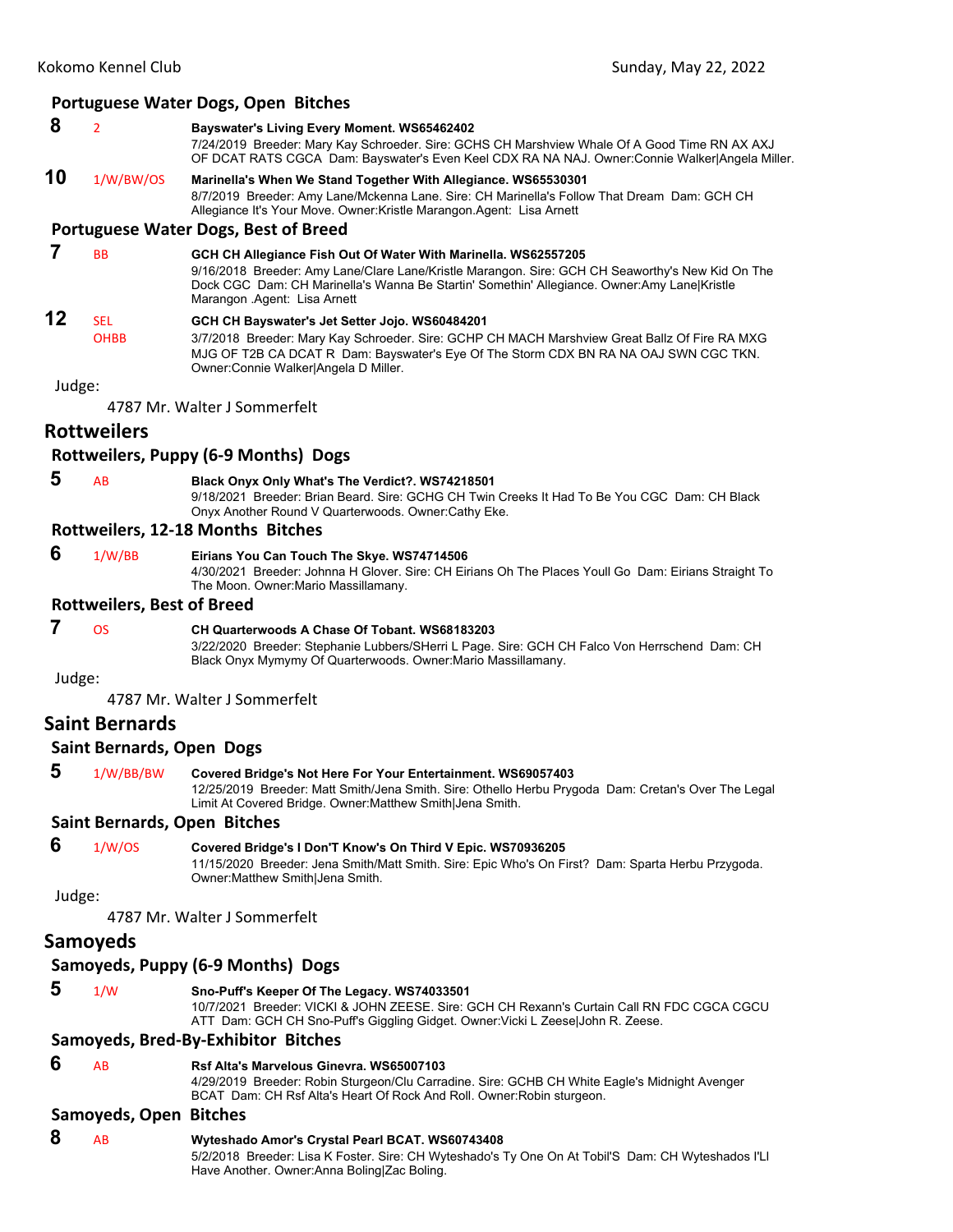| 10           | AB                                          | Zoya's Catch Me If You Can BCAT. WS62401402<br>10/2/2018 Breeder: Patricia Thornburg. Sire: CH Articcross N Snowdog's Fault In Our Stars Dam: GCH<br>CH Articcross N Chatanika's Ok Easy Does It CA. Owner: Sandra Dukes.                                 |
|--------------|---------------------------------------------|-----------------------------------------------------------------------------------------------------------------------------------------------------------------------------------------------------------------------------------------------------------|
| 12           | <b>AB</b><br><b>Samoyeds, Best of Breed</b> | Rsf Alta's Mischief Managed. WS62844902<br>10/1/2018 Breeder: Robin Sturgeon/Clu Carradine. Sire: GCH CH White Eagle's Fire In The Sky At Rsf<br>BCAT Dam: CH Rsf Alta's Heart Of Rock And Roll. Owner: Robin sturgeon Clu carradine.                     |
|              | BB/G1/RBIS                                  | GCHP CH Vanderbilt 'N Printemp's Lucky Strike. WS54969409<br>6/4/2016 Breeder: MENGRU WU/Judi Elford. Sire: Cabaka's Happy Go Lucky Dam: GCH CH Vanderbilt's<br>Cherry Brandy. Owner:Correen Pacht Marc Ralsky Judi Elford Blair Elford.Agent: Laura King |
| 9            | <b>SEL</b><br><b>OHBB</b>                   | CH Snowshoe's Thank You For Being A Friend RN CGC TKN. WS55623602<br>11/23/2016 Breeder: Heather Galloway. Sire: CH Atomic Earl Grey Of Pebbles' Run CGC Dam: GCH CH<br>Snowshoe's Christmas In Dixie CGC TKN ATT. Owner: Susan Slagle Heather Galloway.  |
| 11           |                                             | CH Polar Mist Come'N In Hot. WS69712901<br>6/9/2020 Breeder: Lynette Blue. Sire: CH Polar Mist Kluane's Arctic Dreams Dam: GCH CH Cabaka's<br>New Royal. Owner: Sandra and Edward Smith   Lynette Blue.                                                   |
| 14<br>Judge: | <b>OS</b>                                   | GCH CH Sno-Puff's Giggling Gidget. WS60684201<br>4/27/2018 Breeder: Mr. JOHN R ZEESE/Vicki L Zeese, Sire: CH Sno-Puff's Just Jabber, Dam: CH Sno-<br>Puff's Cosmopolitan Caper. Owner: Vicki L Zeese John R. Zeese.                                       |
|              |                                             |                                                                                                                                                                                                                                                           |

4787 Mr. Walter J Sommerfelt

#### **Siberian Huskies**

#### **Siberian Huskies, Puppy (6‐9 Months) Dogs**

- 
- **5** 1/R **Karnovanda's The Sand Man. WS74126601**

9/18/2021 Breeder: Judith M Russell/Sarah N Hubbach. Sire: CH Karnovanda's The Night Watchman Dam: CH Karnovanda's Fairy Dust. Owner:Judith M Russell.

#### **Siberian Huskies, Open Dogs**

 **7** 1/W/BB **Karnovanda's The Roadrunner. WS61833501** 7/27/2018 Breeder: Donna Beckman/Judith M Russell/Sarah N Hubbach. Sire: GCHG CH Karnovanda's Desperado Dam: CH Karnovanda's Wylene Coyote. Owner:Betty Jo Buck|Judith M. Russell.

Judge:

4787 Mr. Walter J Sommerfelt

## **Standard Schnauzers**

#### **Standard Schnauzers, Puppy (6‐9 Months) Dogs**

 **5** 1/W **Bernstein's Wyatt Earp. WS74181704**

10/9/2021 Breeder: Amber J Mainwaring. Sire: Nadal Z Rozkoszowskiej Chaty Dam: GCH CH Nora Pepper Grand Calvera. Owner:Amber J Mainwaring|Melanie J Cardell.Agent: Ashley Waters

### **Standard Schnauzers, Best of Breed**

 **7** BB **GCHB CH Boundary Waters Midnight Dream. WS61695001** 4/16/2018 Breeder: Sandra Arnold/Steven Arnold. Sire: GCHG CH Boundary Waters Dream Of My Black Knight Dam: Dahlia V Boundary Waters Flor D'Luna. Owner:Diane Fortik.Agent: Nick Waters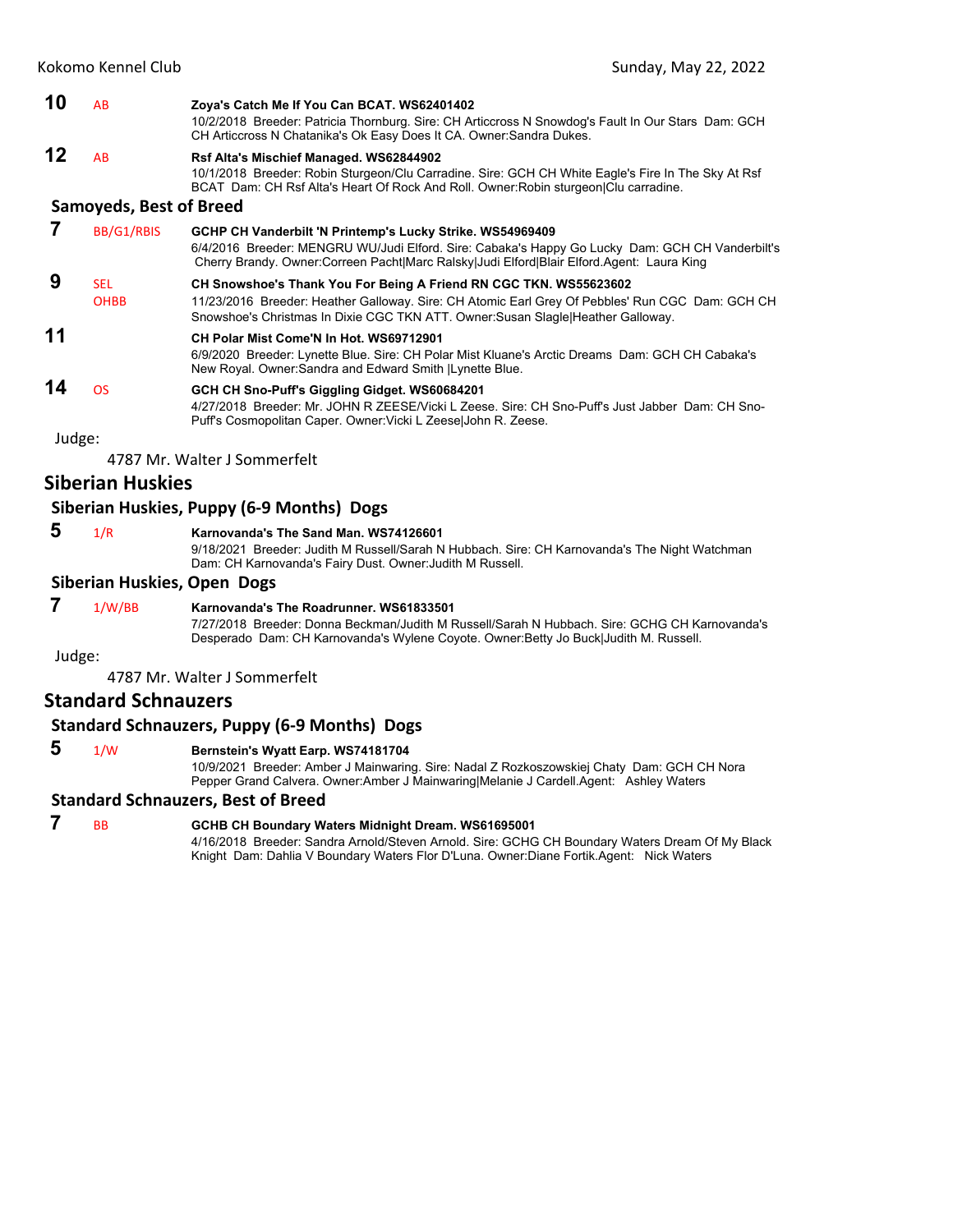<span id="page-24-0"></span>2887 Mrs. Mareth K Kipp

## **Airedale Terriers**

#### **Airedale Terriers, Open Bitches**

 **6** AB **Tnc's Save Halo's Prayer. RN35240910**

6/21/2020 Breeder: Karen J Gunter. Sire: CH Cast Iron Black Opal Craft Master CD RM CA BCAT CGCA Dam: CH Singing Hills And TNC's Southern Lady - Sedona. Owner:Kimberly Opdyke.Agent: Leonardo Garcini

#### **Airedale Terriers, Best of Breed**

| Ð | <b>BB</b> | GCHB CH Timberwyck The Rock. RN31275904<br>9/25/2017 Breeder: Susan M Kuhn/Cece Bolz/Tom Bolz. Sire: CH Timberwyck Flashdrive Dam: CH<br>Timberwyck Rock My World. Owner: Heather Roozee Susan Kuhn.                                                                                                                  |
|---|-----------|-----------------------------------------------------------------------------------------------------------------------------------------------------------------------------------------------------------------------------------------------------------------------------------------------------------------------|
| 8 | AB        | GCHS CH Singing Hills They Call The Win Moriah Owagginaire. RN34756811<br>3/12/2020 Breeder: Bruce Jones/Caron Jones. Sire: CH Stirling Wildside Mighty Monty Dam: GCH CH<br>Tnc's Gone With The Win Of Singing Hills"Scarlett". Owner:Bruce Jones Caron Jones Chandler Wible Elliot<br>Smith Agent: Leonardo Garcini |

Judge:

2887 Mrs. Mareth K Kipp

## **Border Terriers**

#### **Border Terriers, Puppy (6‐9 Months) Bitches**

| 6      | $\mathbf{1}$                                                 | Topshelf Legacy. RN37120701<br>10/13/2021 Breeder: Joye Ford. Sire: CH Woodberry's Royal Heir Apparent FDC OA OAJ NF ME EE9<br>CAX FCAT3 SWE Dam: Topshelf Come And See The Show AX MXJ XF TKI. Owner: Ann<br>Goodspeed Joye Ford. |
|--------|--------------------------------------------------------------|------------------------------------------------------------------------------------------------------------------------------------------------------------------------------------------------------------------------------------|
|        |                                                              | <b>Border Terriers, Bred-By-Exhibitor Bitches</b>                                                                                                                                                                                  |
| 8      | $\overline{2}$                                               | Highland Downs Just Jade. RN36127701<br>12/5/2020 Breeder: Rita Ford. Sire: CH Highland Downs New Huntsman Dam: CH Lndi's Just A Joy.<br>Owner Rita Ford                                                                           |
| 10     | 1/R                                                          | Loch Cu Has A Pink Cadillac, RN36979101<br>8/6/2021 Breeder: Betsy K Bly/L E Rockwell. Sire: GCHB CH Loch Cu's I Could Of Been A Cowboy Dam:<br>CH Loch Cu's Little Red Corvette. Owner: Betsy Bly Le Rockwell.                    |
|        |                                                              | <b>Border Terriers, Open Bitches</b>                                                                                                                                                                                               |
| 12     | $\overline{2}$                                               | Ketka's Homecoming Queen. RN36252506<br>3/1/2021 Breeder: Carol Sowders/Donna Orr. Sire: GCH CH Loch Cu's Hometown Hero Dam: Ketka<br>Donna's Little Marnie. Owner: Betsy Bly.                                                     |
| 14     | 1/W/OS                                                       | Cb's Girl Huntress, RN36440301<br>5/14/2021 Breeder: Priscilla B McCune. Sire: GCH CH Otterwise Enlightenment Dam: CH Cb's Spirited<br>One. Owner: Priscilla McCune. Agent: Allison Sunderman                                      |
|        |                                                              | <b>Border Terriers, Best of Breed</b>                                                                                                                                                                                              |
| 5      | AB                                                           | GCHS CH Meadowlake Whistle Blower, RN34070002<br>8/8/2019 Breeder: Ms. Karen E. Fitzpatrick/Sheila Munjoy. Sire: GCHP CH Meadowlake Dark Side Of The<br>Moon Dam: CH Meadowlake Crystal Head. Owner: Karen Fitzpatrick.            |
| 7      | <b>BB</b><br>OHBB/OHG3                                       | CH Snow Winds Foxtastic, RN36589206<br>5/1/2021 Breeder: Mrs. Mary Strom-Bernard. Sire: GCHG CH Mchills Higher Love Dam: CH Snow Winds<br>What Can I Say. Owner Rita Ford.                                                         |
| Judge: |                                                              |                                                                                                                                                                                                                                    |
|        |                                                              | 2887 Mrs. Mareth K Kipp                                                                                                                                                                                                            |
|        | <b>Cairn Terriers</b><br><b>Cairn Terriers, Open Bitches</b> |                                                                                                                                                                                                                                    |

 **6** AB **Brierden Pop Star At Willow Bay. RN33353101** 3/8/2019 Breeder: Diane Hendee. Sire: CH Willow Bay Loverboy At Cabaret Dam: CH Brierden's Busy Lizzy. Owner:Lori Rusinowski .Agent: Allison Sunderman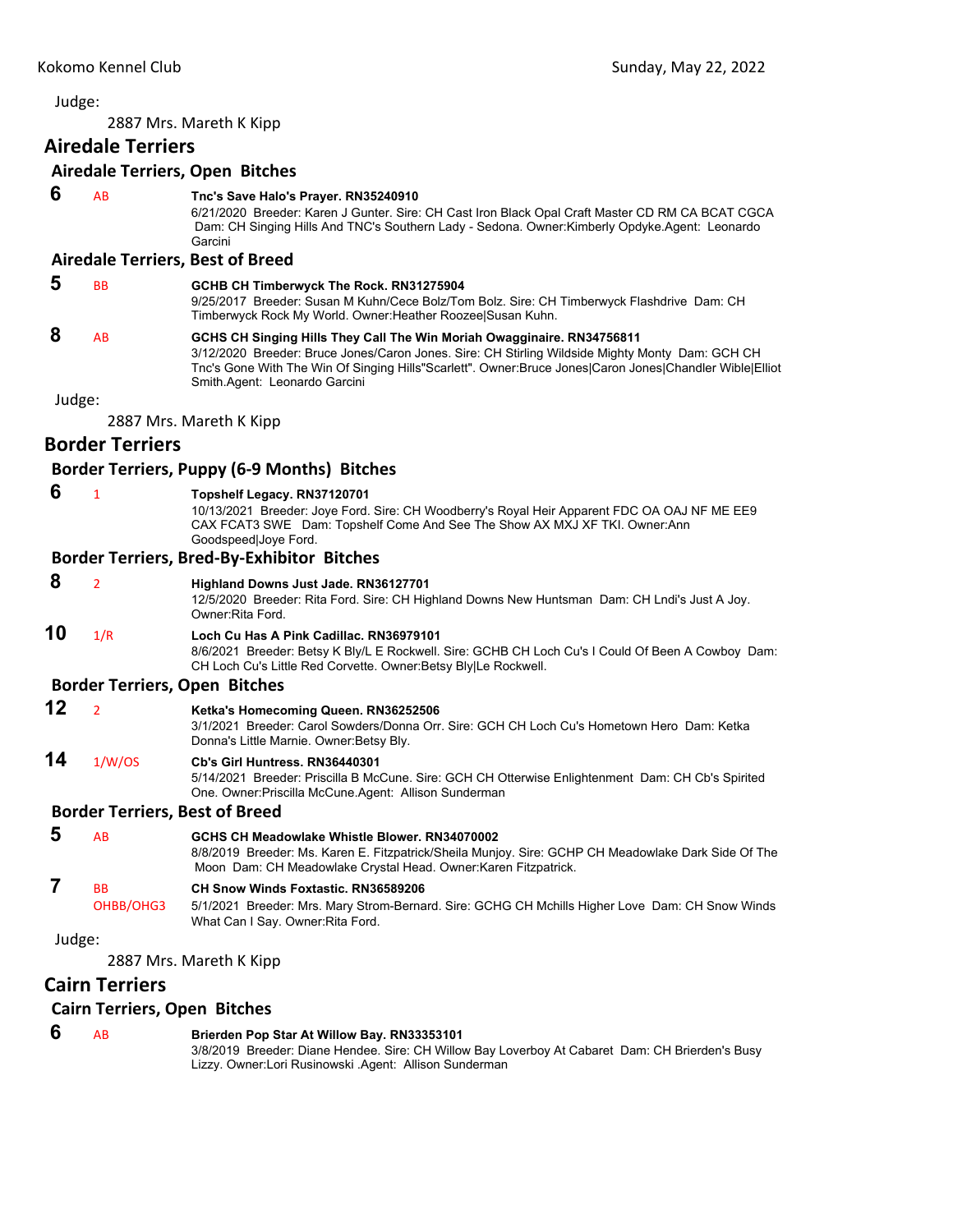2887 Mrs. Mareth K Kipp

## **Fox Terriers (Smooth)**

| 5      | 1/W/OS                     | Fox Terriers (Smooth), Bred-By-Exhibitor Dogs<br>Pinnacle It's All Good Man. RN36871201                                                                                                                                                                                          |
|--------|----------------------------|----------------------------------------------------------------------------------------------------------------------------------------------------------------------------------------------------------------------------------------------------------------------------------|
|        | OHBB/OHG2                  | 8/2/2021 Breeder: Lisa Leady/Eric Leady. Sire: GCH CH Decorum Turn Up The Drama Dam: GCHB CH<br>Pinnacle Eternal Flame. Owner: Lisa and Eric leady.                                                                                                                              |
|        |                            | Fox Terriers (Smooth), Best of Breed                                                                                                                                                                                                                                             |
| 8      | <b>SEL</b>                 | GCHB CH Mill Pond Liberty Hills Layla. RN35233104<br>4/23/2020 Breeder: Martin Kralik/Pat Jordan Kralik/Catherine Myton/Linda Nelson. Sire: CH Belfox Ink<br>Dam: GCHS CH Foxterity Warfox Sun's Up!@High Mtn. Owner:janalee veselica  Gary Veselica.Agent:<br>Allison Sunderman |
| 10     | BB/G1                      | <b>CH Absolutely Vendetta. RN36098601</b><br>4/1/2020 Breeder: Dana Gabel/Jennifer Tanner. Sire: GCHG CH Absolutely Signature Dam: GCH CH<br>Absolutely Fabulous. Owner: Thomas Bradley III Dana Gabel. Agent: Rindi Gaudet                                                      |
| 12     | AB                         | Pinnacle The Queens Gambit, RN36871203<br>8/2/2021 Breeder: Lisa Leady/Eric Leady. Sire: GCH CH Decorum Turn Up The Drama Dam: GCHB CH<br>Pinnacle Eternal Flame. Owner: Lisa and Eric leady.                                                                                    |
| Judge: |                            |                                                                                                                                                                                                                                                                                  |
|        |                            | 2887 Mrs. Mareth K Kipp                                                                                                                                                                                                                                                          |
|        | <b>Fox Terriers (Wire)</b> |                                                                                                                                                                                                                                                                                  |
|        |                            |                                                                                                                                                                                                                                                                                  |

#### **Fox Terriers (Wire), Best of Breed**

| 5 | SEL            | CH Wayfarer Halcar Louie Louie RA NF BCAT SCN SIN SHDN RATN CGCA CGCU. RN33016602<br>1/1/2019 Breeder: Tricia Grills, Sire: GCHB CH Halcar O'Roarke RI FDC NAP NJP CAA FCAT4 SWN<br>SCNE SINE SBNE SC Dam: GCH CH Wayfarer Sweet Home Alabama. Owner: Daphne Stover.             |
|---|----------------|----------------------------------------------------------------------------------------------------------------------------------------------------------------------------------------------------------------------------------------------------------------------------------|
| 6 | <b>BB</b>      | GCH CH Claypools Make Your Mark. RN34959201<br>10/22/2019 Breeder: Nick Waters/ashley Waters. Sire: GCHG CH Fyrewyre Irresistible Force At Aljamar<br>Dam: CH Claypools Unleashing Potential. Owner:Ashley Waters Nick Waters.                                                   |
|   | ΩS             | GCHS CH Foxhollow Mr Tambourine Man At Foxhaus, RN33380707<br>2/8/2019 Breeder: David I Barish/Catherin J O'brien/Andrew Di Giorgio. Sire: GCHS CH Irvonhill Voignier<br>Dam: GCHS CH Foxhaus Catching Fire At Foxhollow. Owner: Donna Igou Ronals Igou. Agent: Leonardo Garcini |
|   | l <sub>l</sub> |                                                                                                                                                                                                                                                                                  |

Judge:

2887 Mrs. Mareth K Kipp

## **Miniature Bull Terriers**

### **Miniature Bull Terriers, Best of Breed**

| -5        | BB/G2 | GCHS CH Aberdeen Spitfire Calling Norman Picklestripes @Bs. RN34080601                              |
|-----------|-------|-----------------------------------------------------------------------------------------------------|
|           |       | 7/24/2019 Breeder: Jason McIlwaine/Karen Toland/Crissy Brown-Stone. Sire: Extravert Hedonist Dam:   |
|           |       | CH Aberdeen Brownstne Spitfire A Beautyqueen Frm Mars. Owner: Jason McIlwaine Karen Toland   Crissy |
|           |       | Brown-Stone.                                                                                        |
| ۱٬۱۰۰٬۵۰۰ |       |                                                                                                     |

Judge:

2887 Mrs. Mareth K Kipp

## **Miniature Schnauzers**

#### **Miniature Schnauzers, Open Dogs**

## **5** AB **Axcium's Bulletproof. RN37157503**

5/16/2021 Breeder: Hilde Haakensen. Sire: CH Axcium Love Bites From Cholet Dam: CH Axcium's Crazyass. Owner:Hilde Haakensen.Agent: Leonardo Garcini

#### Judge:

2887 Mrs. Mareth K Kipp

## **Norwich Terriers**

### **Norwich Terriers, Bred‐By‐Exhibitor Dogs**

#### **5** 1/W/BW **Fishback Hey Tuff Guy. RN32511001**

7/22/2018 Breeder: Susan Miller Hall/April Clark/Amy Clark. Sire: GCH CH Denmar's Kick The Dust Up Dam: Fishback Hey Susan. Owner:April Clark|Amy Clark|Susan Miller Hall.

## **7** 2/R **Fishback Hang Tuff. RN36293801**

3/28/2021 Breeder: Mrs. susan miller hall/April Clark. Sire: Fishback Hey Tuff Guy Dam: CH Fishback Little Sparkly Wobbly. Owner:Susan Miller Hall|April Clark.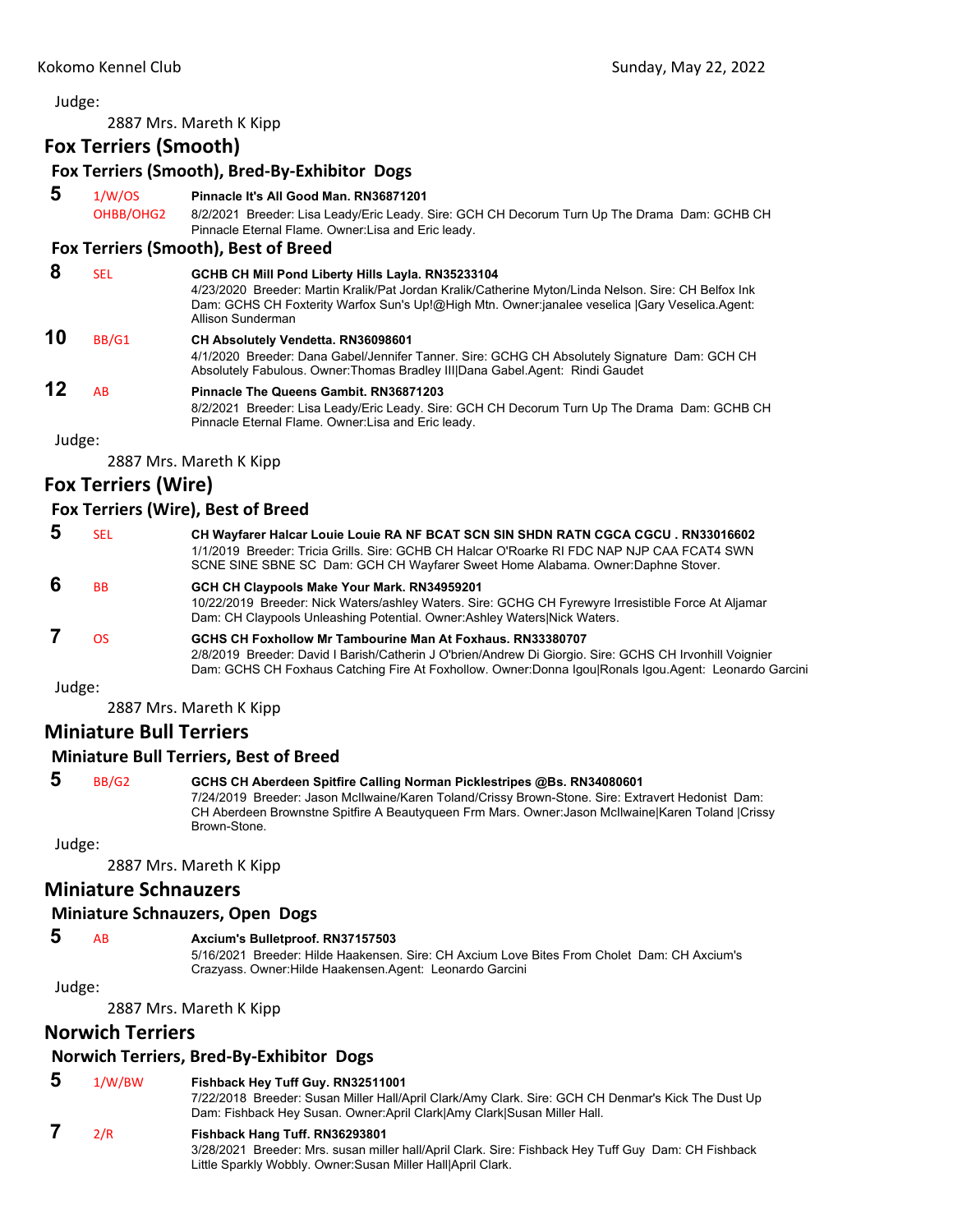|        |                                | Norwich Terriers, Puppy (6-9 Months) Bitches                                                                                                                                                                                                                                         |
|--------|--------------------------------|--------------------------------------------------------------------------------------------------------------------------------------------------------------------------------------------------------------------------------------------------------------------------------------|
| 6      | $\mathbf{1}$                   | Fishback Mighty Tuff. RN37324601<br>10/29/2021 Breeder: Mrs. susan miller hall/April Clark/Amy Clark. Sire: Fishback Hey Tuff Guy Dam:<br>Fishback Fearless Girl. Owner: Susan Miller Hall April Clark Amy Clark.                                                                    |
|        |                                | <b>Norwich Terriers, 12-18 Months Bitches</b>                                                                                                                                                                                                                                        |
| 8      | 1/R                            | Fishback Good Karma, RN36159705<br>2/10/2021 Breeder: April Clark/Amy Clark/Mrs. susan miller hall. Sire: CH Fishback Kat Burglar Dam: CH<br>Fishback Cosmic Truth. Owner: Susan Miller Hall April Clark Amy Clark.                                                                  |
|        |                                | <b>Norwich Terriers, Bred-By-Exhibitor Bitches</b>                                                                                                                                                                                                                                   |
| 10     | 1/W                            | Fishback Tuff Enough. RN35358302<br>9/5/2020 Breeder: Susan Miller Hall/April Clark/Fran Westfall. Sire: Fishback Hey Tuff Guy Dam: Fishback<br>Hold That Thought. Owner:April Clark Amy Clark Susan Miller Hall.                                                                    |
| 12     | $\overline{2}$                 | Fishback Aunt Alice. RN36865702<br>6/25/2021 Breeder: April Clark/Amy Clark/Mrs. susan miller hall. Sire: Fishback Michan Dew Gooder<br>Dam: CH Fishback Flowerbomb. Owner:Susan Miller Hall April Clark Amy Clark.                                                                  |
|        |                                | <b>Norwich Terriers, American Bred Bitches</b>                                                                                                                                                                                                                                       |
| 14     | AB                             | Fishback Moneypenny. RN35031902<br>3/30/2020 Breeder: April Clark/Amy Clark/Mrs. susan miller hall. Sire: GCH CH Ragus Mr OO'Seven Dam:<br>CH Fishback Flowerbomb. Owner:April Clark Amy Clark Susan Miller Hall.                                                                    |
|        |                                | <b>Norwich Terriers, Best of Breed</b>                                                                                                                                                                                                                                               |
| 9      |                                | GCHS CH Roserock's The Gambler FDC, RN29981401<br>9/3/2016 Breeder: Ellen Ford. Sire: GCH CH Roserock's My Cousin Vinny Dam: CH Roserock's Harper<br>Lee. Owner: Ellen Lucas. Agent: Leonardo Garcini                                                                                |
| 11     |                                | CH Taliesin Oceanside Tryst With Glengariff. RN33026202<br>11/4/2018 Breeder: Lisa Sons/Judith H Laffey. Sire: GCHP CH Abbedale Life Of Riley At Glengariff Dam:<br>CH Taliesin Red Red Wine. Owner:Ann R Carlson  Judith H Laffey .Agent: Allison Sunderman                         |
| 15     | <b>SEL</b><br><b>HBIS</b>      | CH Fishback It's Miller Time, RN34359201<br>OHBB/OHG1/O 12/22/2019 Breeder: Mrs. susan miller hall/April Clark/Amy Clark. Sire: CH Fishback Kat Burglar Dam:<br>Fishback Hey Susan. Owner:Kelly Foos Susan Miller-Hall April Clark Amy Grace Clark.                                  |
| 16     | <b>OS</b>                      | Barnstable Reverie's In The Red Again. RN36685301<br>4/10/2021 Breeder: Ann R Carlson/Mrs. Sandra H Stemmler. Sire: GCH CH Camio's Walking On Air For<br>Half A Bob Dam: CH Barnstable Reverie's Well Red. Owner: Ann R Carlson   Mrs. Sandra H Stemmler<br>Agent: Allison Sunderman |
| 17     | BB/G4                          | CH Michan Dragon Fire. RN34843401<br>3/25/2020 Breeder: Lynn Marshall/Sharon Durry/Brenda DeShields. Sire: GCH CH Ragus Mr OO'Seven<br>Dam: GCH CH Shonleh Firedance At Westwinds. Owner:Susan Miller Hall Lynn Marshall April Clark.                                                |
| 19     |                                | Fishback Michan Doodle Bug. RN36293701<br>3/24/2021 Breeder: Mrs. susan miller hall/April Clark/Amy Clark. Sire: GCH CH Ragus Mr OO'Seven Dam:<br>Fishback Kitandkaboodle. Owner:April Clark Amy Clark Susan Miller Hall.                                                            |
| Judge: |                                |                                                                                                                                                                                                                                                                                      |
|        |                                | 2887 Mrs. Mareth K Kipp                                                                                                                                                                                                                                                              |
|        | <b>Parson Russell Terriers</b> |                                                                                                                                                                                                                                                                                      |
|        |                                | Parson Russell Terriers, Puppy (6-9 Months) Dogs                                                                                                                                                                                                                                     |
| 5      | 1/W                            | Brillwood Katmanblu. RN37288505<br>11/20/2021 Breeder: Linda Edwards. Sire: CH Brillwood Bluegrass Cat Dam: GCH CH Brillwood The<br>Princess Bride. Owner: Rita Ford LINDA EDWARDS.                                                                                                  |
|        |                                | Parson Russell Terriers, Bred-By-Exhibitor Dogs                                                                                                                                                                                                                                      |
| 7      | AB                             | Highland Downs My Friend Jose. RN36184501<br>1/31/2021 Breeder: Rita Ford/Danny Ford. Sire: CH Highland Downs Track Record Dam: CH Highland<br>Downs Fireball. Owner: Rita Ford.                                                                                                     |
|        |                                | Parson Russell Terriers, Puppy (9-12 Months) Bitches                                                                                                                                                                                                                                 |

 **6** 1/R **Highland Downs My Friend Named Gin. RN36802804**

7/25/2021 Breeder: Rita Ford/Danny Ford. Sire: GCHG CH Highland Downs Helltoupee TKN Dam: CH Highland Downs Margarita Maybe. Owner: Rita Ford.

#### **Parson Russell Terriers, Bred‐By‐Exhibitor Bitches**

## **8** 1/W/BW/OS **Brillwood Luna Of Loyalville. RN35349008**

8/16/2020 Breeder: Linda Edwards. Sire: CH Brillwood Bluegrass Cat Dam: GCH CH Brillwood The Princess Bride. Owner:Lisa Walsh|Linda Edwards.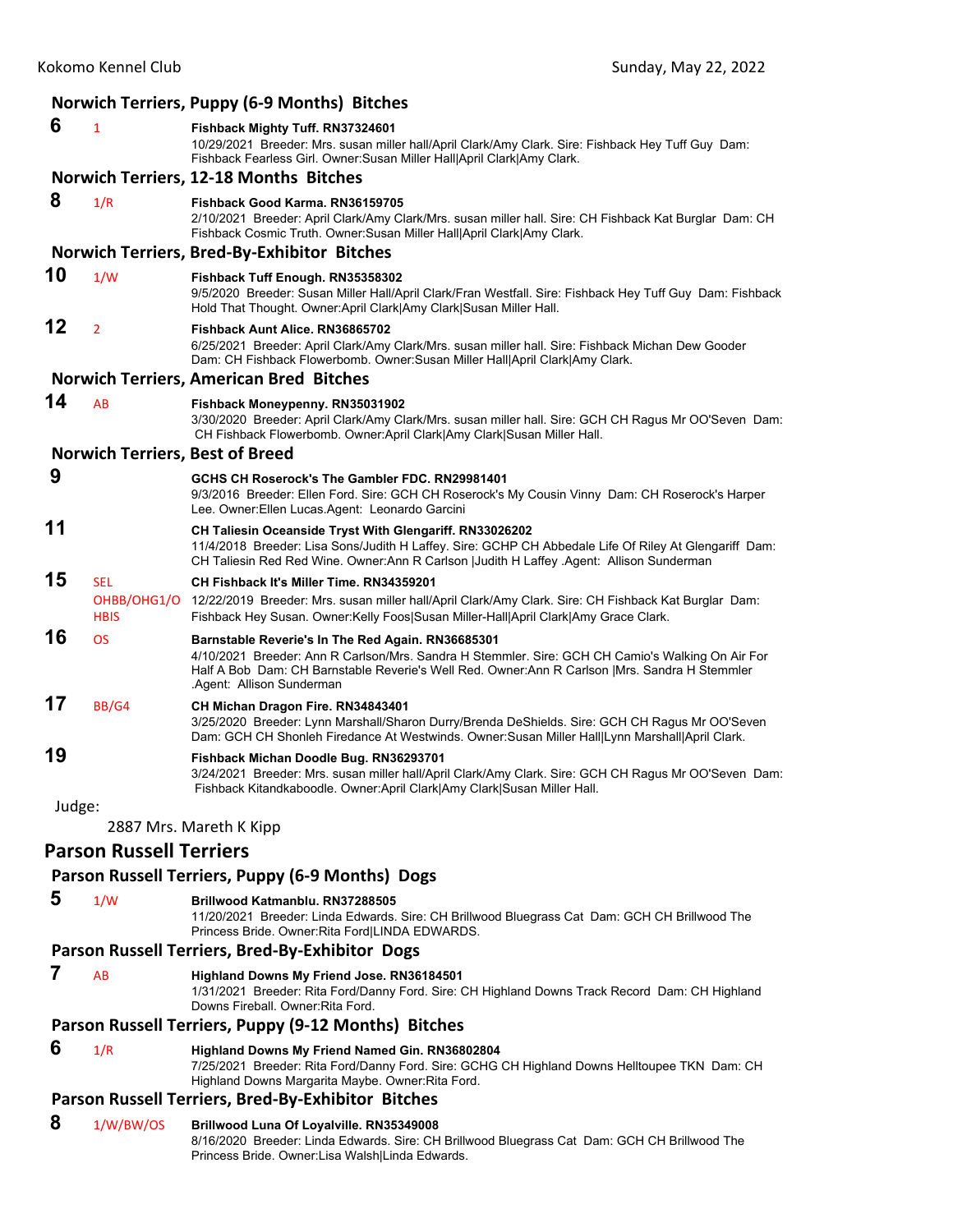**10** <sup>2</sup> **Highland Downs Periwinkle Twinkle. RN37724701**

10/30/2021 Breeder: RITA Ford. Sire: CH Highland Downs To Be Or Not Tobe Dam: GCH CH Highland Downs Plum Pretty. Owner:Rita Ford.

#### **Parson Russell Terriers, American Bred Bitches**

**12** <sup>1</sup> **Brillwood Cheese And Crackers. RN35427102**

8/21/2020 Breeder: Linda Edwards. Sire: CH White River Talladaga Knight Dam: CH Brillwood Betty Cracker. Owner:Linda Edwards.

#### **Parson Russell Terriers, Best of Breed**

#### **9** BB **GCHS CH Highland Downs Art Of The Deal. RN34457303**

1/30/2020 Breeder: Rita Ford. Sire: GCHG CH Highland Downs Helltoupee TKN Dam: CH Highland Downs Bona Fide. Owner:Rita Ford.Agent: Jody Paquette-Garcini

#### **14** AB **CH Highland Downs Boogity Boogity Boogity. RN35328401** 7/22/2020 Breeder: Rita Ford. Sire: CH Highland Downs Scat Daddy Dam: CH Highland Downs Talladaga Baby. Owner:Denise Tschida|David L Booker Jr.

Judge:

2887 Mrs. Mareth K Kipp

#### **Russell Terriers**

#### **Russell Terriers, Puppy (9‐12 Months) Dogs**

 **5** 1/R **Bluegrass Louisville Slugger. RN36663106** 7/12/2021 Breeder: Constance Rena Snider. Sire: CH Geisler's Abbey Road CGCA TKP Dam: Wildjack Lady Kali. Owner:Constance Snider.Agent: Debra Mattingly

#### **Russell Terriers, Open Dogs**

#### **7** 1/W/BW **Bluegrass Armani. RN35897104**

11/24/2020 Breeder: Constance Rena Snider. Sire: GCH CH Wildjack Pompoko Dam: Wildjack Lady Kali. Owner:Constance Snider.

#### **Russell Terriers, Open Bitches**

 **6** 1/W **White River Franks Phfatty Patty. RN34670603**

11/19/2019 Breeder: Beth Snedegar/Candace Lundin. Sire: GCH CH White River Frankly Speaking My Dear Dam: CH D.B.F. Talisman Ima Puck Bunny. Owner:Beth O Snedegar.

#### **Russell Terriers, Best of Breed**

#### **8** OS **CH Havens Scarlett O'Tara. RN35480901**

- OHBB 9/15/2020 Breeder: Christy June Winslow. Sire: GCH CH White River Frankly Speaking My Dear Dam: CH Meadowbrooks Aurora Borealis. Owner:Christy Winslow|Darel Winslow.
- **9** BB **GCH CH Geisler's Don'T Spoil The Party. RN35153304** 7/19/2020 Breeder: Alex Geisler. Sire: CH Geisler's Abbey Road CGCA TKP Dam: CH Foxfield's Hampton Classic. Owner:Liz McKinney|Liz McKinney|Lynn Grimsley|Alex Geisler. Cheryl L. Mika
- **11** SEL **White River Frankie's Maximum Security. RN36661601** 2/17/2021 Breeder: Beth Snedegar. Sire: GCH CH White River Frankly Speaking My Dear Dam: White River D.B.F. Anastasia. Owner:Beth O Snedegar.

Judge:

2887 Mrs. Mareth K Kipp

## **Scottish Terriers**

## **Scottish Terriers, 12‐18 Months Bitches**

 **6** 1/W **Wild Wind Forget-Me-Not. RN36294502**

3/6/2021 Breeder: Marilyn Lindsay/Edwin Lindsay/Kimberly Lindsay. Sire: CH Wild Wind Walk On The Wild Side Dam: CH Wild Wind Lilac Wine. Owner:Marilyn Lindsay |Edwin Lindsay|Kimberly Lindsay.

## **Scottish Terriers, Bred‐By‐Exhibitor Bitches**

## **12** <sup>1</sup> **Braemar's Vintage Sweet Lollipop. RN35801601**

9/4/2020 Breeder: Bill Call/Susan Call. Sire: GCH CH Wild Wind Vintage Black Dam: Juscot Major Delite. Owner:Susan Call.

#### **Scottish Terriers, Open Bitches**

### **14** 1/R **Rumors Hells On Wheels. RN36010801**

5/23/2020 Breeder: Ms. Cheryl L. Bath. Sire: GCH CH Anstamm Titan Takes By Storm Dam: GCH CH Rumors Viva Rock Vegas. Owner:Cheryl L Bath .Agent: Allison Sunderman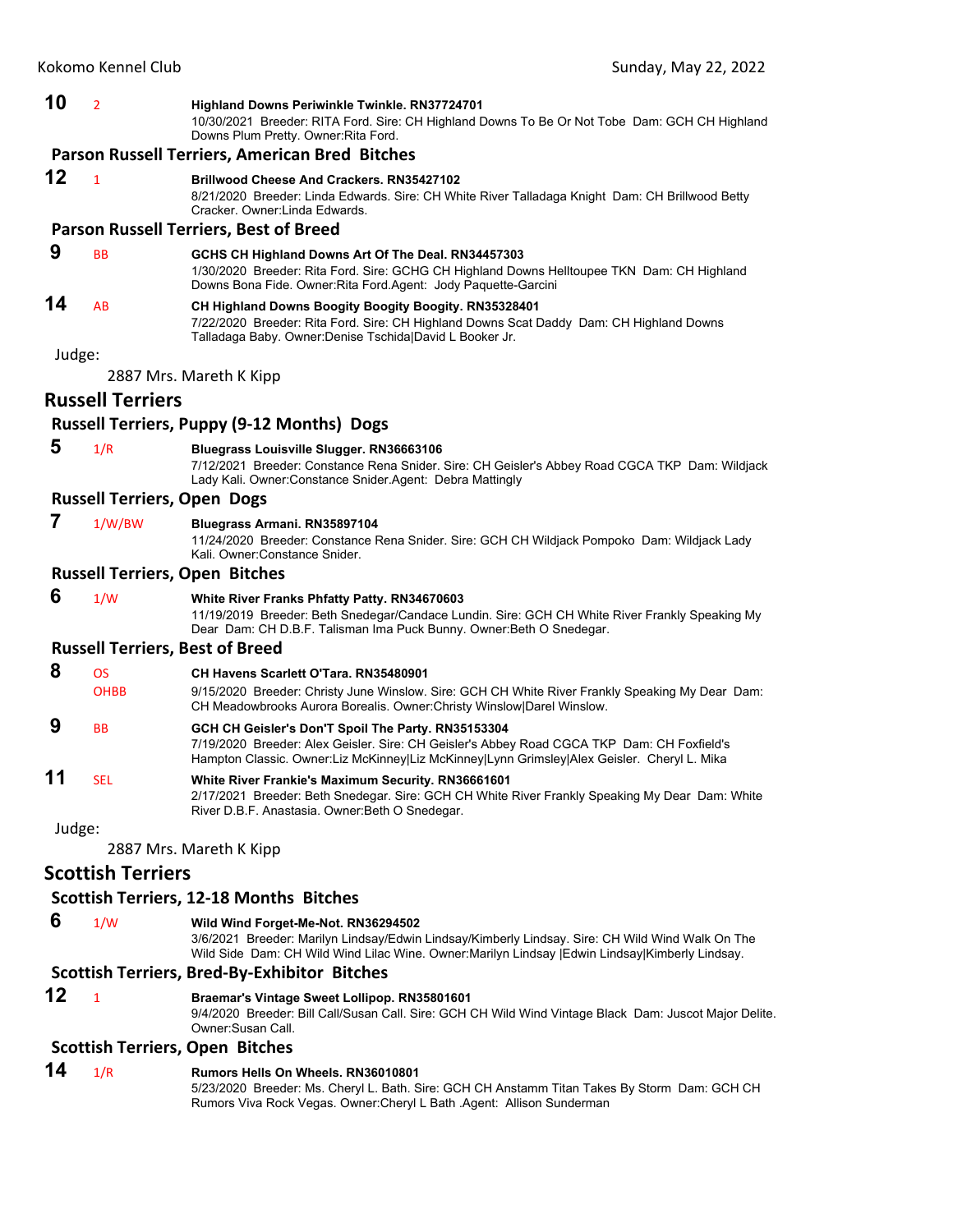### **Scottish Terriers, Best of Breed**

|           | SEL               | GCHB CH Hig's Always A Tiger. RN33423603<br>2/24/2019 Breeder: Nancy Schaus/Regina Hess. Sire: GCH CH Wild Wind Vintage Black Dam: CH Hig's<br>Miss B. Owner: Lisa Gerstner Regina Hess Agent: Leonardo Garcini                             |
|-----------|-------------------|---------------------------------------------------------------------------------------------------------------------------------------------------------------------------------------------------------------------------------------------|
|           | <b>BB</b>         | GCHS CH Anstamm Auld Tartan Tradition, RN34889901<br>3/15/2020 Breeder: Anstamm Knl. Sire: GCH CH Anstamm Titan Takes By Storm Dam: CH Anstamm<br>Baby I'm Worth It. Owner: Diane Beck Agent: Allison Sunderman                             |
| 10        | SFI.              | Wild Wind Eclipse Of The Heart. RN35154502<br>5/11/2020 Breeder: Kimberly Lindsay/Marilyn Lindsay/Edwin Lindsay. Sire: GCH CH Mcvan Wild Wind<br>Solar Eclipse Dam: CH Wild Wind Will-O'-The-Wisp. Owner: Kimberly Lindsay Marilyn Lindsay. |
| 16<br>. . | ΩS<br><b>OHBB</b> | <b>CH Hijinks N Kinross Evening Star. RN34020701</b><br>9/29/2019 Breeder: Marcia Dawson/Lisa Hills. Sire: GCH CH Mcvan Wild Wind Solar Eclipse Dam: CH<br>Hijinks Isla Of Kinross RI. Owner: Marcia Dawson Lisa Hills.                     |

Judge:

2887 Mrs. Mareth K Kipp

## **Sealyham Terriers**

#### **Sealyham Terriers, Puppy (9‐12 Months) Bitches**

## **6** 1/R **Afterglow's The Ring Leader. RN36709404**

6/18/2021 Breeder: Lisa Inman Lee. Sire: CH Casino Royale Of Taita's Ushabti At Afterglow Dam: CH Afterglow's Merry Marigold. Owner:Beth Firulli.

#### **Sealyham Terriers, Open Bitches**

#### **8** 1/W/OS **Walnut Ridge's Sage. RN35646804**

9/30/2020 Breeder: Teresa Smith/Ronne June. Sire: CH Hotshot's Mr. Wonderful Dam: CH Cherrydun Majorette For Shshown. Owner:Teresa Smith.Agent: Leonardo Garcini

#### **Sealyham Terriers, Best of Breed**

## **5** BB **CH Thistle N Rock El Zorro Blanco. RN34300101**

9/28/2019 Breeder: Lisa M Wright/Wes Jones. Sire: CH Thistle N Rock Blackjack By Tripp Dam: CH Thistle And Rock Bedlam Limited Edition. Owner:Roger Cottingham.

Judge:

2887 Mrs. Mareth K Kipp

## **Soft‐Coated Wheaten Terriers**

#### **Soft‐Coated Wheaten Terriers, Open Bitches**

## **6** 1/W **Orla Kween Of Banba's Crown. RN34675001**

1/15/2020 Breeder: Nancy Draper. Sire: CH Geragold Orla Finlandia Dam: CH Orla River Shannon. Owner:Lori J Clark|Nancy Draper|Jorja Clark.

#### **Soft‐Coated Wheaten Terriers, Best of Breed**

| 8 | <b>BB</b> | <b>GCH CH Cela Full Blue Moon Over The Ocean, RN35714202</b> |
|---|-----------|--------------------------------------------------------------|
|   |           | 2211222111<br>101010000000                                   |

OHBB/OHG4 10/31/2020 Breeder: Michele Lomax/Mrs. Peggy Gardner. Sire: GCHP CH Ainle Something To Talk About Dam: GCH CH Cela Cake By The Ocean RATN. Owner:Peggy Gardner|Michele Lomax.

Judge:

2887 Mrs. Mareth K Kipp

### **Welsh Terriers**

#### **Welsh Terriers, Open Bitches**

#### **6** AB **Abbeyrose Black Raven At Rhiannon. RN35300001**

7/10/2020 Breeder: Mary Duafala/Pamela Allen/Judith Anspach. Sire: GCH CH Brynmawr Dream Big Dam: CH Abbeyrose Sweet Chaos. Owner:Mary Duafala|Judith Anspach|Robert Boyd|Patty Boyd.Agent: Leonardo Garcini

#### **Welsh Terriers, Best of Breed**

| Ð | ΩS    | GCH CH Abbeyrose Black Chrome. RN34122301<br>8/26/2019 Breeder: Mary Duafala/Judith Anspach/Pamela Allen. Sire: GCHS CH Abbeyrose Captain Jack<br>Dam: CH Abbeyrose Black Pearl. Owner: Mary Duafala J Anspach P Allen S Williams R Williams D<br>Peters Agent: Leonardo Garcini |
|---|-------|----------------------------------------------------------------------------------------------------------------------------------------------------------------------------------------------------------------------------------------------------------------------------------|
| 8 | BB/G3 | Brynmawr Sweet Tea And Cornbread BCAT. RN32764601<br>10/4/2018 Breeder: Ms. Kathleen Rost/Jean Callens. Sire: GCH CH Brynmawr Dream Big Dam: CH<br>Brynmawr Call Me. Owner: Shelley Hudson. Agent: Jordan Waters                                                                 |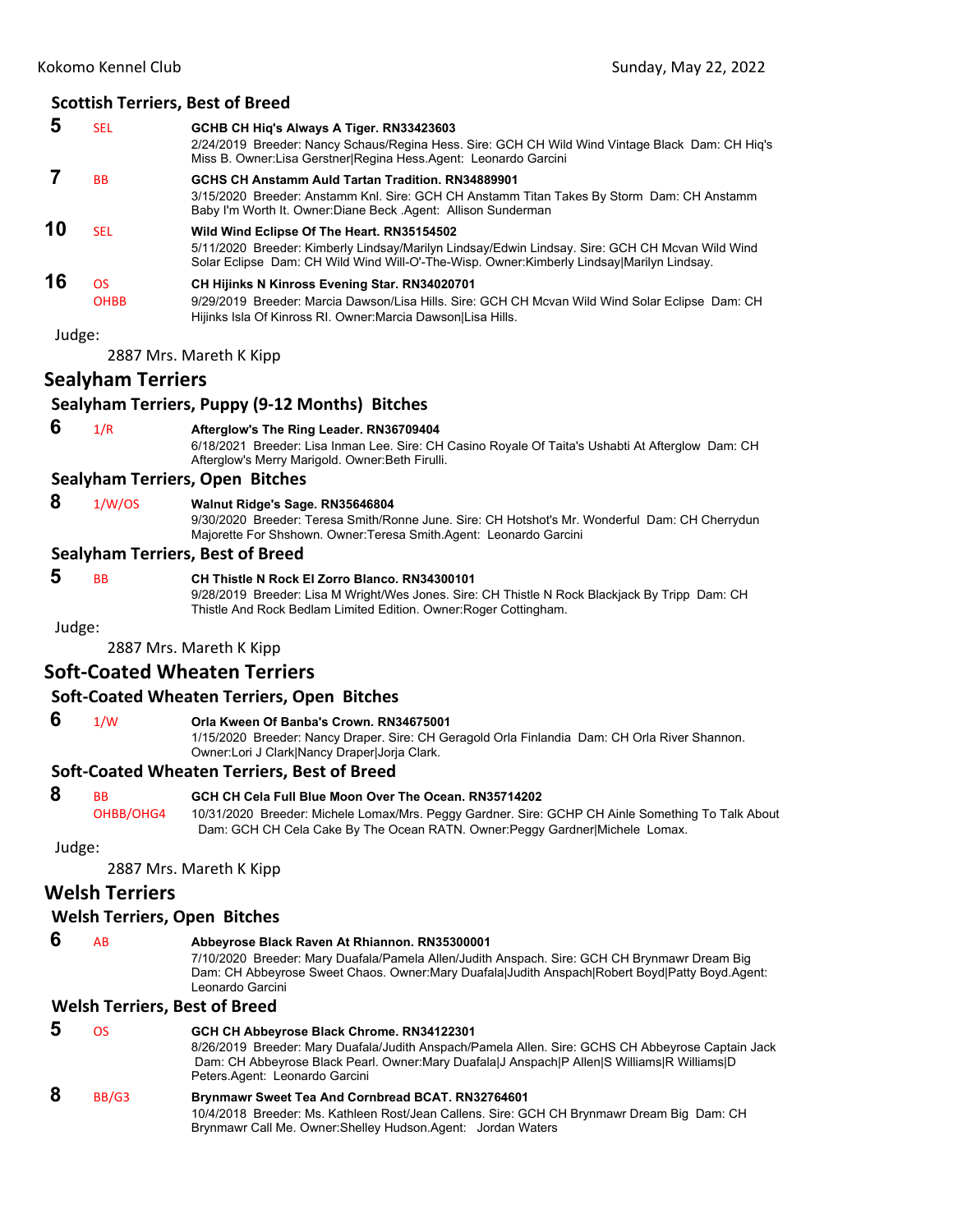## <span id="page-29-0"></span>Kokomo Kennel Club Sunday, May 22, 2022 Judge: 17246 Ms. Terri Lyddon **Biewer Terrier Biewer Terrier, Best of Breed 5** OS **GCH CH Irish Jazzm Monplezir. TS42277402** 10/27/2018 Breeder: I N Belova. Sire: Fler De Mari Truvey Zhenial Dam: Gran De Kuerro Yunessa. Owner:Michele Lyons.Agent: Jody Paquette-Garcini  **6** BB **GCHB CH Dzina Gloris CGCU TKA. TS49866201** 12/19/2017 Breeder: A V Pilipenko. Sire: Mister Piter Pen Vivat Zhubrit Dam: Krass Orion Naomi. Owner:Jennifer Chamberlain.Agent: Zach Newton Judge: 17246 Ms. Terri Lyddon **Brussels Griffons Brussels Griffons, Puppy (9‐12 Months) Bitches 6** 1/R **Sleepyhollow Poughkeepsie. TS53115401** 6/7/2021 Breeder: Mary Tichenor/Jaye Schultz. Sire: CH Hilltop's Zip It - Zip It Dam: Sleepyhollow Fat Bottom Girl. Owner:Jaye Schultz .Agent: Nick Waters **Brussels Griffons, Open Bitches 8** 1/W/BB **Zabavnaya Roskosh Lambada. TS52565501** 11/19/2020 Breeder: Olga Maslik. Sire: Pti Piter Groznii Vanya Dam: Kairos Pride Hava Nagila. Owner:Amber Blakeslee.Agent: Nick Waters Judge: 17246 Ms. Terri Lyddon **Cavalier King Charles Spaniels Cavalier King Charles Spaniels, Bred‐By‐Exhibitor Dogs 5** 1/W/OS **Royal Heirs Eyes On The Prize. TS45728502** 1/15/2020 Breeder: Mrs. Lori A Sustek/Andrew M Sustek/Mrs. Debbie Uren. Sire: GCHS CH Orchard Hill Toy Money TKN Dam: CH Royal Heirs-Colstream's Easy On The Eyes. Owner:Lori Sustek |Beth Rohder . **Cavalier King Charles Spaniels, Open Dogs 7** 1/R **Coverdale's Amore Of Buckingham. TS34519003** 3/2/2017 Breeder: Margaret Miller/Marvin Miller. Sire: CH Castlemar's Julio Dam: Coverdale Diamond Lil. Owner:Erika Hedge. **Cavalier King Charles Spaniels, Bred‐By‐Exhibitor Bitches 6** 1/W/BB/BW **Royal Heirs Made For This. TS43243401** OHBB/OHG2 6/23/2019 Breeder: Mrs. Lori A Sustek/Andrew M Sustek/Mrs. Debbie Uren. Sire: GCHS CH Orchard Hill Toy Money TKN Dam: CH Royal Heirs-Colstream's Easy On The Eyes. Owner:Lori Sustek |Andrew Sustek|Debbie Uren.  **8** 2/R **Stone Hedge's L'Incomparable Jewel. TS52527303** 8/9/2021 Breeder: Erika Hedge. Sire: CH Lanola Only Make Believe Dam: Nobility Dobry Rok. Owner:Erika Hedge. Judge: 17246 Ms. Terri Lyddon **Chihuahuas (Long Coat) Chihuahuas (Long Coat), Puppy (6‐9 Months) Dogs 5** 1/R **Temple & Dovlon's Encanto. TS53617101** 11/12/2021 Breeder: Karen Temple. Sire: CH Tj's & Temple's The Front Page Dam: Tip & Temple's Cactus Flower. Owner:Teresa Fishback|Karen Temple. **Chihuahuas (Long Coat), Puppy (9‐12 Months) Dogs**

 **7** <sup>1</sup> **Jems N Butterfly Burrows Hearts Ablaze. TS53007202** 8/19/2021 Breeder: Jessica Simon/Brandi Cardinal. Sire: GCHB CH Jems Chicago Fire Dam: GCH CH Jems Just A Little Crush. Owner:Brandi Cardinali.

### **Chihuahuas (Long Coat), Bred‐By‐Exhibitor Dogs**

- **9** 1/W **Rafina I B Little. TS50484501**
	- 3/1/2021 Breeder: Barbara Pendergrass. Sire: GCH CH Rafina Smooth Operator Dam: CH Rafina Coconut Creme. Owner:Barbara Pendergrass.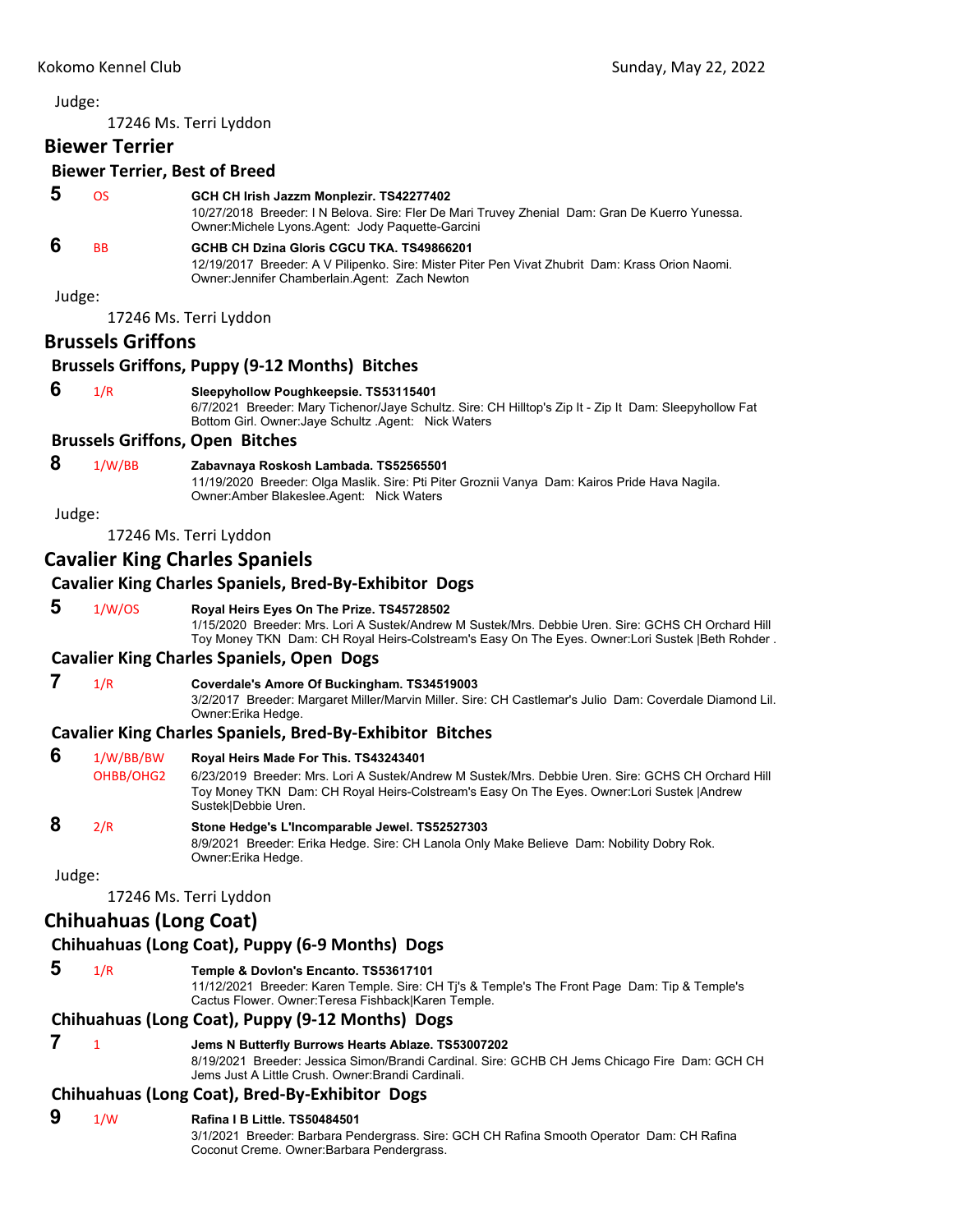|        |                      | Chihuahuas (Long Coat), Open Dogs                                                                                                                                                                                                                                                 |
|--------|----------------------|-----------------------------------------------------------------------------------------------------------------------------------------------------------------------------------------------------------------------------------------------------------------------------------|
| 11     | $\mathbf{1}$         | Guichon's The Posh Prince. TS41369501<br>1/12/2019 Breeder: Junko Guichon. Sire: GCH CH Bloomsbury Banderas Dam: CH Dartan N Guichon's<br>Destined For Fame. Owner: Susan Walker.                                                                                                 |
|        |                      | Chihuahuas (Long Coat), Puppy (9-12 Months) Bitches                                                                                                                                                                                                                               |
| 8      | 1/W/BW               | Destiny N Figgy's That's My Best Friend. TS53579701<br>8/9/2021 Breeder: Lana Bowes. Sire: CH Destiny's Lethal Weapon Dam: Destiny's Spark Of Kismet.<br>Owner: Melanie Bowling Lana Bowes.                                                                                       |
|        |                      | Chihuahuas (Long Coat), 12-18 Months Bitches                                                                                                                                                                                                                                      |
| 10     | $\mathbf{1}$         | Valkyrie's Pearl Of Euphoria. TS50523002<br>4/12/2021 Breeder: Jeri Johnson. Sire: CH Jems Toasts N Resolutions Dam: CH Valkyrie's Rebel Just<br>For Kix. Owner: Christy Collins Jeri Johnson.                                                                                    |
|        |                      | Chihuahuas (Long Coat), Bred-By-Exhibitor Bitches                                                                                                                                                                                                                                 |
| 12     | 1/R                  | Elle's Manning The Strings Of Our Hearts. TS45129102<br>12/16/2019 Breeder: Kim Wermuth/Melanie Bowling. Sire: CH True Shot's Why So Blue Dam: Windsong<br>& Isa's Legally Blonde. Owner: Kim Wermuth Melanie Bowling.                                                            |
|        |                      | Chihuahuas (Long Coat), Open Bitches                                                                                                                                                                                                                                              |
| 14     | $\mathbf{1}$         | Temple's Brave. TS49279801<br>9/16/2020 Breeder: Karen Temple. Sire: Bstar & Temple's Rocky Dam: CH Temple's Moana.<br>Owner: Karen Temple. Agent: Judy Ellis                                                                                                                     |
|        |                      | <b>Chihuahuas (Long Coat), Best of Breed</b>                                                                                                                                                                                                                                      |
| 15     |                      | GCHB CH Temple & Tip's Say Boom Baby Too. TS39911801<br>7/24/2018 Breeder: Karen Temple. Sire: GCHB CH Tegs There's Only One Dam: Tip & Temple's Cactus<br>Flower. Owner: Karen Temple. Agent: Judy Ellis                                                                         |
| 16     | BB/G1<br><b>OHBB</b> | CH Isa's & Devrin's Basil Hayden. TS48224201<br>8/18/2020 Breeder: Melanie Bowling/Sheila Weisman Walker. Sire: GCHG CH Bloomsbury Big For My<br>Boots Dam: GCH CH Windsong & Isa's More Than A Feeling. Owner: Melanie Bowling Sheila Weisman Walker.                            |
| 17     | <b>SEL</b>           | GCHB CH Jems To The Moon & Back, TS47270801<br>5/1/2020 Breeder: Jessica Simon. Sire: GCH CH Bloomsbury Bojangles Dam: GCH CH Jems Girl In A<br>Country Song. Owner: Jessica Simon.                                                                                               |
| 19     | <b>OS</b>            | GCH CH Yingchuu Dreaming In The Galaxy With Razimo. TS47450403<br>8/23/2020 Breeder: Tsz Ying Roy/Elizabeth Mitchell. Sire: CH Wildrose Titanium Dam: Oeno Stardust.<br>Owner: Tsz Ying Roy.                                                                                      |
| Judge: |                      |                                                                                                                                                                                                                                                                                   |
|        |                      | 17246 Ms. Terri Lyddon                                                                                                                                                                                                                                                            |
|        |                      | <b>Chihuahuas (Smooth Coat)</b>                                                                                                                                                                                                                                                   |
|        |                      | Chihuahuas (Smooth Coat), Open Dogs                                                                                                                                                                                                                                               |
| 5      | 1/W/BW               | Bornwild's Little Rascal Buckaroo, TS52035402<br>7/6/2021 Breeder: Mary Ann Glogowski/Walter G Glogowski. Sire: GCHG CH Bello Embustero Of<br>Composant Dam: GCHB CH Born To Be Wild Harley Of Northfield. Owner: Mary Ann Glogowski   Walter<br>Glogowski.                       |
|        |                      | <b>Chihuahuas (Smooth Coat), Bred-By-Exhibitor Bitches</b>                                                                                                                                                                                                                        |
| 6      | 1/W                  | Jems Get In Lime!. TS43618202<br>7/24/2019 Breeder: Rachel K Green/Jessica Simon. Sire: GCH CH Knockout Captain America Dam:<br>Candy Royals Lady's Charm. Owner: Jessica Simon.                                                                                                  |
| 8      | 2/R                  | Devrin 'N Isa's By The Time It Gets Dark. TS49256001<br>11/20/2020 Breeder: Sheila Weisman Walker/Melanie Bowling. Sire: GCHS CH Isa's Danced In Laughter<br>With The Everafter Dam: GCHB CH Tsvetok Elfov Blondi Airy Arabeska. Owner: Melanie Bowling Sheila<br>Weisman Walker. |
|        |                      | <b>Chihuahuas (Smooth Coat), Best of Breed</b>                                                                                                                                                                                                                                    |
| 7      | <b>SEL</b>           | GCHB CH Jems Chicago Fire. TS38679801<br>3/25/2018 Breeder: Jessica Simon. Sire: CH Shorepointe's Red Star Rising Dam: Jems Brushfire<br>Fairytale. Owner: Jessica Simon.                                                                                                         |
|        |                      |                                                                                                                                                                                                                                                                                   |

 **9** OS **GCH CH Sunrize Let The Thunder Roll. TS43649301** 10/12/2017 Breeder: Jessy S Bechert/Phylis J Bechert. Sire: CH Tj's N Sunrize Thunderstruck Dam: Tramaria Of Jb's Lil Chi;S. Owner:Jessy Bechert.

#### **10** SEL **GCH CH Windsong & Isa's More Than A Feeling. TS39425401** 6/23/2018 Breeder: Kim Wermuth/Melanie Bowling. Sire: CH Moonlightfire El Pasador-Pc Dam: Windsong & Isa's Legally Blonde. Owner:Kim Wermuth.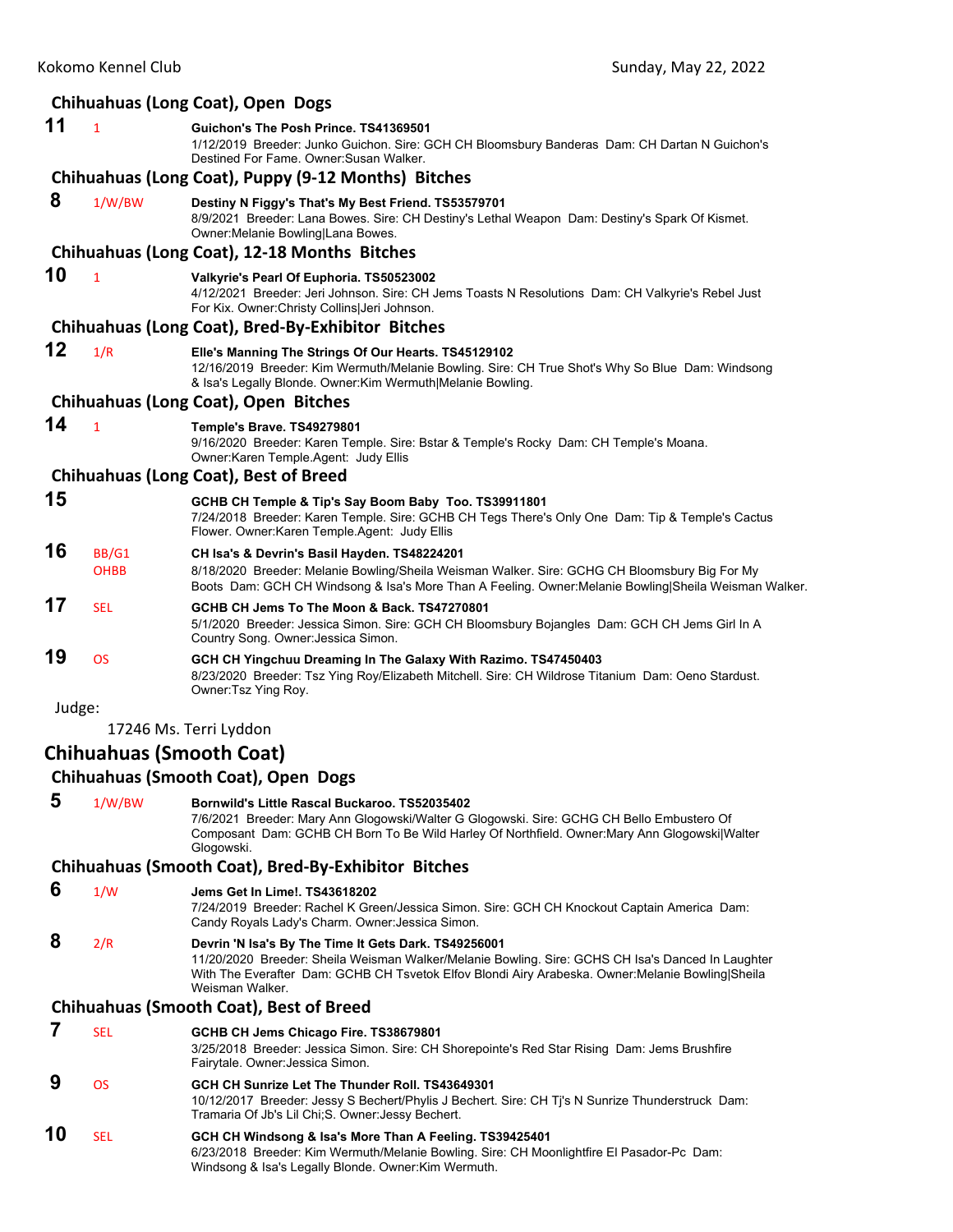| <b>OHBB</b><br><b>Chinese Cresteds</b> | CH Devrin 'N Isa's Time Will Tell. TS49256002<br>11/20/2020 Breeder: Sheila Weisman Walker/Melanie Bowling. Sire: GCHS CH Isa's Danced In Laughter<br>With The Everafter Dam: GCHB CH Tsvetok Elfov Blondi Airy Arabeska. Owner: Melanie Bowling Sheila<br>Weisman Walker.<br>CH Bornwild's What The Dickens. TS52035401<br>7/6/2021 Breeder: Mary Ann Glogowski/Walter G Glogowski. Sire: GCHG CH Bello Embustero Of<br>Composant Dam: GCHB CH Born To Be Wild Harley Of Northfield. Owner: Mary Ann Glogowski Walter<br>Glogowski.<br>17246 Ms. Terri Lyddon<br>Chinese Cresteds, Puppy (9-12 Months) Dogs<br>Edelweiss Hold My Beer At Jabo. TS53728201<br>8/3/2021 Breeder: Kathleen C Knoles. Sire: GCHB CH Viva Gimme One More Chantz At Creekside Dam:<br>Edelweiss Chica Dos. Owner: Stacey Roberts Janet Caudill.<br><b>Chinese Cresteds, Bred-By-Exhibitor Dogs</b><br>Newcrest's Time Will Tell. TS53009102<br>10/26/2021 Breeder: Amy S Bray/AMY LYNNE BEARD. Sire: GCHB CH Edelweiss Do You Know Who I<br>Am Dam: GCH CH Kaylen's Love Is In The Air. Owner:Amy Bray Amy Lynne Beard.<br>Chinese Cresteds, Puppy (9-12 Months) Bitches<br>Cristall's Dancing With The Stars. TS52823003<br>6/28/2021 Breeder: Sandra Francis/Vincenzo Zurlo/Eduardo J Baute. Sire: GCH CH Faerydreamer's<br>Dancing Through Life Del Rey Dam: Cristall My Angel I Am With Her. Owner: Kody Zaagman.<br><b>Chinese Cresteds, Open Bitches</b> |
|----------------------------------------|-------------------------------------------------------------------------------------------------------------------------------------------------------------------------------------------------------------------------------------------------------------------------------------------------------------------------------------------------------------------------------------------------------------------------------------------------------------------------------------------------------------------------------------------------------------------------------------------------------------------------------------------------------------------------------------------------------------------------------------------------------------------------------------------------------------------------------------------------------------------------------------------------------------------------------------------------------------------------------------------------------------------------------------------------------------------------------------------------------------------------------------------------------------------------------------------------------------------------------------------------------------------------------------------------------------------------------------------------------------------------------------------------------------------------------------------|
|                                        |                                                                                                                                                                                                                                                                                                                                                                                                                                                                                                                                                                                                                                                                                                                                                                                                                                                                                                                                                                                                                                                                                                                                                                                                                                                                                                                                                                                                                                           |
|                                        |                                                                                                                                                                                                                                                                                                                                                                                                                                                                                                                                                                                                                                                                                                                                                                                                                                                                                                                                                                                                                                                                                                                                                                                                                                                                                                                                                                                                                                           |
|                                        |                                                                                                                                                                                                                                                                                                                                                                                                                                                                                                                                                                                                                                                                                                                                                                                                                                                                                                                                                                                                                                                                                                                                                                                                                                                                                                                                                                                                                                           |
|                                        |                                                                                                                                                                                                                                                                                                                                                                                                                                                                                                                                                                                                                                                                                                                                                                                                                                                                                                                                                                                                                                                                                                                                                                                                                                                                                                                                                                                                                                           |
|                                        |                                                                                                                                                                                                                                                                                                                                                                                                                                                                                                                                                                                                                                                                                                                                                                                                                                                                                                                                                                                                                                                                                                                                                                                                                                                                                                                                                                                                                                           |
|                                        |                                                                                                                                                                                                                                                                                                                                                                                                                                                                                                                                                                                                                                                                                                                                                                                                                                                                                                                                                                                                                                                                                                                                                                                                                                                                                                                                                                                                                                           |
|                                        |                                                                                                                                                                                                                                                                                                                                                                                                                                                                                                                                                                                                                                                                                                                                                                                                                                                                                                                                                                                                                                                                                                                                                                                                                                                                                                                                                                                                                                           |
|                                        |                                                                                                                                                                                                                                                                                                                                                                                                                                                                                                                                                                                                                                                                                                                                                                                                                                                                                                                                                                                                                                                                                                                                                                                                                                                                                                                                                                                                                                           |
|                                        |                                                                                                                                                                                                                                                                                                                                                                                                                                                                                                                                                                                                                                                                                                                                                                                                                                                                                                                                                                                                                                                                                                                                                                                                                                                                                                                                                                                                                                           |
|                                        |                                                                                                                                                                                                                                                                                                                                                                                                                                                                                                                                                                                                                                                                                                                                                                                                                                                                                                                                                                                                                                                                                                                                                                                                                                                                                                                                                                                                                                           |
|                                        |                                                                                                                                                                                                                                                                                                                                                                                                                                                                                                                                                                                                                                                                                                                                                                                                                                                                                                                                                                                                                                                                                                                                                                                                                                                                                                                                                                                                                                           |
|                                        |                                                                                                                                                                                                                                                                                                                                                                                                                                                                                                                                                                                                                                                                                                                                                                                                                                                                                                                                                                                                                                                                                                                                                                                                                                                                                                                                                                                                                                           |
|                                        |                                                                                                                                                                                                                                                                                                                                                                                                                                                                                                                                                                                                                                                                                                                                                                                                                                                                                                                                                                                                                                                                                                                                                                                                                                                                                                                                                                                                                                           |
|                                        | Klearly Not Today Satan. TS45846201<br>2/29/2020 Breeder: Chelsey Combs-Gerkin. Sire: CH Ewenement Jak Dla Mnie Pretensja Dam: Myrtans<br>Top-Pest. Owner: Chelsey Combs Gerkin.                                                                                                                                                                                                                                                                                                                                                                                                                                                                                                                                                                                                                                                                                                                                                                                                                                                                                                                                                                                                                                                                                                                                                                                                                                                          |
|                                        | <b>Chinese Cresteds, Best of Breed</b>                                                                                                                                                                                                                                                                                                                                                                                                                                                                                                                                                                                                                                                                                                                                                                                                                                                                                                                                                                                                                                                                                                                                                                                                                                                                                                                                                                                                    |
|                                        | GCHS CH Sunlit's Headline News, TS37788006<br>4/3/2018 Breeder: Norma M Feldman/Ms. Tara Richardson. Sire: GCHS CH Sunlit Carrera's Nouveau<br>Cirque Dam: CH Sunlit's Somebody to Love. Owner: Norma Feldman Liz Keimon Tara Richardson. Agent:<br>Amy Beard                                                                                                                                                                                                                                                                                                                                                                                                                                                                                                                                                                                                                                                                                                                                                                                                                                                                                                                                                                                                                                                                                                                                                                             |
|                                        | CH Edelweiss Say Hello To My Little Friend. TS50257303<br>12/27/2020 Breeder: Kathleen C Knoles/Amy Lynn Beard. Sire: GCHB CH Edelweiss I'Ll Take Manhattan<br>Dam: CH Edelweiss On Wednesdays We Wear Pink. Owner: Stacey Roberts Kathy Knoles.                                                                                                                                                                                                                                                                                                                                                                                                                                                                                                                                                                                                                                                                                                                                                                                                                                                                                                                                                                                                                                                                                                                                                                                          |
| OHBB/OHG1                              | GCHP CH Orenda Viva Jumpin' Little Juke Joint CAA FCAT2 ATT. TS36636102<br>10/20/2017 Breeder: Debi J Golden/Viva Wittler. Sire: CH Worka Art - Delende Indian Outlaw Dam:<br>GCHS CH Viva Glitz And Glamour DCAT TKN. Owner:Debi J Golden Vi Wittler.                                                                                                                                                                                                                                                                                                                                                                                                                                                                                                                                                                                                                                                                                                                                                                                                                                                                                                                                                                                                                                                                                                                                                                                    |
|                                        |                                                                                                                                                                                                                                                                                                                                                                                                                                                                                                                                                                                                                                                                                                                                                                                                                                                                                                                                                                                                                                                                                                                                                                                                                                                                                                                                                                                                                                           |
|                                        | 17246 Ms. Terri Lyddon                                                                                                                                                                                                                                                                                                                                                                                                                                                                                                                                                                                                                                                                                                                                                                                                                                                                                                                                                                                                                                                                                                                                                                                                                                                                                                                                                                                                                    |
|                                        | <b>English Toy Spaniels (B &amp; P C)</b>                                                                                                                                                                                                                                                                                                                                                                                                                                                                                                                                                                                                                                                                                                                                                                                                                                                                                                                                                                                                                                                                                                                                                                                                                                                                                                                                                                                                 |
|                                        |                                                                                                                                                                                                                                                                                                                                                                                                                                                                                                                                                                                                                                                                                                                                                                                                                                                                                                                                                                                                                                                                                                                                                                                                                                                                                                                                                                                                                                           |

 **5** 1/W/BB/BW **Lipton Terje Headstrong. TS51070301**

1/26/2020 Breeder: Susan M Carter/Jeff Wright. Sire: CH Loujon Backroad Adventure Dam: CH Sanchi What A Girl Wants At Lipton-Terje. Owner:susan m carter.Agent: Lisa Arnett

## **English Toy Spaniels (B & P C), 12‐18 Months Bitches**

- 
- **6** 1/R **Lipton's Twinkle Twinkle Little Star. TS50520802**

4/21/2021 Breeder: Susan M Carter/Jeff Wright. Sire: Lipton Terje Early Morning Lover Dam: CH Christi-Charms So Fine Rocket Girl. Owner:susan m carter.Agent: Lisa Arnett

#### **English Toy Spaniels (B & P C), Open Bitches**

## **8** 1/W/OS **Terje Lipton Drops Of Jupiter. TS45306804**

2/27/2019 Breeder: Susan M Carter/Jeff Wright. Sire: CH Draggonfly Where Dragons Fly Dam: CH Christi-Charms So Fine Rocket Girl. Owner:susan m carter.Agent: Lisa Arnett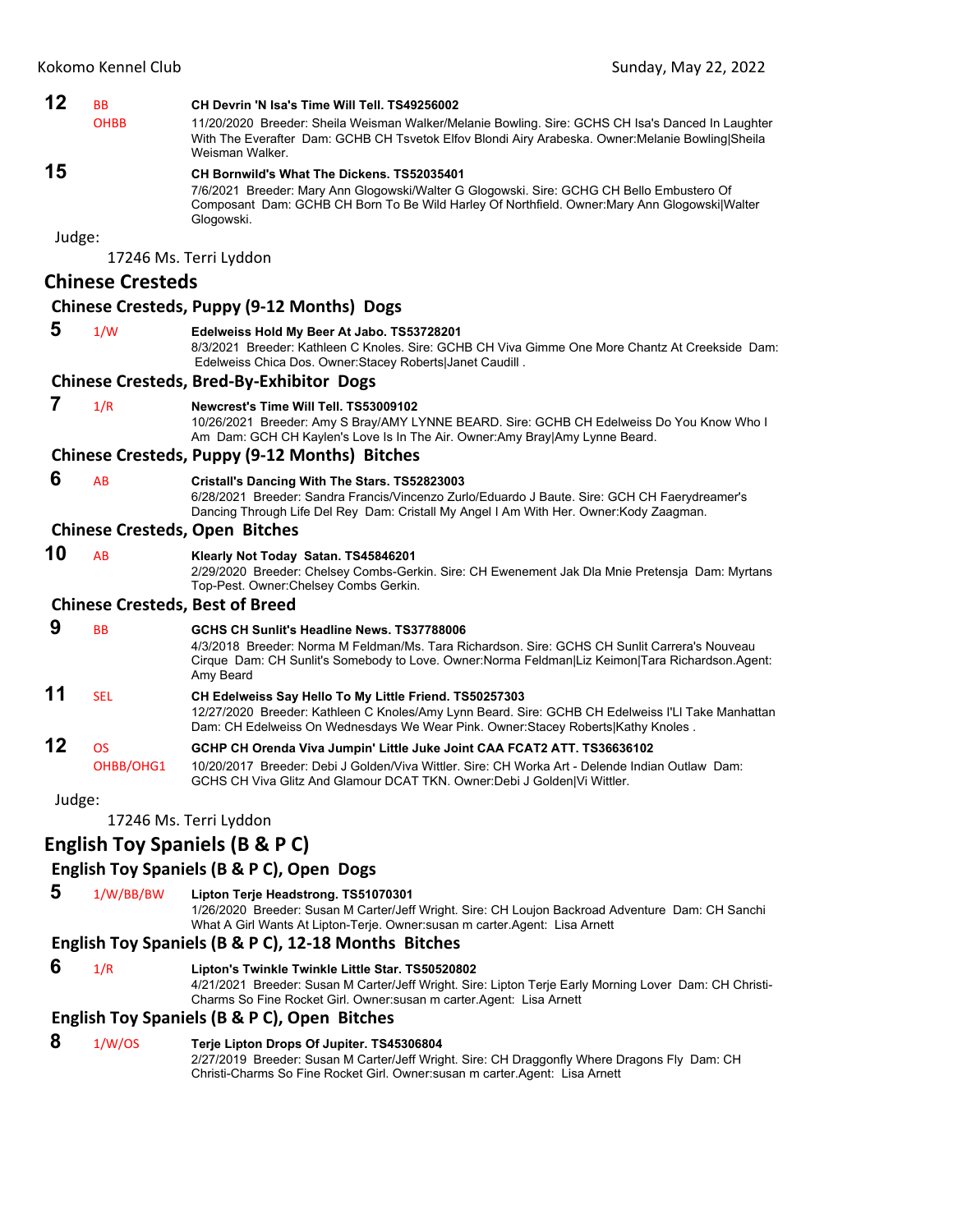| Judge:         |                             |                                                                                                                                                                                                                                                                     |
|----------------|-----------------------------|---------------------------------------------------------------------------------------------------------------------------------------------------------------------------------------------------------------------------------------------------------------------|
|                |                             | 17246 Ms. Terri Lyddon                                                                                                                                                                                                                                              |
|                |                             | English Toy Spaniels (K C & R)                                                                                                                                                                                                                                      |
|                |                             | English Toy Spaniels (K C & R), 12-18 Months Dogs                                                                                                                                                                                                                   |
| 5              | AB                          | Lipton's Valiant Thor. TS50520801<br>4/21/2021 Breeder: Susan M Carter/Jeff Wright. Sire: Lipton Terje Early Morning Lover Dam: CH Christi-<br>Charms So Fine Rocket Girl. Owner: susan m carter. Agent: Lisa Arnett                                                |
|                |                             | English Toy Spaniels (K C & R), Open Bitches                                                                                                                                                                                                                        |
| 6              | AB                          | Lipton Terje Star Light Star Bright. TS49235001<br>8/25/2020 Breeder: Susan M Carter/Jeff Wright. Sire: CH Draggonfly Where Dragons Fly Dam: CH<br>Christi-Charms So Fine Rocket Girl. Owner: susan m carter. Agent: Lisa Arnett                                    |
| Judge:         |                             | 17246 Ms. Terri Lyddon                                                                                                                                                                                                                                              |
|                | <b>Havanese</b>             |                                                                                                                                                                                                                                                                     |
|                |                             | Havanese, Puppy (9-12 Months) Dogs                                                                                                                                                                                                                                  |
| 5              | AB                          | Karma's Life Is Like A Box Of. TS51245901<br>6/7/2021 Breeder: Debbie Fielden. Sire: CH Hola Sebastian Del Rio De Cristal Dam: Karma's<br>Chocoholic Delight. Owner: Debbie Fielden. Agent: Jody Garcini                                                            |
|                | Havanese, Open Dogs         |                                                                                                                                                                                                                                                                     |
| 7              | AB                          | Unkas From Bohemica Land. TS48903401<br>6/21/2020 Breeder: Jana Smejkalova. Sire: Dell Rio From Bohemica Land Dam: Pannon Dinky Paws<br>Carol. Owner: Vickie Landry. Agent: Angie Cooke                                                                             |
|                |                             | Havanese, Puppy (9-12 Months) Bitches                                                                                                                                                                                                                               |
| 6              | AB                          | Mi Corazon-Wyhaven Spirited Wind. TS52181701<br>6/30/2021 Breeder: Janet Madarasz/E Ann Ingram. Sire: GCH CH Tapscott's Justamere Native Spirit<br>Dam: CH Angebratens Kiss Me Silly. Owner:Pamela Cunningham  Janet Madarasz E Ann Ingram.Agent:<br>Zachary Newton |
|                | Havanese, Best of Breed     |                                                                                                                                                                                                                                                                     |
| 8              | <b>OS</b>                   | GCH CH Brylee's Rockin On Broadway. TS45452601<br>1/11/2020 Breeder: Michelle Abels. Sire: GCH CH Brylee's Always Rockin Fall Dam: CH Brylee's Kick<br>Rocks. Owner:Laura Kilgore Michelle Abels Robert Mellor.                                                     |
| 9              | BB                          | GCHS CH Justamere's Little Big Man. TS45888501<br>2/16/2020 Breeder: Pamela E Cunningham. Sire: GCH CH Tapscott's Justamere Native Spirit Dam:<br>Peluito's All She Wants To Do Is Dance. Owner: Pamela Cunningham . Agent: Zachary Newton                          |
| Judge:         |                             |                                                                                                                                                                                                                                                                     |
|                |                             | 17246 Ms. Terri Lyddon                                                                                                                                                                                                                                              |
|                | <b>Japanese Chin</b>        |                                                                                                                                                                                                                                                                     |
|                |                             | Japanese Chin, Puppy (6-9 Months) Dogs                                                                                                                                                                                                                              |
| 5              | 1/W/BB/BW                   | Touche Untouchable. TS53544001<br>10/1/2021 Breeder: Dale Martenson. Sire: CH Touche Beck And Call Dam: Anolanis Wok On Lilypad At<br>Touche. Owner: Dr Isaac Wood   Dale Martenson. Agent: Sharon Svoboda                                                          |
|                |                             | Japanese Chin, Puppy (9-12 Months) Bitches                                                                                                                                                                                                                          |
| 6              | 1/R                         | Touche's Playmate For Harten. TS51749501<br>6/17/2021 Breeder: Dale Martenson. Sire: GCHS CH Touche's Gentleman Caller Dam: Coverdale Touche<br>Full Of Grace, Owner: Sharon Svoboda.                                                                               |
|                | Japanese Chin, Open Bitches |                                                                                                                                                                                                                                                                     |
| 8              | 1/W/OS                      | Touche's Scrumpdillyicious. TS51737502<br>5/6/2021 Breeder: Dale R Martenson. Sire: CH Coverdale Hide Your Heart Dam: Musashi Pinkalicious.<br>Owner: Dale Martenson. Agent: Sharon Svoboda                                                                         |
| Judge:         |                             | 17246 Ms. Terri Lyddon                                                                                                                                                                                                                                              |
| <b>Maltese</b> |                             |                                                                                                                                                                                                                                                                     |

## **Maltese, Best of Breed**

| 5 | BB/G4 | GCHG CH Seabreeze That One Particular Harbor, TS30192703                                       |
|---|-------|------------------------------------------------------------------------------------------------|
|   |       | 12/16/2015 Breeder: Ms. Sandra Bingham-Porter. Sire: GCHG CH Divine's Work Of Art Dam: GCHB CH |
|   |       | Divine's Tropical Breeze. Owner:Sandy Bingham-Porter.                                          |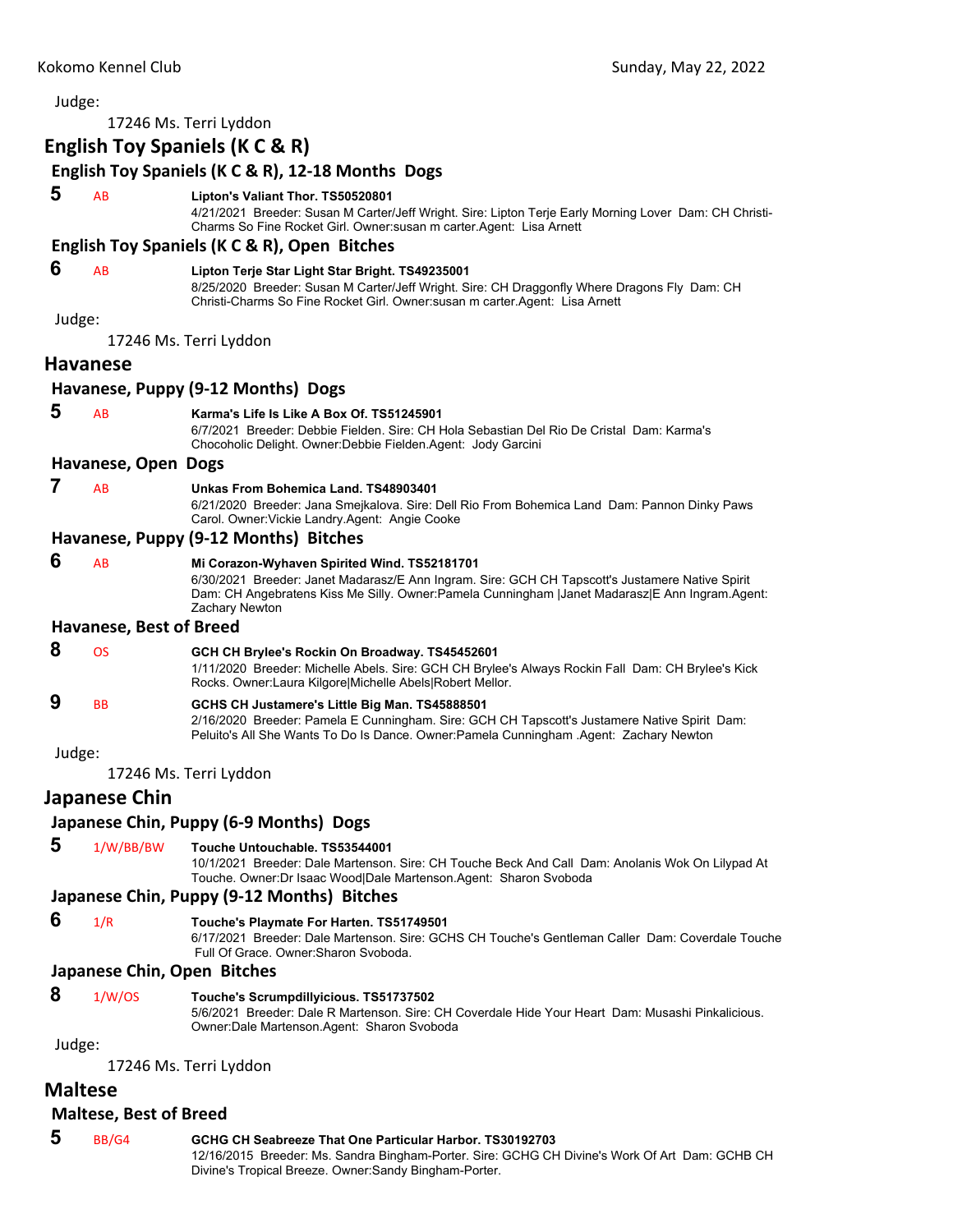|        | Kokomo Kennel Club              | Sunday, May 22, 2022                                                                                                                                                                                                                                                      |
|--------|---------------------------------|---------------------------------------------------------------------------------------------------------------------------------------------------------------------------------------------------------------------------------------------------------------------------|
|        |                                 |                                                                                                                                                                                                                                                                           |
| 7      | AB                              | CH Seabreeze Hey! That's My Wave. TS47753401<br>3/8/2020 Breeder: Ms. Sandra Bingham-Porter. Sire: CH Percy Jr. Boo Of Whitefairy's World Dam: CH<br>Seabreeze A Splash Of Rum. Owner: Sandy Bingham-Porter.                                                              |
| Judge: |                                 |                                                                                                                                                                                                                                                                           |
|        |                                 | 17246 Ms. Terri Lyddon                                                                                                                                                                                                                                                    |
|        |                                 | <b>Manchester Terriers (Toy)</b>                                                                                                                                                                                                                                          |
|        |                                 | <b>Manchester Terriers (Toy), Best of Breed</b>                                                                                                                                                                                                                           |
| 6      | <b>BB</b>                       | <b>CH Earendils Dreamer, RN34906002</b><br>4/8/2020 Breeder: Rachel McClister/Jeremy McClister/Jerri Hobbs. Sire: CH Dixieland 'N Earendil Bada<br>Boom Dam: GCH CH Heaven Hi's Lida Rose. Owner: Shelly Baldwin Rachel McClister   Jeremy<br>McClister.Agent: Judy Ellis |
| Judge: |                                 |                                                                                                                                                                                                                                                                           |
|        |                                 | 17246 Ms. Terri Lyddon                                                                                                                                                                                                                                                    |
|        | <b>Miniature Pinschers</b>      |                                                                                                                                                                                                                                                                           |
|        |                                 | <b>Miniature Pinschers, Open Dogs</b>                                                                                                                                                                                                                                     |
| 5      | AB                              | <b>Shadowmist Special Operator. TS47109703</b><br>7/4/2020 Breeder: Cathy L Beasley/Rhonda Cornum. Sire: GCHG CH Sanderlin Dance Like A Dickens                                                                                                                           |
|        |                                 | Dam: GCH CH Shadowmist's G.I. Jane Of Munroc. Owner:Cathy Beasley.                                                                                                                                                                                                        |
|        |                                 | <b>Miniature Pinschers, Best of Breed</b>                                                                                                                                                                                                                                 |
| 7      | <b>BB</b>                       | GCHG CH Winters-Eagle Ring Of Fire. TS42172702<br>3/15/2019 Breeder: Katie Winters/Melissa Cole. Sire: GCHG CH Eagle's The Wolverine Dam: Pinnacole<br>Catching Fire. Owner: Christy Nelson Katie Winters Carolyn Griswold Jacob Waters.                                  |
| Judge: |                                 |                                                                                                                                                                                                                                                                           |
|        |                                 | 17246 Ms. Terri Lyddon                                                                                                                                                                                                                                                    |
|        | <b>Papillons</b>                |                                                                                                                                                                                                                                                                           |
|        | <b>Papillons, Open Dogs</b>     |                                                                                                                                                                                                                                                                           |
| 7      | AB                              | Farfalla N Starsign's Victory Dance BCAT CGC. TS41408202<br>1/29/2019 Breeder: Shelley Malone/Patty Gemmill. Sire: GCH CH Pilot Ken Mar Angle Of Attack At<br>Sherelley Dam: GCH CH Starsign's Silk Panties Of Sherelley. Owner:Candace Kirk Shelley Malone.              |
|        | <b>Papillons, Best of Breed</b> |                                                                                                                                                                                                                                                                           |
| 10     | <b>SEL</b>                      | GCHB CH Mustangs I Don'T Want To Be Afraid Of Being Alive. TS33114801<br>9/19/2016 Breeder: Laura Jean Jones. Sire: GCH CH Monarchs Mustang American Thunder Dam:<br>Monarchs Mustang She'Za Money Pit. Owner:Laura Jones.                                                |
| 12     | BB/G3                           | GCHB CH A & A's Pocket Full Of Sunshine. TS45073901                                                                                                                                                                                                                       |
|        | OHBB/OHG3                       | 11/7/2019 Breeder: Amy Engel/Ava Engel. Sire: CH Starsign's A Boy Named Sioux Dam: Monarch's<br>Birthday Butterfly. Owner:Amy and Ava Engel Amy Engel Ava Engel.                                                                                                          |
| Judge: |                                 |                                                                                                                                                                                                                                                                           |
|        |                                 | 17246 Ms. Terri Lyddon                                                                                                                                                                                                                                                    |
|        | <b>Pomeranians</b>              |                                                                                                                                                                                                                                                                           |
|        |                                 | Pomeranians, 12-18 Months Dogs                                                                                                                                                                                                                                            |
| 5      | AB                              | Darright Empee's Fat Tuesday. TS50241502<br>3/12/2021 Breeder: Stephanie Hentschel/Terry Nieder. Sire: GCHP CH Empee's Cyber Monday Dam:<br>Denian Darright When In Rome. Owner:Stephanie Hentschel Mario Panlilio Jr Maria Ingco.                                        |
|        |                                 | <b>Pomeranians, American Bred Bitches</b>                                                                                                                                                                                                                                 |
| 6      | AB                              | Navs Blessing Gift From God Of Dias. TS49122802                                                                                                                                                                                                                           |

10/21/2020 Breeder: David A Hogg. Sire: Dia's Winter Samurai Dam: Dia's Ivory Matisse. Owner:Naveen Yadavalli.Agent: Stephanie Hentschel

**Pomeranians, Open Bitches**

- 
- **8** AB **Coventry's Helena Handbasket At Darright. TS53479502**

6/9/2021 Breeder: Karen Finley. Sire: GCHS CH Mountain Crest My Boy Watson Dam: CH Dee Little Mighty Fine Wine RN CGC. Owner:Karen Finley|Stephanie Hentschel.

#### **Pomeranians, Best of Breed**

 **7** AB **GCH CH Janesa's Stylish Southern Gentleman. TS44948201** 3/3/2019 Breeder: Jerrie Freia. Sire: CH Janesa's Amazing Commander Dam: Janesa's Amazing Lexus. Owner:Tammy Hill.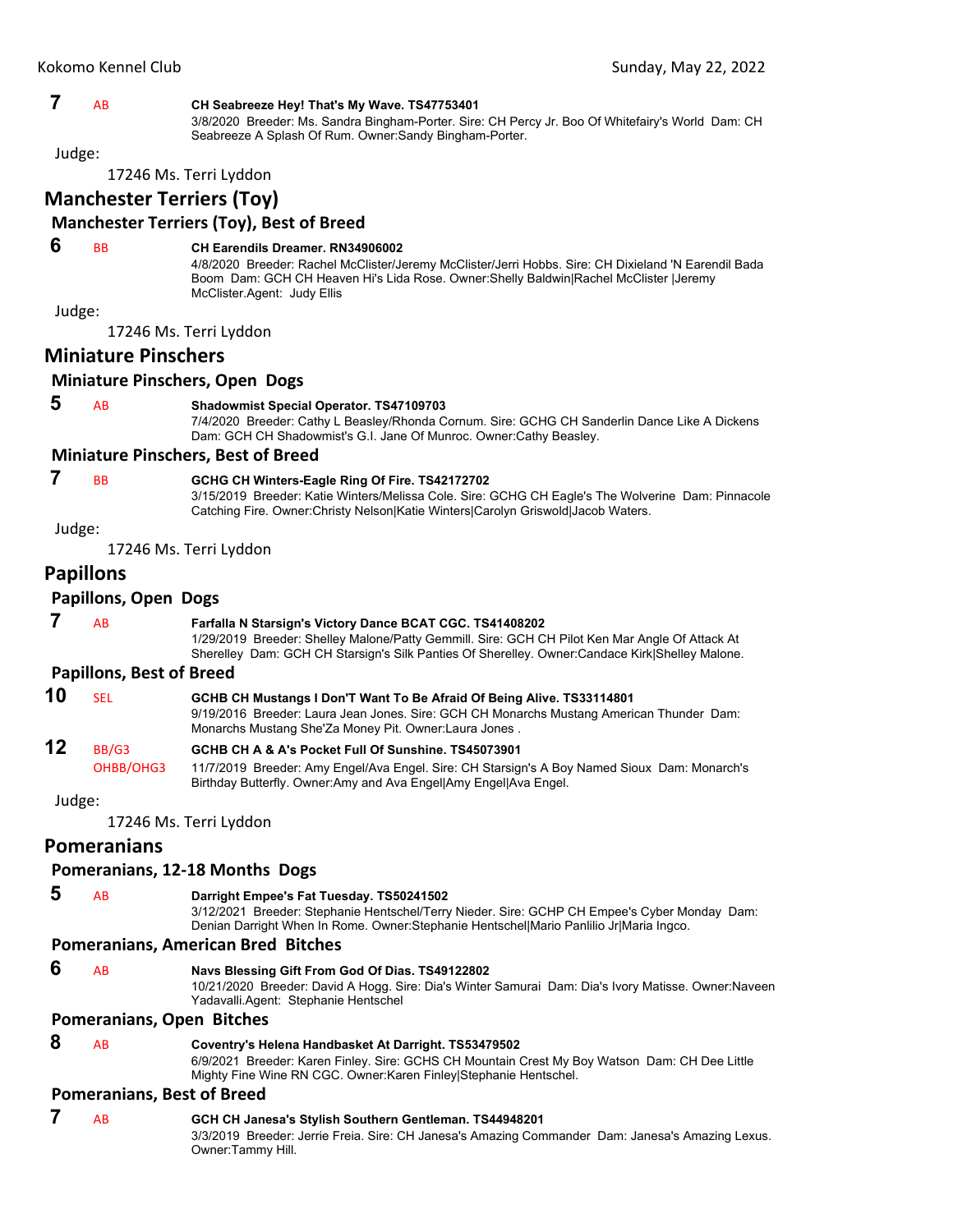#### **9** BB **GCHB CH Kimmilove Look At Me Now. TS53457101**

9/16/2020 Breeder: Miae Kim. Sire: CH Lusty Pom's Thunder Stroke Dam: CH Kimmi Love Black Pink Lisa. Owner:Stanley Hau|Trevor Leung.Agent: Stephanie Hentschel

Judge:

37191 Mrs. Rosalind Kramer

**Poodles (Toy)**

## **Poodles (Toy), Puppy (6‐9 Months) Dogs**

 **5** 1/W/BB/BW **Dulcinea Aramis. PR25127001**

9/21/2021 Breeder: Letitia Sue Talkington/Vitor Leonardo Lopes Cavasin. Sire: GCHP CH Dulcinea Now U See Me Now U Don'T Dam: CH Cuna Del Renacimiento Love Me Harder. Owner:Sue Talkington.Agent: Sharon Svoboda

#### **Poodles (Toy), Open Dogs**

### **7** AB **Namida Detra's New Kid In Town. PR24361902**

4/19/2021 Breeder: Abel Ramon. Sire: CH Kandyland Toy Soldier At Namida Dam: Namida Calling Down The Stars. Owner: Detra Misner. Agent: Sharon Svoboda

#### **Poodles (Toy), Bred‐By‐Exhibitor Bitches**

 **6** 1/W **Mari Thrilled To Be Naughty. PR19776301**

2/4/2017 Breeder: Jayeklein Justice/Scott Wolfe/Lisa Wolfe. Sire: CH Silkwind Rfs Can'T Buy A Thrill Dam: Mari Chudan Worth The Wait. Owner:Jaye Klein Justice |Jaye Klein Justice|Scott Wolfe|Lisa Wolfe.

## **8** <sup>2</sup> **Cookies Prom Queen Carrie. PR25020902**

8/20/2021 Breeder: Debra Buckman/Angela Cooke. Sire: CH Wessex Will I Am Dam: CH Ziegfeld Cookies Delta Dawn. Owner:Angie Cooke.

#### **Poodles (Toy), Open Bitches**

**10** AB **Mari Vanart. PR22341304**

11/22/2019 Breeder: Jayeklein Justice/Scott Wolfe/Lisa Wolfe. Sire: GCH CH Mari Michanda Flash Forward Dam: GCH CH Mari Worth The Thrill. Owner:Candace Laybourn Morris|Candace Laybourn Morris|Jaye Klein Justice.

## **12** <sup>2</sup> **Cookies Live Love Lizzo. PR24275601**

4/26/2021 Breeder: Angela Cooke. Sire: CH Foxmore Targa Taco Dam: GCH CH Ziegfeld Cookies Beyond Compare CA CGCA TKN. Owner:Brooke Weber|Angela Cooke.

## **14** 1/R **Cuna Del Renacimiento Skazka For Lolaland. PR24474701**

6/1/2020 Breeder: Vitor Leonardo Lopess Cavasin. Sire: CH Kali Newmont Extra Innings Dam: Cuna Del Renacimiento La Pieta Del Angel. Owner:Sue Talkington|Polina Kuklina.Agent: Sharon Svoboda

### **Poodles (Toy), Best of Breed**

| 16 | OS. | CH Dulcinea Shine Bright Like A Diamond. PR23466601                                                |
|----|-----|----------------------------------------------------------------------------------------------------|
|    |     | 7/28/2020 Breeder: Letitia Sue Talkington/Vitor Leonardo Lopes Cavasin. Sire: GCHP CH Dulcinea Now |
|    |     | U See Me Now U Don'T Dam: CH Cuna Del Renacimiento Love Me Harder. Owner: Sue Talkington. Agent:   |
|    |     | Sharon Svoboda                                                                                     |

#### Judge:

17246 Ms. Terri Lyddon

#### **Pugs**

### **Pugs, 12‐18 Months Bitches**

 **6** AB **Candyland's Ferrero Roche Coconut. TS50503702** 3/4/2021 Breeder: J Candy Schlieper. Sire: GCH CH Honeypugs & Feilong Heroes Wear Camo Dam: Candyland's Ferrero Mon Cheri. Owner:Candy Schlieper.

Owner:Jackie Lowrie.Agent: Judy Ellis

#### **Pugs, Bred‐By‐Exhibitor Bitches**

 **8** AB **Candyland's Hot Tamales. TS48623302** 8/25/2020 Breeder: J Candy Schlieper. Sire: CH Flash Of Joy Drakkar Dam: CH Candyland's Peppermint Stic. Owner:Candy Schlieper.

#### **Pugs, Best of Breed**

 **5** SEL **Broughcastl Billabong. TS52126702** 6/5/2021 Breeder: Doug Huffman. Sire: CH Milek's Shadow Vitomir Don Vito Dam: CH Broughcastl Barbarella. Owner:Jean Ettinger|Doug Huffman.Agent: Judy Ellis  **7** BB **GCHB CH Broughcastl's Bourne Id. TS46925703** 3/23/2020 Breeder: Doug Huffman. Sire: CH Siosalach's Hammin It Up Dam: CH Broughcastl Barbarella.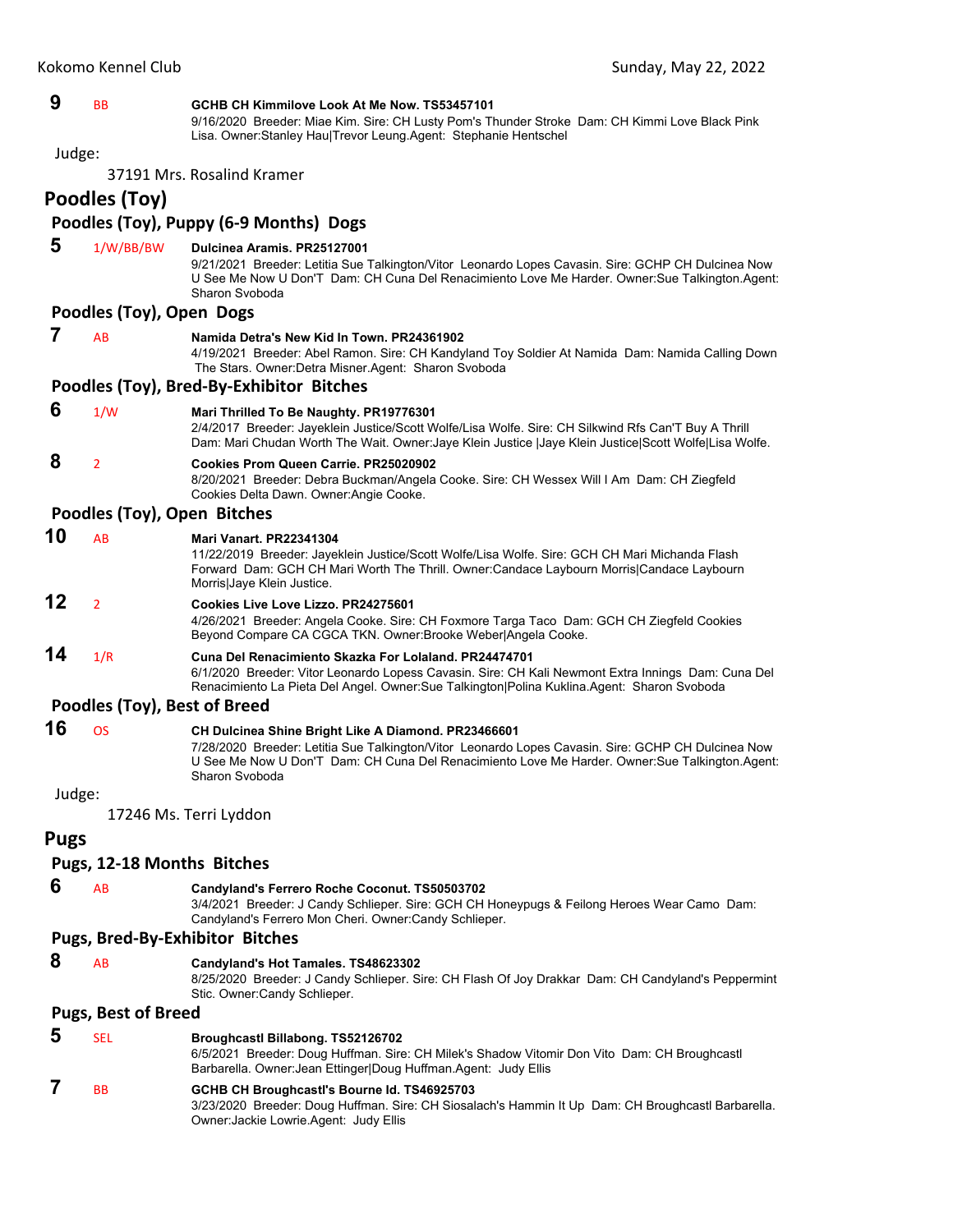17246 Ms. Terri Lyddon

## **Shih Tzu**

## **Shih Tzu, Puppy (6‐9 Months) Dogs**

 **5** 1/W/BW/OS **Mr Foo's Fabulous Border Patrol. TS54189101**

9/4/2021 Breeder: Melanie Gravel. Sire: Stef Ma A Star Is Born Dam: Mr Foos Pretty Women At Fabulous. Owner:Christine Wells|Lisa McKinney.

#### **Shih Tzu, Puppy (6‐9 Months) Bitches**

## **6** 1/R **Jocar's In Bloom At Palaquin. TS53153102**

9/17/2021 Breeder: Carla R Johnson/Kara Headington. Sire: CH Daydream's Lover N' Venice At Intuition Dam: Jocar's Pretty As A Flower. Owner:Barbara Brem|Carla Johnson.

#### **Shih Tzu, Puppy (9‐12 Months) Bitches**

## **8** <sup>1</sup> **Ridgehaven's Hearts Of Gold. TS52124401**

6/24/2021 Breeder: Thea Clarey. Sire: Top-Hat'Z Caspian- Navigator Of Hearts Dam: Top-Hatz' Petal Of A Russian Rose. Owner:Karen DeHaven.Agent: Angie Cooke

#### **Shih Tzu, Bred‐By‐Exhibitor Bitches**

**10** <sup>2</sup> **Mr Foo's Who U Call N Grumpy. TS51183301**

4/16/2021 Breeder: Lisa McKinney/Christine Wells. Sire: GCH CH Mr Foo's Grumpy But Ain't No Grouch Dam: CH Mr Foo's Holiday Secret. Owner:Christine Wells|Lisa McKinney.

## **12** 1/W **Mr Foo's N Wenrick All American Girl. TS52324402**

7/3/2021 Breeder: Wendy Paquette/Richard Paquette/Lisa McKinney. Sire: GCHB CH Wenrick's Life In The Fast Lane Dam: CH Wenrick's Believe In The Music. Owner:Lisa McKinney|Christine Wells.

#### **Shih Tzu, Best of Breed**

**14** BB/G2 **Mr Foo's N' Wenrick Totally Unavailable. TS51183101** 4/29/2021 Breeder: Lisa McKinney/Wendy Paquette/Wendy Paquette/Wendy Paquette/Wendy Paquette. Sire: GCH CH Mr Foo's Grumpy But Ain't No Grouch Dam: CH Aschers N' Mr Foo's Full Circle With Wenrick. Owner:Lisa McKinney.

Judge:

17246 Ms. Terri Lyddon

## **Toy Fox Terriers**

#### **Toy Fox Terriers, Best of Breed**

## **6** BB **CH Topfox Dynasty Dance At The Cotillion. TS48531002**

6/12/2020 Breeder: Amanda Halsey/Theresa Topham. Sire: GCH CH Topfox Dynasty Jack Of Spades Dam: Destiny Smile Melinda. Owner:Theresa Topham.Agent: Judy Ellis

Judge:

17246 Ms. Terri Lyddon

## **Yorkshire Terriers**

#### **Yorkshire Terriers, 12‐18 Months Dogs**

 **5** 1/W/BB/BW **Blue-Fantasy's Lucky In Love. TS51167802**

OHBB 2/21/2021 Breeder: Sherri Spieth. Sire: CH Blue-Fantasy's Big Bang Dam: GCHS CH Blue-Fantasy's Dream Lover. Owner:Sherri Spieth.

#### **Yorkshire Terriers, Open Dogs**

#### **7** AB **Tin Tin Of Boxxemia Gold. TS54957001**

12/3/2019 Breeder: Tatjana Markova. Sire: Hugo Boss Of Boxxemia Gold Dam: Ritratti Milano. Owner:Lora Ottinger.

#### **Yorkshire Terriers, Bred‐By‐Exhibitor Bitches**

- **6** 1/W/OS **Jala's Notorious. TS48193501**
	- 7/22/2020 Breeder: Jacqueline A Kuk/Laura J Vance. Sire: GCH CH Welary Sapphire Bright Star Dam: Jala's Star Light Star Bright. Owner:Jacqueline A Kuk DVM|Laura Kuk.

## **8** <sup>3</sup> **Jo-Nel's Legacy Lives On At Parkside. TS49278501**

9/9/2020 Breeder: Marie Kaufman-Cardona/Julie Howard. Sire: GCHB CH Jonel's Here Comes Trouble Dam: Parkside's Enduring Legacy. Owner:Julie Howard |M Kaufman-Cardona.

#### **10** 2/R **Blue-Fantasy's Fashion Party. TS51167902**

5/19/2021 Breeder: Sherri Spieth. Sire: CH Blue-Fantasy's Big Bang Dam: CH Blue-Fantasy's High Style. Owner:Sherri Spieth.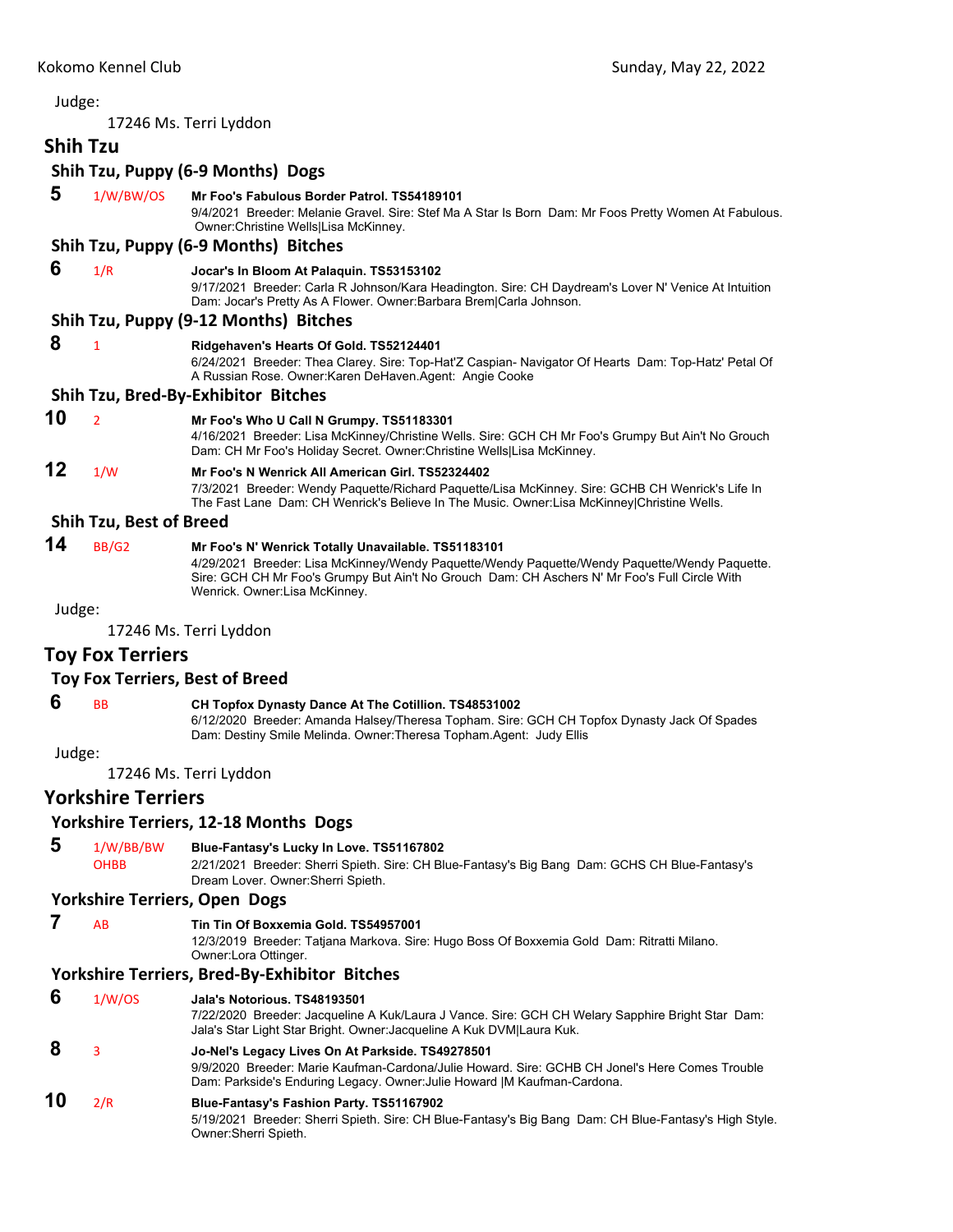<span id="page-36-0"></span>17340 Mr. Rodney R Merry

## **American Eskimo Dogs**

#### **American Eskimo Dogs, Best of Breed**

#### **6** BB **GCH CH Phantomrun's Kiss Me Kate FCAT. NP55216601**

OHBB/OHG2 2/9/2019 Breeder: Wanda Pepin. Sire: Phantomrun's Undaunting Spirit Dam: Phantomrun's The Witch Z Back. Owner:Cynthia Cwi.

Judge:

17340 Mr. Rodney R Merry

#### **Bichons Frises**

#### **Bichons Frises, Bred‐By‐Exhibitor Bitches**

#### **6** AB **Takoda's Bella Out Of Sno-Puff. NP56843401**

10/29/2019 Breeder: Jeanette Neagu/Vicki Zeese. Sire: Pictured Rocks Masterpiece Of The Great Lakes Dam: Takoda's Lively Fala. Owner:Vicki L Zeese.

#### **Bichons Frises, Best of Breed**

 **5** BB/G1 **GCHP CH Encores Once Upon A Dream. NP50466001**

2/20/2017 Breeder: Stephanie Toom. Sire: CH Encores Easyryder Triplelegacy Dam: CH Encore Prancers Sweet Justice. Owner:Neena Pellegrini|Stephanie Toom. Stephanie Toom

Judge:

17340 Mr. Rodney R Merry

#### **Boston Terriers**

#### **Boston Terriers, Open 20 lbs ‐ 25 lbs Dogs**

#### **5** AB **Wyldrose Blockbuster. NP60897701**

6/19/2020 Breeder: Brenda Hanssen. Sire: GCHG CH QB And Hickory Hill's Grand Tradition Dam: Peja's Wyldrose Sweet Revenge. Owner:Brenda Hanssen.Agent: Judy Ellis

#### **Boston Terriers, Best of Breed**

#### **7** BB **GCHS CH Sgg Serengeti's Life Of The Party Jumanji. NP55982602**

6/1/2019 Breeder: Lucille F Schoen. Sire: CH Flatroad's Gotta Bee Startin Somethin Dam: Hi-Lu's Nu Celestial Stella. Owner:Scott Gray.Agent: Debra Mattingly

#### Judge:

17340 Mr. Rodney R Merry

### **Bulldogs**

#### **Bulldogs, Puppy (6‐9 Months) Dogs**

 **5** 1/W **Jan's Gatekeeeper Of My Heart. NP69883703** 9/2/2021 Breeder: Janet Vance. Sire: GCHG CH Exact Classic Tulsa Dam: Jan's Love Has No Limits. Owner:janet Vance.  **7** AB **Vigilante-Danall's Sting Like A B. NP72065901**

10/25/2021 Breeder: Julie Ann Quinlan/Charles Mason. Sire: GCH CH Mvp Vigilante "I Don'T Know How To Lose" Dam: Kdbullsrayofsunshine. Owner:Dana Riotte.

#### **Bulldogs, Puppy (9‐12 Months) Dogs**

 **9** AB **Dog Gone's Youngblood At Jmg. NP68791504**

7/15/2021 Breeder: Rachel Garde/Sandra Renfro. Sire: CH Dog Gone's I'm Still Standing Dam: CH Dog Gone Poplarhill Mystical Gem. Owner:Jordan Glodich|Rachel Garde.

#### **Bulldogs, Bred‐By‐Exhibitor Dogs**

**11** 1/R **Jan's Cuz No Name Yet. NP69883702**

9/2/2021 Breeder: Janet Vance. Sire: GCHG CH Exact Classic Tulsa Dam: Jan's Love Has No Limits. Owner:janet Vance.

#### **Bulldogs, Puppy (6‐9 Months) Bitches**

 **6** 1/W/BW **Karma's Sweet Talkin' Woman. NP71300301**

9/23/2021 Breeder: Ms. Elizabeth Karshner/Wendell Tinsley/Pat Tinsley/Daniel Karshner. Sire: GCHS CH Little Ponds Kemosabe Dam: CH Karma's Strange Magic. Owner:Wendell Tinsley|Pat Tinsley.

#### **Bulldogs, Puppy (9‐12 Months) Bitches**

### **8** AB **Little Pond Brown Eyed Girl Of Lake Dale. NP69424801**

8/7/2021 Breeder: Danny R Brooks/Ms. Elizabeth Karshner/Daniel Karshner/Jennifer Guinn. Sire: GCH CH Agape's Majestic Pavlov's Theory Dam: CH Little Ponds Havana. Owner:RobertKrumwied Rebecca .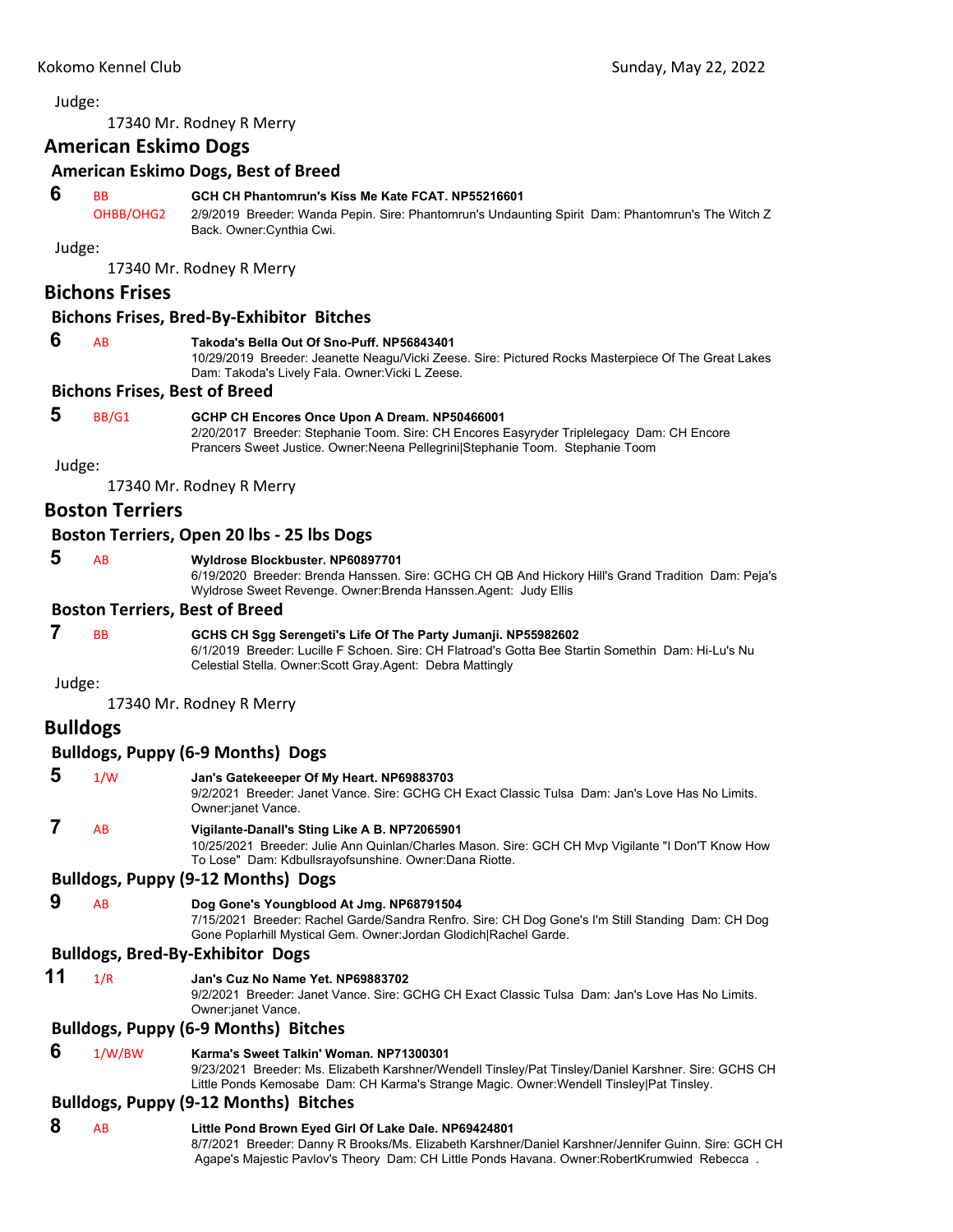| <b>Bulldogs, 12-18 Months Bitches</b> |                                                 |                                                                                                                                                                                                                                            |  |  |  |
|---------------------------------------|-------------------------------------------------|--------------------------------------------------------------------------------------------------------------------------------------------------------------------------------------------------------------------------------------------|--|--|--|
| 10                                    | <b>AB</b>                                       | Dog Gone's Holly Jolly Christmas. NP65038801<br>12/22/2020 Breeder: Rachel Garde/Sandra Renfro. Sire: GCH CH Dog Gone's Impressive Jack Dam: CH<br>Dog Gone Poplarhill Mystical Gem. Owner: Jordan Glodich Rachel Garde.                   |  |  |  |
|                                       |                                                 | <b>Bulldogs, Bred-By-Exhibitor Bitches</b>                                                                                                                                                                                                 |  |  |  |
| 12                                    | 1/R                                             | Jan's For The Love Of Ivy. NP55779301<br>7/16/2019 Breeder: Janet Vance. Sire: CH Jan's Private Stock Dam: Jan's Pretty Little Mud Wrestler.<br>Owner:janet Vance.                                                                         |  |  |  |
|                                       | <b>Bulldogs, Open Bitches</b>                   |                                                                                                                                                                                                                                            |  |  |  |
| 14                                    | <b>AB</b>                                       | Bull-Lane's Sarah Grace, NP61263503<br>7/21/2020 Breeder: LANE STROUD/Billy Byrd/Cindy Byrd. Sire: GCHG CH Exact Classic Tulsa Dam: CH<br>By-Buls Cherished Of Bull-Lane. Owner:Lane Stroud Billy Byrd Cindy Byrd.Agent: Debra Mattingly   |  |  |  |
| <b>Bulldogs, Best of Breed</b>        |                                                 |                                                                                                                                                                                                                                            |  |  |  |
| 15                                    | <b>OS</b>                                       | GCHS CH Grafitti's Three Pound Wolfe, NP51572301<br>8/1/2018 Breeder: Lisa Prichard/Sharon A Whalen-Keillor. Sire: Graffiti's Urban Legend Dam: CH<br>Grafitti's Three Pound Chirp. Owner: Mary K Kasuri.                                  |  |  |  |
| 16                                    | BB/G4<br>OHBB/OHG3                              | GCHB CH Karma's Simply Irresistible. NP63533001<br>9/16/2020 Breeder: Betsy A Leugers/Pat & Wendell Tinsley. Sire: GCH CH Cherokee Legend Steele<br>Dam: CH Karma's Betcha By Golly Wow. Owner: Wendell Tinsley Pat Tinsley Betsy Leugers. |  |  |  |
| 19                                    | AB                                              | CH Lake Dale Ups. NP62781102<br>10/10/2020 Breeder: Bob Krumwied/Nancy A Pariso. Sire: GCHG CH Exact Classic Tulsa Dam: GCH CH<br>Lake Dale Paula Deen, Owner: RobertKrumwied Rebecca                                                      |  |  |  |
| Judge:                                |                                                 |                                                                                                                                                                                                                                            |  |  |  |
|                                       |                                                 | 17340 Mr. Rodney R Merry                                                                                                                                                                                                                   |  |  |  |
| <b>Chinese Shar-Pei</b>               |                                                 |                                                                                                                                                                                                                                            |  |  |  |
|                                       | <b>Chinese Shar-Pei, Bred-By-Exhibitor Dogs</b> |                                                                                                                                                                                                                                            |  |  |  |
| 5                                     | 1/W/OS                                          | Rhapsody's Big Time Spender. NP67870804<br>6/22/2021 Breeder: Ms. Deborah C Wolfe. Sire: CH Twilight's Wee Biter Ruff-Cut Dam: CH Jingmei<br>Rhapsody Empress Of Tomorrow. Owner: Debb Wolfe.                                              |  |  |  |

#### **Chinese Shar‐Pei, Bred‐By‐Exhibitor Bitches**

 **6** 1/W/BW **Rhapsody's Always Late With Your Kisses. NP67870801** 6/22/2021 Breeder: Ms. Deborah C Wolfe. Sire: CH Twilight's Wee Biter Ruff-Cut Dam: CH Jingmei Rhapsody Empress Of Tomorrow. Owner:Debb Wolfe.

#### **Chinese Shar‐Pei, Best of Breed**

| -8 | <b>BB</b>   | GCHB CH B&G This Is The Way. NP56857001                                                                                                                  |
|----|-------------|----------------------------------------------------------------------------------------------------------------------------------------------------------|
|    | <b>OHBB</b> | 10/5/2019 Breeder: Galyna Maier/Rita Stevens. Sire: GCHB CH Good Fortune Ring Of Fire Dam: CH<br>B&G Pure Of Spirit. Owner: Hilary Dulany Anna Frandsen. |
| 10 | <b>SEL</b>  | CH Good Fortune Comes To Windquest. NP64785902<br>1/30/2021 Breeder: Grace Fritz. Sire: CH Shine's Lucky Duck Good Fortune Dam: CH Good Fortune Here     |

We Go Again Kim. Owner:Joni Monnich|Grace Fritz.

Judge:

17340 Mr. Rodney R Merry

## **Coton de Tulear**

#### **Coton de Tulear, 12‐18 Months Dogs**

 **5** 1/W/BB **Mi-Toi's Captain America. NP65802801**

2/4/2021 Breeder: Luis Ortiz/Monica De Tuya. Sire: Mi-Toi's Intenso Dam: Mi-Toi's Nirvana. Owner:Gayle Geldermann|Sylvia Vedral|Connie Fox.Agent: Ashley Waters

Judge:

17340 Mr. Rodney R Merry

## **Dalmatians**

## **Dalmatians, Open Dogs**

 **5** 1/W/BB **Brightspot Banchory I'll Have Another. NP59882402** OHBB 11/13/2019 Breeder: Karen Hopmans/Ross Hopmans. Sire: CH Brightspot Macho Uno Dam: CH Brightspot Beholder. Owner:Jennifer Horne.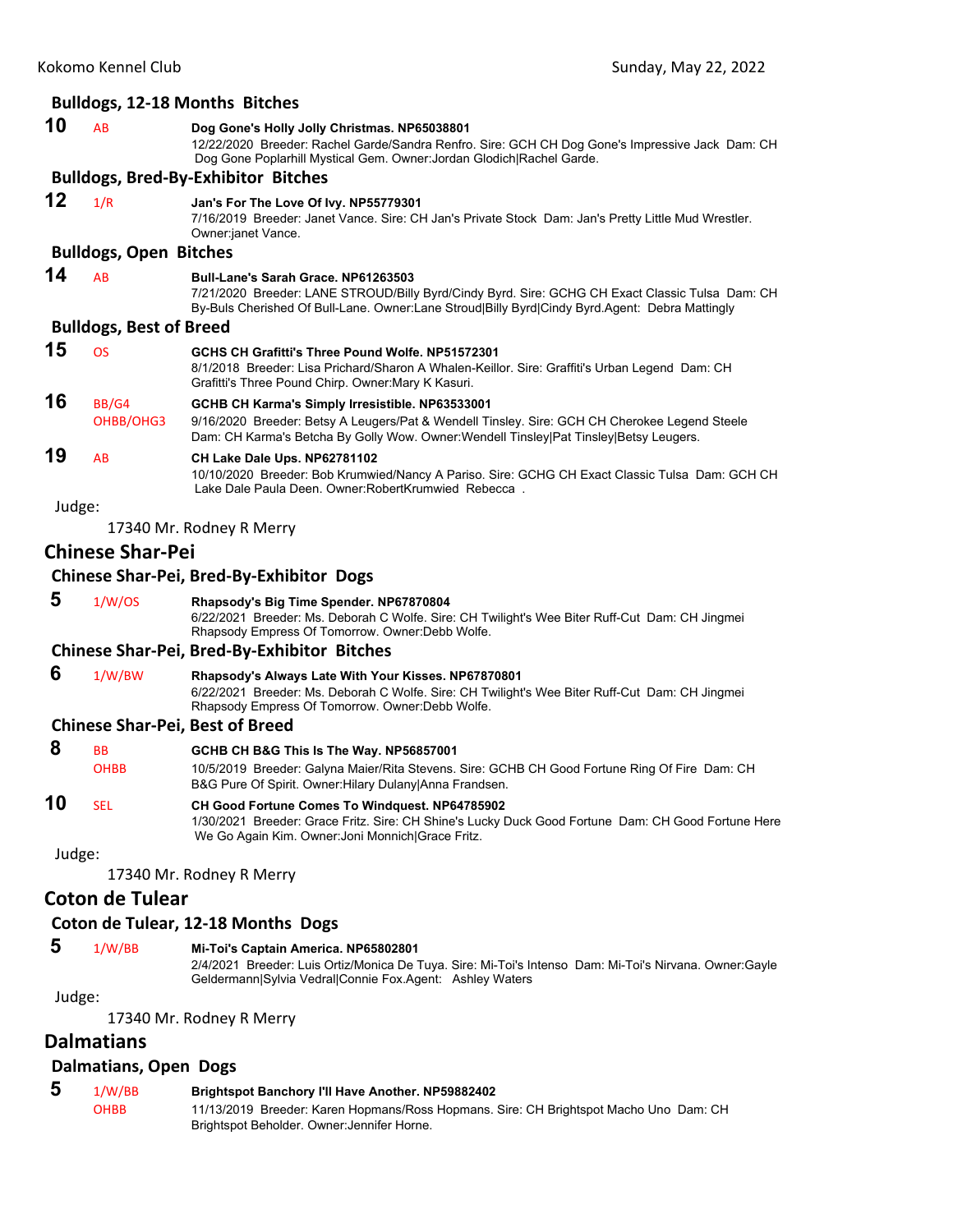#### **Dalmatians, Puppy (9‐12 Months) Bitches 6** AB **Olympus Royally Crowned And Windsor Bound. NP68349702** 6/24/2021 Breeder: Jonathan W Thomas/Velvet Cole/Brian D Haag. Sire: GCH CH Olympus Mischief Managed Dam: CH Coachside Carson Of Tuckaway. Owner:Justin Sexton|Jonathan Thomas. **Dalmatians, Bred‐By‐Exhibitor Bitches 8** 1/W/OS **Starseeker Daystar Insignia Wind Beneath My Wings. NP68245808** 7/8/2021 Breeder: Denise Rohrbaugh/Joseph Rohrbaugh/Beth Winick/Sue Crist. Sire: GCH CH Starseeker N Insignia's Ride Like The Wind O' Ktdi Dam: CH Starseeker N Daystar's That Girl. Owner:Sue Crist|Beth Winick|Denise Rohrbaugh|Joseph Rohrbaugh. Judge: 17340 Mr. Rodney R Merry **French Bulldogs French Bulldogs, 12‐18 Months Dogs 5** 1/W/BB/BW **Lionheart's Prospect O' Fortune. NP65947901** OHBB/OHG4 1/28/2021 Breeder: Jana M Miklos/Milan Miklos. Sire: GCHG CH Lionheart's Fortune Five Hundred Dam: CH Lionheart's Bit O' Wild Beauty. Owner:Susan Walker.  **7** AB **First Order Start Your Engine. NP66136802** 4/6/2021 Breeder: Heather Jones/Christine Evans/Shawn Evans/Jake Jones. Sire: Oc Mystic Hotter Than That Dam: Mystic Black Dragon. Owner:Andrea Elledge | Heather Jones | Jake Jones. **French Bulldogs, Open Dogs 9** 1/R **Peche Mignon Spice Up Your World. NP51517401** 7/8/2018 Breeder: Robert Smith / Stephen Miller / . Sire: GCHS CH Peche Mignon's Elementary My Dear... CGC Dam: Peche Mignon June Bug. Owner:Robert Smith|Stephen Miller.Agent: Debra Mattingly **11** <sup>2</sup> **Scott's Saint Nicolas. NP58422203** 12/25/2019 Breeder: Jan Lewis/Mario Castro. Sire: GCH CH Goldshield's Forjoy Habanero Of Phoenicia Dam: Forjoy Saxo's Mara Jade. Owner:Richard Scott.Agent: Debra Mattingly **French Bulldogs, 12‐18 Months Bitches 6** <sup>1</sup> **Bluemount Worth The Wait. NP68841703** 1/13/2021 Breeder: Jay Shein/Weiwei Shen. Sire: Duan Tao Mr Alan Dam: Duan Tao Blueberry Of Bluemount. Owner:Sara Hirst|Jay Shen.Agent: Judy Ellis  **8** <sup>2</sup> **Aped's Tiny Dancer At Bear-Acres. NP69232601** 4/13/2021 Breeder: Diego Armando Jaimes Angel. Sire: CH Goldshield's Flash Gordon Of Mystik Dam: Roma De Villa Gloria. Owner:Debbie Wright|Diego Armando Jaimes Angel.Agent: Hunter Calvelage **French Bulldogs, Bred‐By‐Exhibitor Bitches 10** AB **First Order Bad And Boujee With Mystic. NP66136801** 4/6/2021 Breeder: Heather Jones/Christine Evans/Shawn Evans/Jake Jones. Sire: Oc Mystic Hotter Than That Dam: Mystic Black Dragon. Owner:Jake Jones|Heather Jones|Shawn Evans|Christine Evans. **12** 1/W/OS **Roje's Don'T You Forget About Me. NP68700401** 5/20/2021 Breeder: Lindy Roberts/Debra Mattingly. Sire: CH Napachai's Iron Man With Stormy Mountain & Damari Dam: GCH CH Roje"S Million Dollar Baby. Owner:Lindy Roberts|Debra Mattingly. **French Bulldogs, Open Bitches 14** 1/R **Lion Heart's I Hope You Can Dance. NP61277109** 6/20/2020 Breeder: Jana M Miklos/Milan Miklos. Sire: GCHG CH Lionheart's Fortune Five Hundred Dam: CH Lionheart's Bit O' Wild Beauty. Owner:Susan Walker. **16** <sup>2</sup> **Bell's Beauties Mila Mi Amour. NP62440701** 9/12/2020 Breeder: Amy Bell/Robert Bell. Sire: GCH CH Tres Chic Diamond Ridge Dear Mr. Fantasy Dam: GCH CH Bell's Beauties Practically Perfect In Every Way. Owner:Amy and Robert Bell. **French Bulldogs, Best of Breed 15** SEL **CH Sweet-T-Bulls Bear's Black Gold. NP61041102** 7/5/2020 Breeder: Della Grant/Jerry Grant. Sire: GCHB CH Sweet-T-Bulls Rickly's Never Enough Of Bear Dam: GCH CH Sweet-T-Bulls Minnie Mouse. Owner:Shari Grant.Agent: Debra Mattingly **18** AB **CH Danall's On The Wings Of A Angel. NP63257701** 11/4/2020 Breeder: Dana Riotte. Sire: CH Danall's A Stitch Above The Rest Dam: Sistler's She's Got The Look Danall'S. Owner:Dana Riotte. **20** SEL **CH Miss Perkins Gallus Amore-Argentina. NP74452101** 9/23/2020 Breeder: Juan Pablo Balmabeba. Sire: Lovestone Ablis Bloa Dam: Sharon Tate Gallus Amore-Argentina. Owner:Keith Hayes.Agent: Debra Mattingly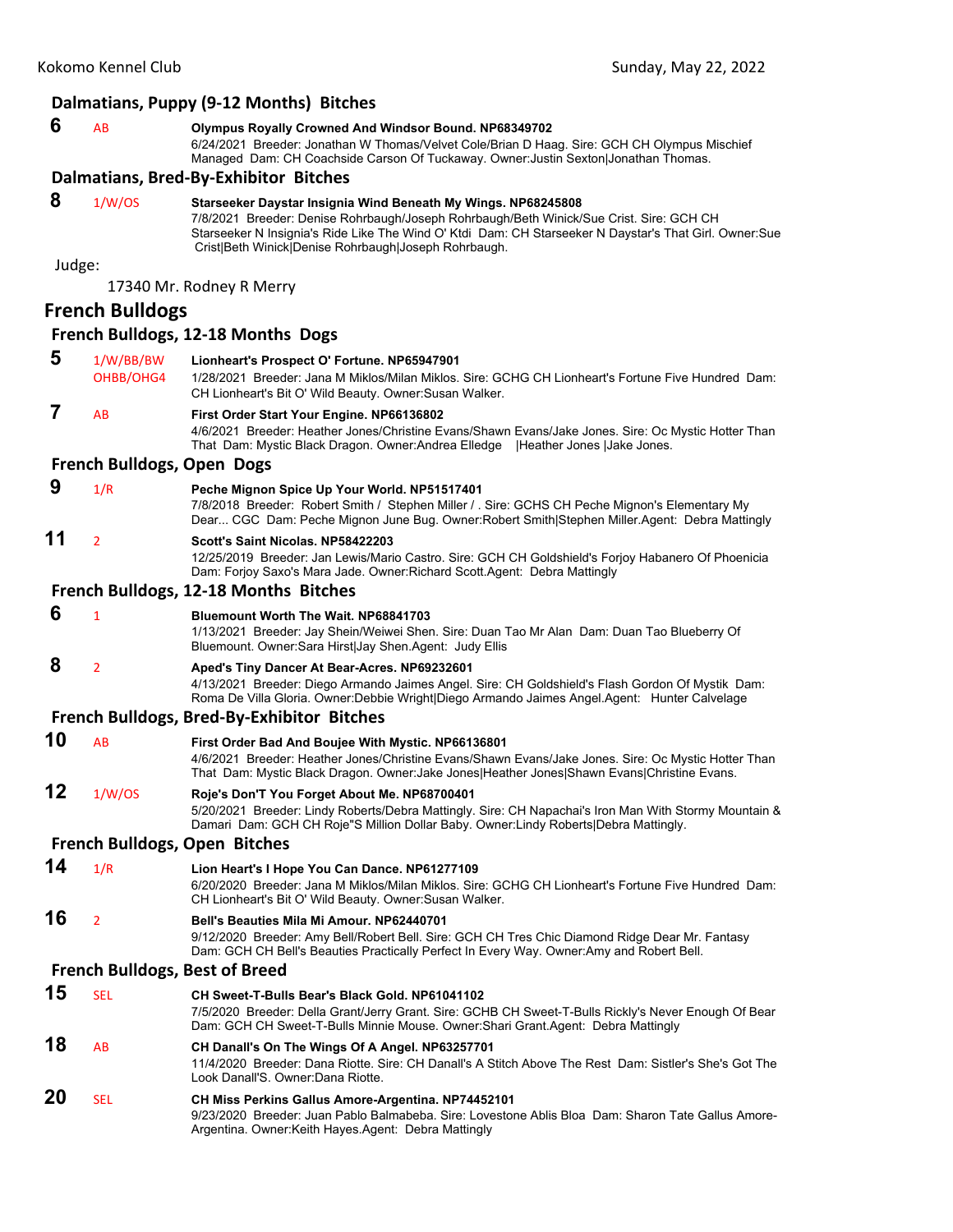17340 Mr. Rodney R Merry

## **Keeshonden**

#### **Keeshonden, Bred‐By‐Exhibitor Bitches**

## **6** 1/R **Allante's Hi-Jacked By Karmakees. NP65223003**

2/18/2021 Breeder: Jeri Kissling. Sire: CH Allante's Crackerjack Dam: CH Allante's Easy On The Eyes. Owner:PATTI J HOBBS|Jeri Kissling.

#### **Keeshonden, Open Bitches**

 **8** 1/W/OS **Wund-R Y Back Where You Belong. NP59015506**

2/7/2020 Breeder: Terri VanSchyndel. Sire: GCH CH Vito Wund-R Y Sumbarsky Pramen Dam: Wund-R Y's Good Girl Gone Bad. Owner:Kathryn Elizabeth Humbert.

#### **Keeshonden, Best of Breed**

| -5 | <b>BB</b> | GCHS CH Allante's Ladies Love Country Boys. NP44264501                                      |
|----|-----------|---------------------------------------------------------------------------------------------|
|    | OHBB/OHG1 | 10/6/2016 Breeder: Jeri Kissling. Sire: GCHB CH Trumpet's I Wanna Be Your Boyfriend Dam: CH |
|    |           | Allante's Wicked Decadence NA NAJ. Owner: Jeri Kissling Bobby Kissling.                     |

Judge:

17340 Mr. Rodney R Merry

## **Lhasa Apsos**

#### **Lhasa Apsos, Open Bitches**

 **6** AB **Kilmuir Sharil Dancing In The Dark. NP62457402**

7/7/2020 Breeder: Cherylynn Jozwick/Amy Andrews/Howard Wright. Sire: CH Kha Thi Sin-Sa Sharil Community Property Dam: Jataka Sharil Metok. Owner:Howard Wright|Cherlynn Jozwick|Amy Andrews.Agent: Jordan Waters

#### **Lhasa Apsos, Best of Breed**

| 5      | AB | CH Ho Chi Dazed & Confused At Circo, NP64873001<br>11/3/2020 Breeder: Robert Alexander/Kim Sherburne. Sire: GCHG CH Shoyu Blowin' My Horn At Orlane<br>Dam: GCH CH Hi Tide Happy Daze At Ho Chi. Owner: Kim M Sherburne   Robert Alexander. |
|--------|----|---------------------------------------------------------------------------------------------------------------------------------------------------------------------------------------------------------------------------------------------|
| 8      | AB | GCH CH Hi Tide Happy Daze At Ho Chi. NP50621803<br>5/3/2018 Breeder: Carla Varney/Nick Varney/Leo Pace. Sire: CH Scampezzys Shore Pass 4 Hi Tide<br>Dam: GCH CH Hi Tide Rocking To Beach Music. Owner: Kim M Sherburne   Robert Alexander.  |
| Judge: |    |                                                                                                                                                                                                                                             |

37191 Mrs. Rosalind Kramer

## **Poodles (Miniature)**

#### **Poodles (Miniature), Puppy (9‐12 Months) Bitches**

 **6** 1/W/BB **Starlit Dwell In Possibility At Kissme. PR24495102** 7/30/2021 Breeder: Melissa A Whitmore/Scott Wolfe/Cheri Argueta/Elizabeth A Brown. Sire: CH Halcyon High Road Dam: CH Starlit Donnchada Catch Me If You Can. Owner:Missy Scott|Melissa Whitmore.Agent: Sharon Svoboda

### **Poodles (Miniature), Bred‐By‐Exhibitor Bitches**

## **8** 1/R **Raziel Starlit Constellation. PR24495101**

7/30/2021 Breeder: Melissa A Whitmore/Scott Wolfe/Cheri Argueta/Elizabeth A Brown. Sire: CH Halcyon High Road Dam: CH Starlit Donnchada Catch Me If You Can. Owner:Cher Argueta|Cheri Argueta|Michael Argueta|Scott Wolfe|Gracie Argueta.

Judge:

37191 Mrs. Rosalind Kramer

## **Poodles (Standard)**

### **Poodles (Standard), Puppy (9‐12 Months) Dogs**

 **5** <sup>3</sup> **Jacknic's Rise N Shine. PR24405701** 7/5/2021 Breeder: Kathleen M Esio-King/Nicole E Esio. Sire: CH Natalie's Super Freak Dam: CH Jacknic's Notta Gold Digger RN CGC TKN. Owner:Kathleen Esio-King|Nicole Esio.  **7** 2/R **Loutercreek The Heart Of Rock & Roll. PR24406903** 8/12/2021 Breeder: Angie Louter/Kimberly Tyndall. Sire: GCHB CH Parkview Raise A Glass To Freedom Dam: GCHS CH Loutercreek Candle In The Wind CD BN RA JH JHU FDC CAX BCAT AC. Owner:Forrest Wylie|Angie Louter|Oxana Beliaeva.Agent: Jody Paquette-Garcini  **9** 1/W/BW **Patriot's Hit The Jackpot. PR24600303** 7/25/2021 Breeder: Jean Urban/Betty Clark. Sire: GCH CH Lcm I'M All About That Base CGC Dam: GCH CH Patriot's Royal Flush. Owner:Jean Urban.Agent: Sarah Perchick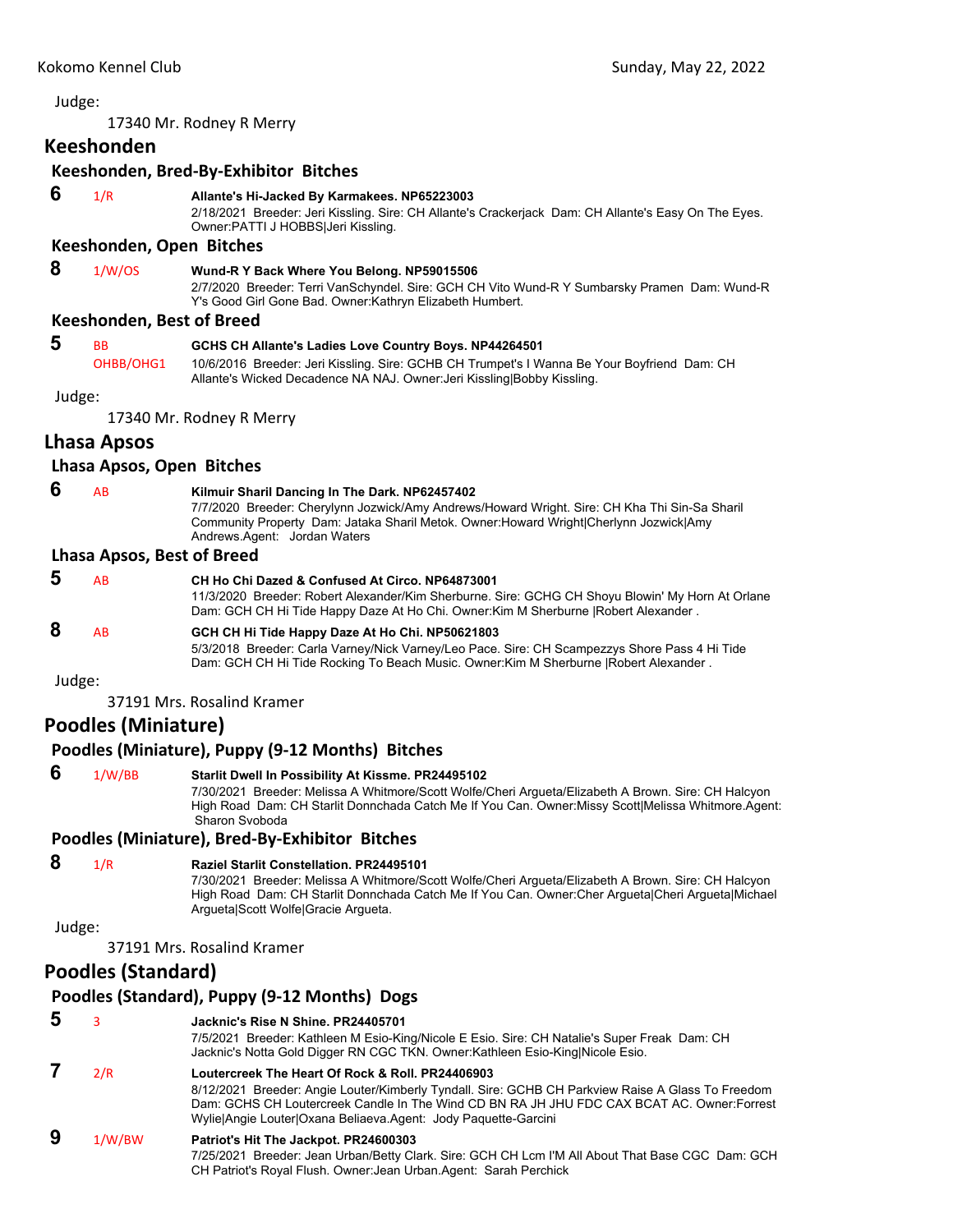# **Poodles (Standard), Open Dogs 11** AB **Avion Javelin. PR23864801**

3/3/2021 Breeder: Yvonne Hagman. Sire: CH Sovereign The Highlander Dam: Avion Midnight Flight To Monaco. Owner:Yvonne Hagman|Linda Campbell.Agent: Sarah Perchick

#### **Poodles (Standard), Puppy (9‐12 Months) Bitches**

 **6** <sup>1</sup> **Patriot's Lady Luck. PR24600305**

7/25/2021 Breeder: Jean Urban/Betty Clark. Sire: GCH CH Lcm I'M All About That Base CGC Dam: GCH CH Patriot's Royal Flush. Owner:Jean Urban.Agent: Sarah Perchick

#### **Poodles (Standard), Open Bitches**

## **8** 1/W/OS **Loutercreek 867-5309 Jenny RN JHU BCAT CGC TKN. PR21859901**

6/23/2019 Breeder: Angie Louter. Sire: Poopla Stormn Blue Norman Of Howlynn RA SH SHUA OA OAJ CGC Dam: GCH CH Loutercreek Nights In White Satin RA FDC CA BCAT ACT2 RATN CGCA. Owner:Angela Louter.Agent: Jody Paquette-Garcini

## **10** 2/R **Lakeridge Her Royal Highness. PR22858802**

5/10/2020 Breeder: Debra Ferguson-Jones. Sire: CH Lakeridge Legacy Dam: CH Lakeridge Fancy Is My Name. Owner:Corinne Hollar .

#### **Poodles (Standard), Best of Breed**

| 12 | SEL                       | <b>CH Dulcinea's Sweet Giselle, PR22531501</b><br>2/19/2020 Breeder: Letitia Sue Talkington/Elizabeth A Brown. Sire: Donnchada Dulcinea Pop Fizz Clink                                                                                                                                                    |
|----|---------------------------|-----------------------------------------------------------------------------------------------------------------------------------------------------------------------------------------------------------------------------------------------------------------------------------------------------------|
| 14 | AB                        | Dam: GCHG CH Dulcinea Dreams Come True. Owner:Letitia Talkington Elizabeth Brown.Agent: Sharon Svoboda<br>GCH CH Dawin Heartstrings. PR23256601<br>1/9/2020 Breeder: Linda Campbell. Sire: GCHP CH Dawin Steal My Heart Dam: CH Dawin Cause For<br>Applause. Owner: Linda Campbell. Agent: Sarah Perchick |
| 15 | <b>SEL</b><br><b>OHBB</b> | <b>CH Mount Bethel Midnight Gryphon RA BCAT TKA. PR19148202</b><br>4/2/2016 Breeder: DARCY KALLUS/Casey Jane Kallus. Sire: GCH CH Mount Bethel's Polar Bear<br>Midnight Dam: Waypoint To Mount Bethel's Sydney CGC. Owner: AnnaRose Wolff.                                                                |
| 17 | BB/G2                     | GCHB CH Dawin Strike My Heart. PR22479301<br>6/30/2019 Breeder: Linda Campbell. Sire: GCHP CH Dawin Steal My Heart Dam: CH Dawin Cause For<br>Applause. Owner: Linda Campbell. Agent: Stephanie Hentschel                                                                                                 |
| 19 | <b>SEL</b>                | CH Dawin One For The Money. PR24950401                                                                                                                                                                                                                                                                    |

8/3/2021 Breeder: Linda C Campbell. Sire: CH Kaylen's Once Upon A Time Dam: GCHB CH Dawin Huffish In Hot Demand. Owner:Linda Campbell.Agent: Sarah Perchick

Judge:

17340 Mr. Rodney R Merry

## **Schipperkes**

#### **Schipperkes, Bred‐By‐Exhibitor Dogs**

 **5** 1/W/BW/OS **Chatelet Serendipity Special Agent. NP74392101**

11/14/2021 Breeder: MICHAEL COSTA/Elisha Costa/Tom Luke. Sire: CH Victoria Texas Ranger Of Tumbleweed Dam: CH Chatelet's Skye Ryder. Owner:Thomas Luke|Elisha Costa.

### **Schipperkes, Puppy (6‐9 Months) Bitches**

 **6** 1/W **Chatelet Serendipity Mosad Agent At Victoria. NP74392102**

11/14/2021 Breeder: MICHAEL COSTA/Elisha Costa/Tom Luke. Sire: CH Victoria Texas Ranger Of Tumbleweed Dam: CH Chatelet's Skye Ryder. Owner:Michelle Kasten.

### **Schipperkes, Best of Breed**

- **8** BB **CH Chatelet's Skye Ryder. NP52386702**
	- OHBB 9/1/2018 Breeder: Thomas H Luke/June Demers. Sire: GCHB CH Bolteroy Ride The Tide To Chatelet Dam: Owyhee Khaleesi At Chatelet-Ebonorth. Owner:Elisha Costa|Thomas Luke |Michael Costa.

Judge:

17340 Mr. Rodney R Merry

## **Tibetan Spaniels**

### **Tibetan Spaniels, Open Dogs**

| 5 |     | 1/W/BB/BW/G Dragonsong I Am Legend. NP61821401                                                                                                                                                                                             |
|---|-----|--------------------------------------------------------------------------------------------------------------------------------------------------------------------------------------------------------------------------------------------|
|   |     | 8/30/2020 Breeder: Pamela Bradbury. Sire: GCH CH Dragonsong Marquee Lights At Wynswept Dam:<br>GCH CH Dragonsong Tempest FDC. Owner: Pamela Bradbury. Agent: Ashley Waters                                                                 |
|   | 2/R | Improv Wedgepot Fastest Man Alive. NP63115103<br>7/25/2020 Breeder: Bobbie Mebius/Christy Collins. Sire: GCH CH Improv Flolin Chasin' The Sun Dam:<br>CH Wedgepots Purple People Eater, Owner:George PerrylBarbara Perry.Agent: Judy Ellis |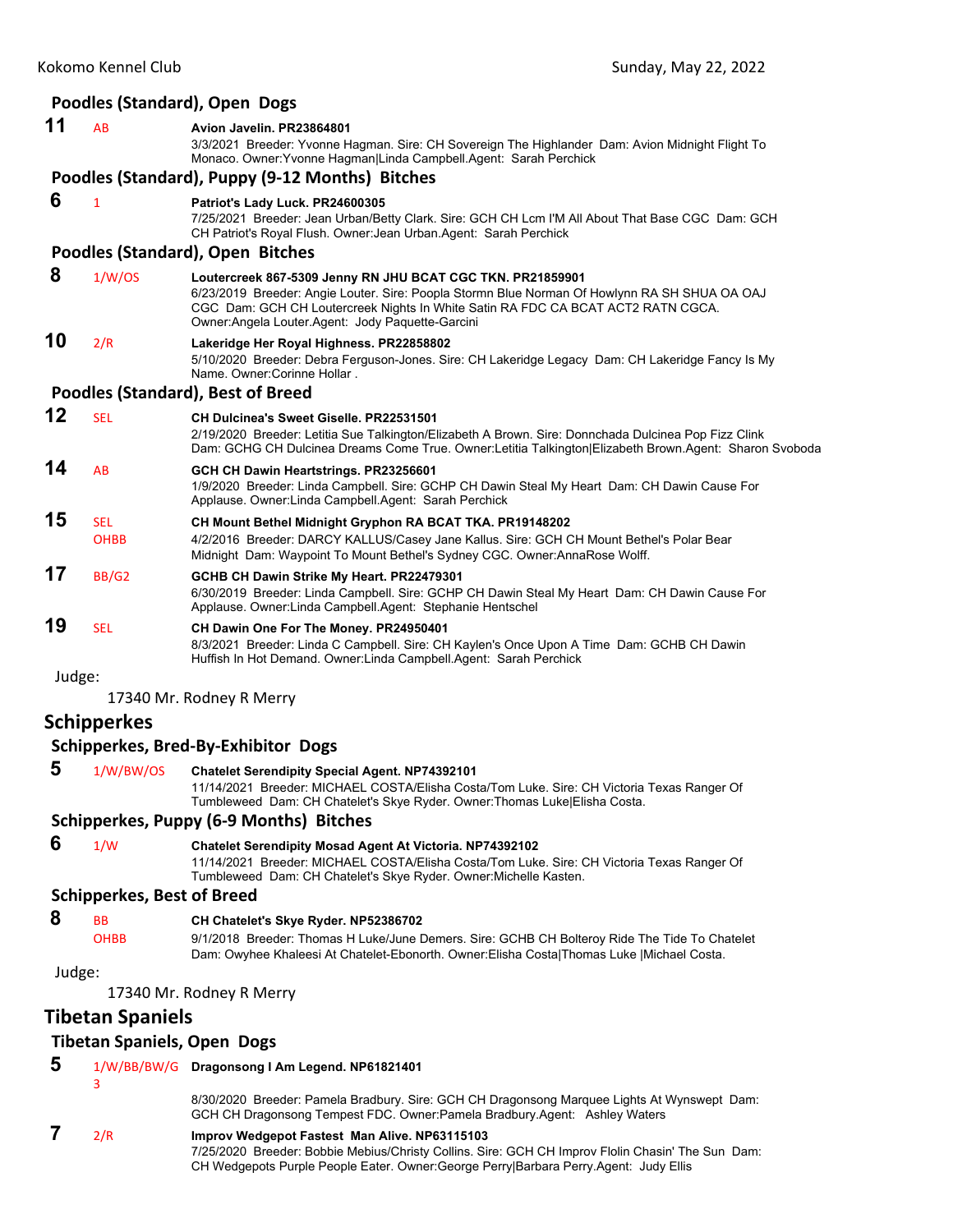## **Tibetan Spaniels, Puppy (6‐9 Months) Bitches**

 **6** 1/R **Tibroke's Twinkling Star At Riverland. NP70675402** 10/1/2021 Breeder: Kay F Dickeson. Sire: GCH CH Nalinas Jem-Pa Dam: CH Tibroke's Kissed By Sunshine. Owner:Cindy Copeland.

#### **Tibetan Spaniels, 12‐18 Months Bitches**

 **8** 1/W/OS **Qhun Windy Deliah. NP67898601**

OHBB 1/8/2021 Breeder: Peggy Jarman/Donna Kay Raider/Alison Jarman/Randall A Raider. Sire: Dragonsong Forever In My Dreams B Dam: GCH CH Qhun Wynswept Annette's Beach Party. Owner:Alison Sheppard.

#### **Tibetan Spaniels, Open Bitches**

#### **10** AB **Oak's Jam Up And Jelly Tight. NP54542402**

3/12/2019 Breeder: Patricia Gilliard. Sire: GCH CH Ziestan Oak's Lenni Dam: GCH CH Ambrier's Down Memory Lane At The Oaks. Owner:Judy Davis and Karen Davis Hylek |Karen Davis Hylek .

#### **Tibetan Spaniels, Best of Breed**

 **9** SEL **GCH CH Wanasea Outlaw Billy At Riverland. NP57723701**

11/18/2019 Breeder: Jane Jensen. Sire: CH Britwalds Odenhaus I Am Ezra B Dam: GCH CH Applewood'N Wanasea Shake It Up Cece. Owner:Cindy Copeland|Jane Jensen.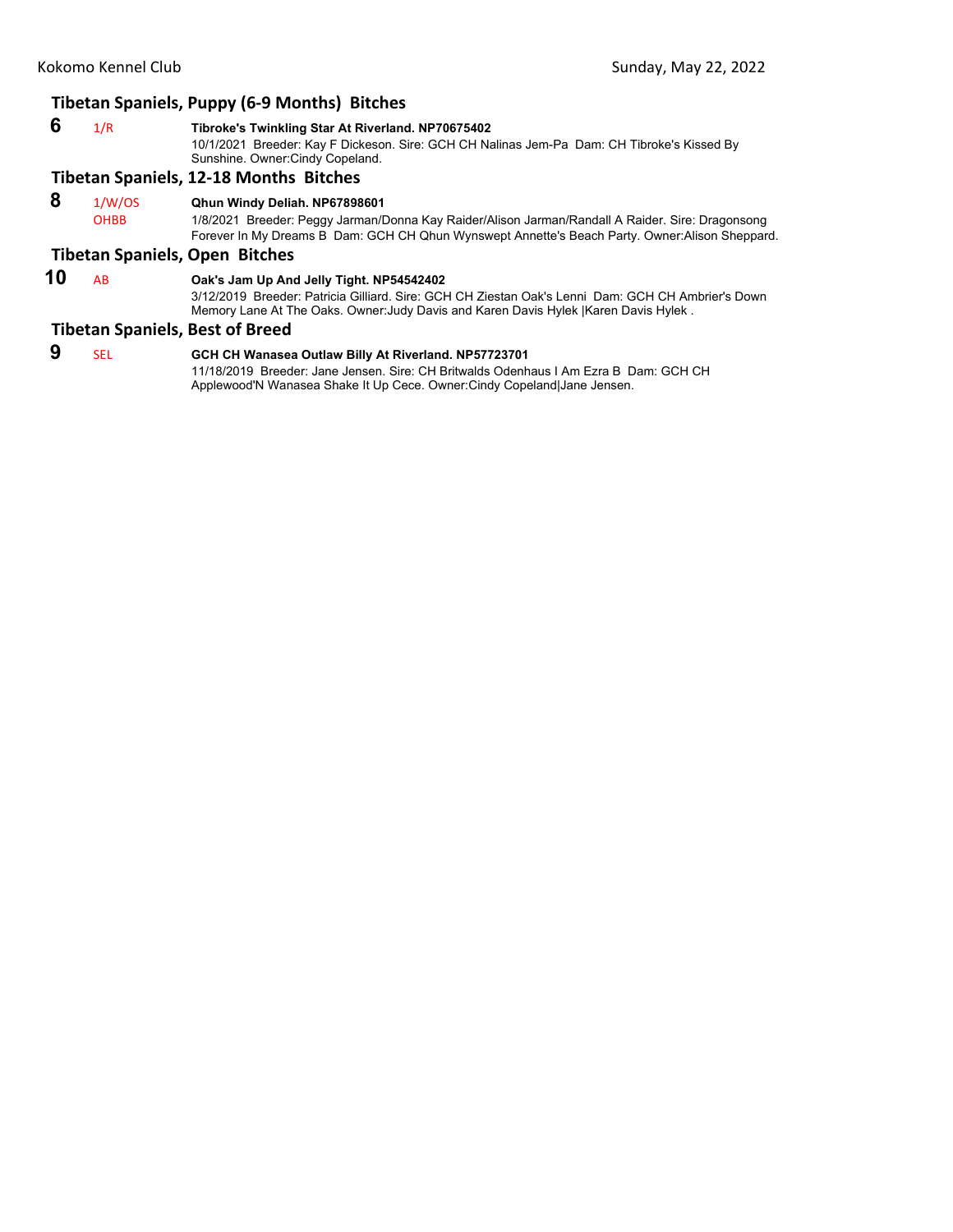#### <span id="page-42-0"></span>Judge: 6224 Ms. Shelley S Hennessy **Australian Cattle Dogs Australian Cattle Dogs, Open Dogs 5** 1/W **Roadhouse Tallawong Blue Jock. DN36635505** 5/10/2013 Breeder: Michele Soet. Sire: Roadhouse Dusty Brae Dam: Tallawong Snow Blossom. Owner:Lauren Shepherd. **Australian Cattle Dogs, Best of Breed 6** BB **GCH CH Calherds Bendin The Rules. DN54586302** 5/22/2018 Breeder: Lauren Shepherd. Sire: Roadhouse Tallawong Blue Jock Dam: Roadhouse Tallawong Blue Taffeta. Owner:Lauren Shepherd.  **7** OS **GCH CH Straight Arrows Designer Genes. DN43872602** 7/2/2015 Breeder: Sherri Swanton Vinson. Sire: GCHG CH Littleflock The Peacemaker RN Dam: GCH CH Byeyo's Stellar Design. Owner:Zachary Newton. Judge: 7132 Mr. Roger Gifford **Australian Shepherds Australian Shepherds, 12‐18 Months Dogs 5** AB **Copperridge's Believe It Or Not. DN67336706** 4/1/2021 Breeder: John Miller/Stephen Blanco. Sire: CH Cedar Hill The Closer At Copperridge Dam: GCHB CH Empyrean N Copperridge's Black Is Beautiful. Owner:Sheydanis Diaz Martinez. **Australian Shepherds, Bred‐By‐Exhibitor Dogs 7** AB **Northbay Xsell High Jinx. DN62298302** 4/15/2020 Breeder: Heather Herron/Heather N Sells. Sire: CH Jumping-Jack-Flash Des Terres De Khairyaca Dam: CH Northbay Xsell Voodoo Doll. Owner:Heather Sells|Heather Herron. **Australian Shepherds, American Bred Dogs 9** AB **Thornapple High Tide. DN61751704** 3/20/2020 Breeder: Ellen Brandenburg/Amy J Garrison/Tzu-Han Hung. Sire: CH Star's Tribute To James Bond Dam: Thornapple Kick Start My Heart. Owner:Sheydanis Diaz Martinez. **Australian Shepherds, Open Blue Merle Dogs 11** 1/W/BW **Northbay Xsell Better Not Tell. DN61969602** 12/28/2019 Breeder: Darla Daugherty/David Daugherty. Sire: CH Northbay's Designed 2 X'Sell Dam: Northbay's Makin' Majik On Th' Runway. Owner:HEATHER Herron|Heather Herron. **15** 2/R **Star's Gonna Fly Now At Roje'S RN CGC TKA. DN64334601** 9/25/2020 Breeder: Laura Jean Baylis. Sire: CH Thornapple Cuz' I'M A Billonaire Dam: Star's Waited A Lifetime. Owner:Lindy Roberts. **Australian Shepherds, 12‐18 Months Bitches 6** <sup>1</sup> **Blackboots Charming Treasure CGC TKI. DN66857904** 5/14/2021 Breeder: Alyssa Black. Sire: Rainyday's A Twist In My Story RN NA NAJ Dam: Revelaire A Stellar Pilgrimage CGC TKN. Owner:Lana Singleton|Lanae Woods. **Australian Shepherds, Bred‐By‐Exhibitor Bitches 8** AB **Northbay Xsell Pillow Talk. DN61995202** 3/25/2020 Breeder: jodi Noble/Heather Sells/Heather Heron. Sire: CH Jumping-Jack-Flash Des Terres De Khairyaca Dam: GCHB CH Northbay Cast A Spell On X'Sell. Owner:Heather Sells|Heather Herron. **12** 1/R **Serendipity Spellbound. DN66469301** 11/23/2020 Breeder: Clare Cox/Erin Aufox/Heather Daugherty/Terri Collins. Sire: CH Serendipity Collinswood Conjecture Dam: CH Serendipity Inverness Incantation. Owner:Heather Daugherty|Clare Cox. **Australian Shepherds, Open Black Bitches 14** AB **Ivyfarm Brookridge Hi Spirits Paramount. DN60011901** 10/2/2019 Breeder: Valerie Yarber/Jennifer Smail/Klayton Yarber/T Dyar/M Jackson/R Moorehead. Sire: CH Ivyfarm Flying High At Beardorf RM3 RAE2 BCAT TKP Dam: GCH CH Brookridge Paramount Where Angels Tread. Owner:Jennifer Smail|Soren Smail |Reggie Moorehead . **16** 1/W **Northbay Xsell Playin The Ponies. DN61784202** 1/16/2020 Breeder: Emily Day. Sire: GCH CH Elite's Wicked Wager Dam: CH Casselcreek's B'Witchin Buff Cap. Owner:Heather Sells|Tracy blackford|Heather Herron.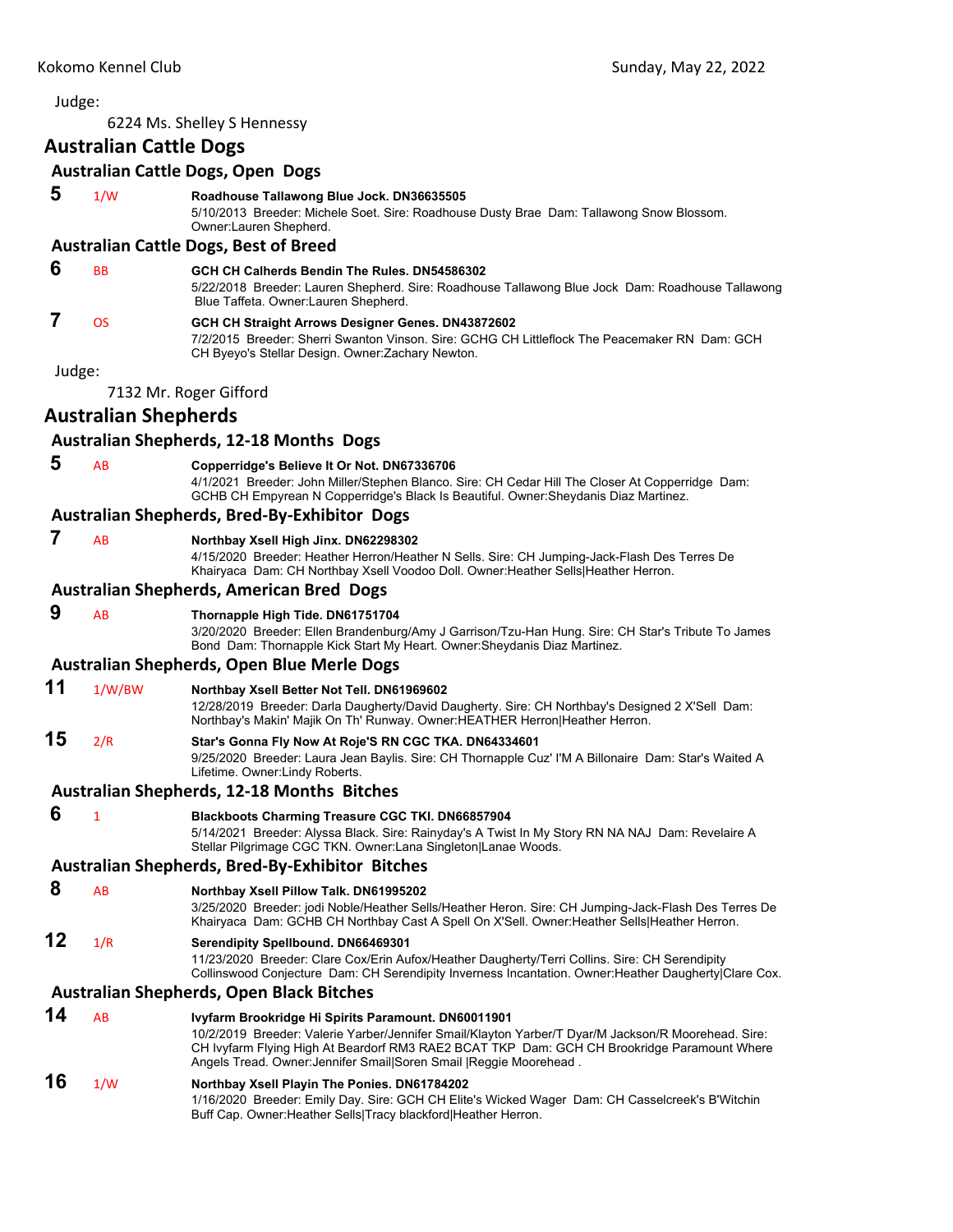#### **Australian Shepherds, Open Red Merle Bitches**

#### **18** <sup>1</sup> **Serendipity Kick Some Sash. DN66034601**

12/2/2020 Breeder: Clare Cox/Erin Aufox. Sire: CH Serendipity Sticker Shock Dam: GCH CH Serendipity Suits Me. Owner:Heather Daugherty|Clare Cox|Amber Becker Briscoe.

## **Australian Shepherds, Best of Breed**

**17** OS **GCH CH Morning Mist Mirror Image At Limelite. DN61230206** 1/27/2020 Breeder: Judy Charrette/Adam J Tavares III. Sire: CH Morning Mist Jive Talkin Dam: GCH CH Morning Mist Mine Mine Mine Limelite. Owner:Corey Hayes|Judy Charrette.Agent: Stephanie Hentschel

## **19** SEL **CH Bailiwick Audacious. DN62335901**

OHBB/OHG4 12/19/2019 Breeder: Nancy Howard. Sire: CH Hearthside Auspicious Dam: CH Bailiwick Intoxication. Owner:Gabriella Thornburg |Heather Sells|Heather Herron.

#### **20** BB **GCH CH Northbay Xsell Laugh Out Loud. DN59153601** 7/11/2019 Breeder: Heather N Sells. Sire: GCH CH Elite's Wicked Wager Dam: GCH CH X'Sells Casselcreek B'Serious. Owner:Heather Sells|Heather Herron.

Judge:

6224 Ms. Shelley S Hennessy

## **Belgian Sheepdogs**

#### **Belgian Sheepdogs, Best of Breed**

#### **6** BB **GCH CH Images Leapin' Lizards At Winterset. DN61780504**

2/29/2020 Breeder: Renee K Croft/Carol Frederick. Sire: CH Eternity's Jagger Dam: GCHS CH Images Catch Me If U Can At Delancey. Owner:Gregory Wessel|Joseph Alvarez .

Judge:

6224 Ms. Shelley S Hennessy

## **Belgian Tervuren**

#### **Belgian Tervuren, American Bred Dogs**

 **5** AB **Gallery's Eye Of The Storm. DN38544601**

9/21/2013 Breeder: Kathleen Matela/Julie A Pierce. Sire: CH Starbright Summerstorm U!Run UD RN PT NA NAJ Dam: CH Kiosan's Rain. Owner:Kathleen Matela.

#### **Belgian Tervuren, Open Bitches**

## **6** AB **Ques-Que-Ce's Cha Cha Slide To Gallery. DN49364502**

4/21/2017 Breeder: Sue Mills. Sire: GCHB CH OTCH MACH Starbright Casino Royale VCD3 UDX3 OM5 GN GO RE MXS Dam: CH Gallery's Rainbow For Ques-Que-Ce. Owner:Kathleen Matela|Milo Novacek.

#### **Belgian Tervuren, Best of Breed**

# **7** BB **CH Going For Broke De L'Aurore BN RN. DN41174004**<br>OHBB/OHG3 11/21/2014 Breeder: Lynn M Brandenburg. Sire: GCH CH

11/21/2014 Breeder: Lynn M Brandenburg. Sire: GCH CH Onyx V. Moned Dam: GCH CH Casyka's Gimmick. Owner:Tracy and Taylor Wylie.

#### Judge:

6224 Ms. Shelley S Hennessy

## **Border Collies**

## **Border Collies, Bred‐By‐Exhibitor Dogs**

- 
- **5** 1/W/BW **Jabo's Brave Courageous And Strong. DN60509103**

11/25/2019 Breeder: Janet Caudill/Stacey Roberts. Sire: CH Bordercross Kickin Up Mudd @ Jabo Dam: GCH CH Jabo Jbk Cuz Ima Boss. Owner:Stacey Roberts|Janet Caudill .

## **Border Collies, 12‐18 Months Bitches**

 **6** <sup>1</sup> **Fasstari Rocking Good. DN66746304**

3/24/2021 Breeder: Sylwia Janicka-Castaneda. Sire: Fasstari Clever Endeavor Dam: Fasstari Femme Fatale. Owner:Sylwia Janicka Castaneda.

## **Border Collies, Bred‐By‐Exhibitor Bitches**

**10** 1/W **Jabo's B Itch Puleeze. DN66183601**

3/3/2021 Breeder: Janet Caudill/Thomas B O'Farrell/Mrs. Heather O'Farrell/Stacey Roberts. Sire: CH Jabo Jbk This Is How We Roll Dam: GCH CH Cu Reabtha's Suspicious Minds At Jabo. Owner:Janet Caudill |Stacey Roberts .

**12** 2/R **Prairie Fire 3g At Windswept. DN69179601** 9/5/2021 Breeder: Amy Novak Harsch/Carol Michel/Tera Majors/Kevin Harsch. Sire: GCHG DC Wildfire's My Boy Four RN HSAds HSBd HIAds HIBd HXAs HXBd HXAd Dam: GCHS CH Prairie Fire's Old West Peep Show Bayshore. Owner:Carol Michel|Amy Novak Harsch|Tera Majors.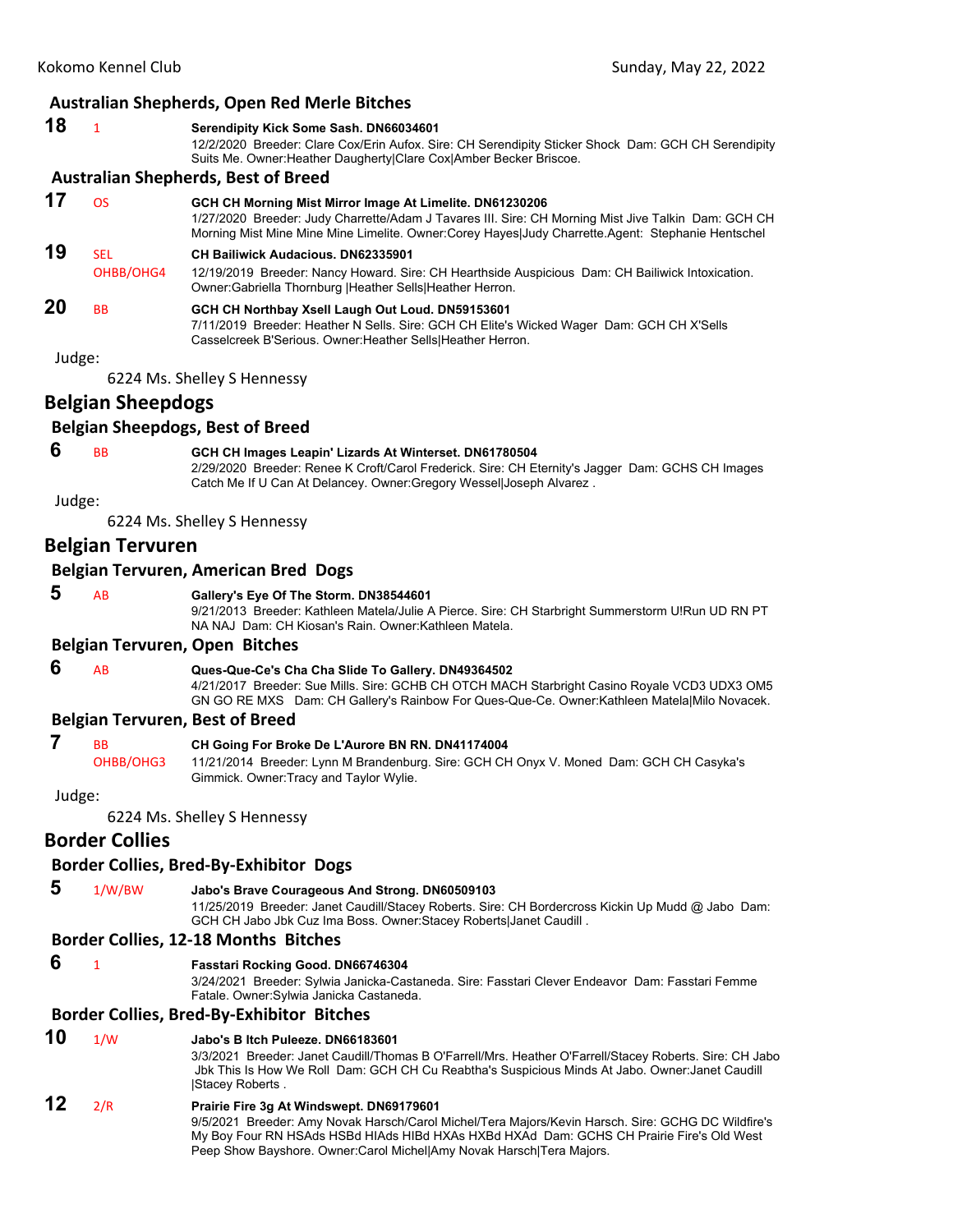#### **Border Collies, Best of Breed**

|    |                          | Yoshi RN MX MXJ NF DCAT RATN CGCA CGCU TKI VHMP. DN59774305<br>10/10/2019 Breeder: Kelly Wilke. Sire: GCH CH Adventure's Of Calder Mountainman Dam: Callista-<br>Solaras I Have A Dream At Bordercross. Owner: Phillip Felty.                                                                                |
|----|--------------------------|--------------------------------------------------------------------------------------------------------------------------------------------------------------------------------------------------------------------------------------------------------------------------------------------------------------|
| 9  | <b>BB</b><br><b>OHBB</b> | GCH CH Bmw Yippee Ki Yay TKN. DN62957004<br>6/6/2020 Breeder: Rena Wright, Sire: CH Shoreland's Lil Dash Dam: GCH CH Avatar Bayshore's Blue<br>Myst CA. Owner: Kimberly Stanton Keagan Stanton.                                                                                                              |
| 11 | <b>SEL</b>               | CH Heronwood's Shibumi Breeze, DN66977301<br>5/5/2021 Breeder: Karen Bell. Sire: CH Sporting Field Watch Me At Heronwood Dam: CH Heronwood's<br>She's Earned It. Owner: Karen Bell. Heather DeLay                                                                                                            |
| 14 | <b>OS</b>                | GCH CH Cu Reabtha's Suspicious Minds At Jabo. DN43832801<br>9/27/2015 Breeder: Thomas B O'Farrell/Mrs. Heather O'Farrell/Alfred E. McClure, Sire: GCHB CH Terbo<br>Cream Top Singular Sherlock CGC Dam: GCHS CH Shoreland Cu Reabthas Bettying On U Lili'Uokalani.<br>Owner: Janet Caudill   Stacey Roberts. |
| 16 | AB                       | GCHS CH Bellacian Thway U Work It Sunset View. DN58450306<br>1/7/2019 Breeder: Miss Laura K. S. Shaw, Sire: Bamaye Infinnite Success Of Bellaclan, Dam: Bellaclan<br>Sunset Love Spell. Owner: Thomas D Koch Laura Shaw.                                                                                     |

Judge:

6224 Ms. Shelley S Hennessy

## **Cardigan Welsh Corgis**

#### **Cardigan Welsh Corgis, 12‐18 Months Dogs**

#### **5** 1/W **Heritage Hill Fast Money. DN67008004**

5/6/2021 Breeder: Lois T Mark/Deborah B Moore. Sire: CH Oak Leaf Redbud Let's Go! Dam: Heritage Hill Hush Money. Owner:Jennifer Thomas.

#### **Cardigan Welsh Corgis, Best of Breed**

|        | <b>B<sub>B</sub></b> | GCHB CH Rubad Love The One You're With @ Moonfox. DN54235204<br>5/19/2018 Breeder: Camille Long/Nancy Z Willoughby. Sire: GCH CH Telltail Spenser For Hire Dam: GCH<br>CH Rrr Infinity Of Love CGC. Owner: Nancy Willoughby. |
|--------|----------------------|------------------------------------------------------------------------------------------------------------------------------------------------------------------------------------------------------------------------------|
|        | <b>AB</b>            | CH Redbud Trick-Key Magic CGC TKN. DN61200404<br>1/6/2020 Breeder: Jane Crenshaw. Sire: CH Kingsbury's Just A Little Hocus Pocus Dam: Kino's Quarry<br>Amber At Redbud. Owner: Valerie Smith.                                |
| Judge: |                      |                                                                                                                                                                                                                              |

6224 Ms. Shelley S Hennessy

## **Collies (Rough)**

#### **Collies (Rough), Open Sable & White Dogs**

#### **5** AB **Lochlaren Bonilane Truly Stellar. DN58372801**

5/13/2019 Breeder: Bonnie Laing-Malcolmson/Barbara Cleek. Sire: CH Barksdale Lochlaren Keeper Of The Stars Dam: Lochlaren's Truly Amazing. Owner:Bonnie Laing-Malcolmson.Agent: Laurie Jeff Greer

#### **Collies (Rough), Open Blue Merle Bitches**

 **6** AB **Jereco Steampunk Fantasy For Knightwood. DN59864403**

10/28/2019 Breeder: Cheryl Sulewski/Jerry W Sulewski/Cody J Sulewski/Kenneth W Sulewski. Sire: GCH CH Overland Never Too Rich Dam: CH Jereco's Dippin Dotz. Owner:Lori Baumann |Jerry Sulewski.

## **Collies (Rough), Best of Breed**

## **7** BB/G1 **GCHG CH Aryggeth's Shake Down PT. DN46975604**

6/26/2016 Breeder: Aidan Maniaci/Dona Williams. Sire: CH Larkspur Shake Down The Stars II Dam: Firestorm Burning Bright. Owner:Noriko Kato.Agent: Laurie Jeff Greer

Judge:

6224 Ms. Shelley S Hennessy

## **Collies (Smooth)**

#### **Collies (Smooth), Best of Breed**

 **5** AB **GCHB CH Gateside Mandalay Miles To Turnberry. DN57143804** 2/21/2019 Breeder: Jaye Athy / Katherine DelGrosso / . Sire: GCH CH Gateside Mandalay Green Light Dam: Turnberry Mandalay Gateside I'Ll Follow The Sun CGC. Owner:Jane Cooley|Cynthia Childrey|Katherine DelGrosso|Jaye Athy.  **6** AB **CH Corjalin's Wyldrose Covert Affair. DN50138902** 6/24/2017 Breeder: Brenda R Hanssen/Linda A Lee. Sire: CH Corjalin's Afterhours Etched In Sterling Dam: Chrysalis Corjalin Inspiration. Owner:Brenda Hanssen|Linda Lee.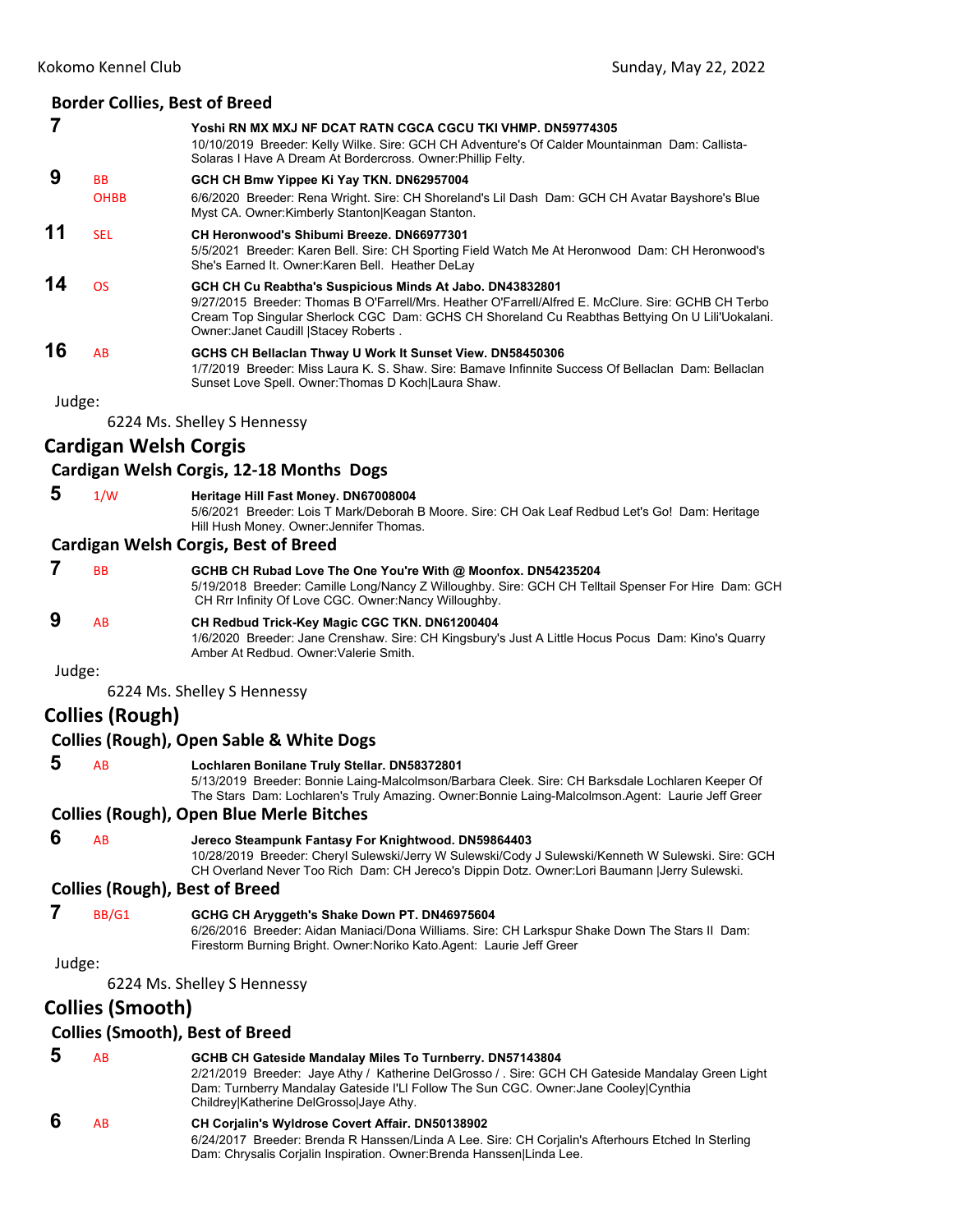#### **8** AB **GCH CH Calibre's Rolling In The Dough. DN54565503**

7/9/2018 Breeder: Susan Kaelin. Sire: GCHP CH Calibre's Key To The Fortune Dam: GCHB CH Calibre's Filthy Rich. Owner:Susan Kaelin.

Judge:

6224 Ms. Shelley S Hennessy

**Icelandic Sheepdogs**

## **Icelandic Sheepdogs, 12‐18 Months Dogs**

## **5** 1/W/OS **Vinlands Tryggur. DN65186101**

12/23/2020 Breeder: James L Hansen. Sire: GCH CH Hidow Sweetness Overload RN CA BCAT ACT1 CGC TKN Dam: Vinlands Ulfbehrta Kit. Owner:James Hansen.Agent: Neal Wells  **7** AB **Vali's Tuesday Afternoon At Pismo Beach RN CGC. DN65738002**

12/9/2020 Breeder: Leighanne Dauro. Sire: GCHS CH Isneista Alspora Snati Of Bayshore Dam: GCH CH Caradoc's Vali Singin' In The Rain. Owner:Leighanne Dauro|Cindy Iken.

#### **Icelandic Sheepdogs, Open Bitches**

| 1/W/BW | Vinlands Ulfbehrta Kit, DN41872402                                                                                                                    |
|--------|-------------------------------------------------------------------------------------------------------------------------------------------------------|
|        | 2/15/2015 Breeder: James L Hansen, Sire: CH Kross Gola Kelinn MX MXJ OF Dam: GCH CH Vinland's<br>Totty RN CGC. Owner: James Hansen. Agent: Neal Wells |
|        | the books Channels and Doctof Bussel                                                                                                                  |

#### **Icelandic Sheepdogs, Best of Breed**

- **8** BB/G3 **GCH CH Vali's Study In Scarlet. DN58124901** 4/11/2019 Breeder: Leighanne Dauro. Sire: CH Hasten Heartbreaker Dam: GCH CH Caradoc's Vali Singin' In The Rain. Owner:Leighanne Dauro.
- **10** SEL **GCH CH Pikatti's Hjarta Hildur. DN63493602**

7/21/2020 Breeder: Jenifer Brimmer. Sire: Stokk-Sels Bjorn Bangsi TKI Dam: CH Mombaccus Valykrja TKI. Owner:Kathy McGriff.Agent: Neal Wells

**12** AB **CH Pikatti's Hjarta Hrefna RN BCAT CGC. DN63493606** 7/21/2020 Breeder: Jenifer Brimmer. Sire: Stokk-Sels Bjorn Bangsi TKI Dam: CH Mombaccus Valykrja TKI. Owner:Kayla Stilger|Jenifer Brimmer.

Judge:

6224 Ms. Shelley S Hennessy

## **Miniature American Shepherds**

## **Miniature American Shepherds, Puppy (6‐9 Months) Bitches**

 **6** <sup>1</sup> **Heaven Sent Inherit The Promise. DN68827602**

9/24/2021 Breeder: Debbie Williams/Mary L Powell. Sire: GCH CH Legacy's Aces And Kings Dam: CH Kaprikorn Honor The Fallen. Owner:Mary L Powell|Debbie Williams |Kimberly R Humburg .

## **Miniature American Shepherds, Puppy (9‐12 Months) Bitches**

#### **8** <sup>1</sup> **Expressions' Anytime Anyplace. DN68870402**

7/19/2021 Breeder: KIMBERLY RENEE HUMBURG. Sire: CH Legacy's Major League Dam: Legacy's Hold Your Horses. Owner:Kimberly R Humburg .

### **Miniature American Shepherds, Bred‐By‐Exhibitor Bitches**

**10** 1/W **Expressions' Sweet Spot. DN65778803**

1/11/2021 Breeder: Kimberly R Humburg. Sire: CH Legacy's Over The Moon ACT1 Dam: CH Legacy's In The Zone. Owner: Kimberly R Humburg.

#### **Miniature American Shepherds, Open Bitches**

**12** 1/R **Woodridge "Let's Go Time's A Wastin'" CGCA TKI. DN60336402** 11/24/2019 Breeder: Sheila Hoskins/Gary Hoskins. Sire: GCHB CH Ashland's Anything Goes At Woodridge RN CGCA TKI Dam: Woodridge Lady Liberty In Red BN RI CGC. Owner:Evyenia Lawley|Sheila Hoskins.

## **Miniature American Shepherds, Best of Breed**

- **5** BB **GCHB CH Ashland's Anything Goes At Woodridge RN CGCA TKI. DN42769601** OHBB/OHG1 5/23/2015 Breeder: Ashley Badgett. Sire: CH Ashland's Bringing The Heat CM Dam: Ashland's Black Ice. Owner:Evyenia Lawley|Sheila Hoskins.  **7** SEL **CH Quail Ridge N 74 Ranch Cruzin In Blu SCN. DN63115105** 7/24/2020 Breeder: Jerry LeRoy/Theresa LeRoy/Michele Herbst. Sire: GCH CH Kadels-N-Mj's Blue Ain'T Your Color Dam: GCH CH Quail Ridge Malibu Babe. Owner:Christine Roeder. **14** OS **GCH CH Twoj's Sip 'N Tell TKA. DN60529111**
- 12/11/2019 Breeder: Jackie Parisek/Morgan Parisek. Sire: CH Twoj's Just An Opportunity Dam: CH Moonbaby's Can'T Keep A Secret. Owner:Jessica Simon|Jackie Parisek|Morgan Rotkowski.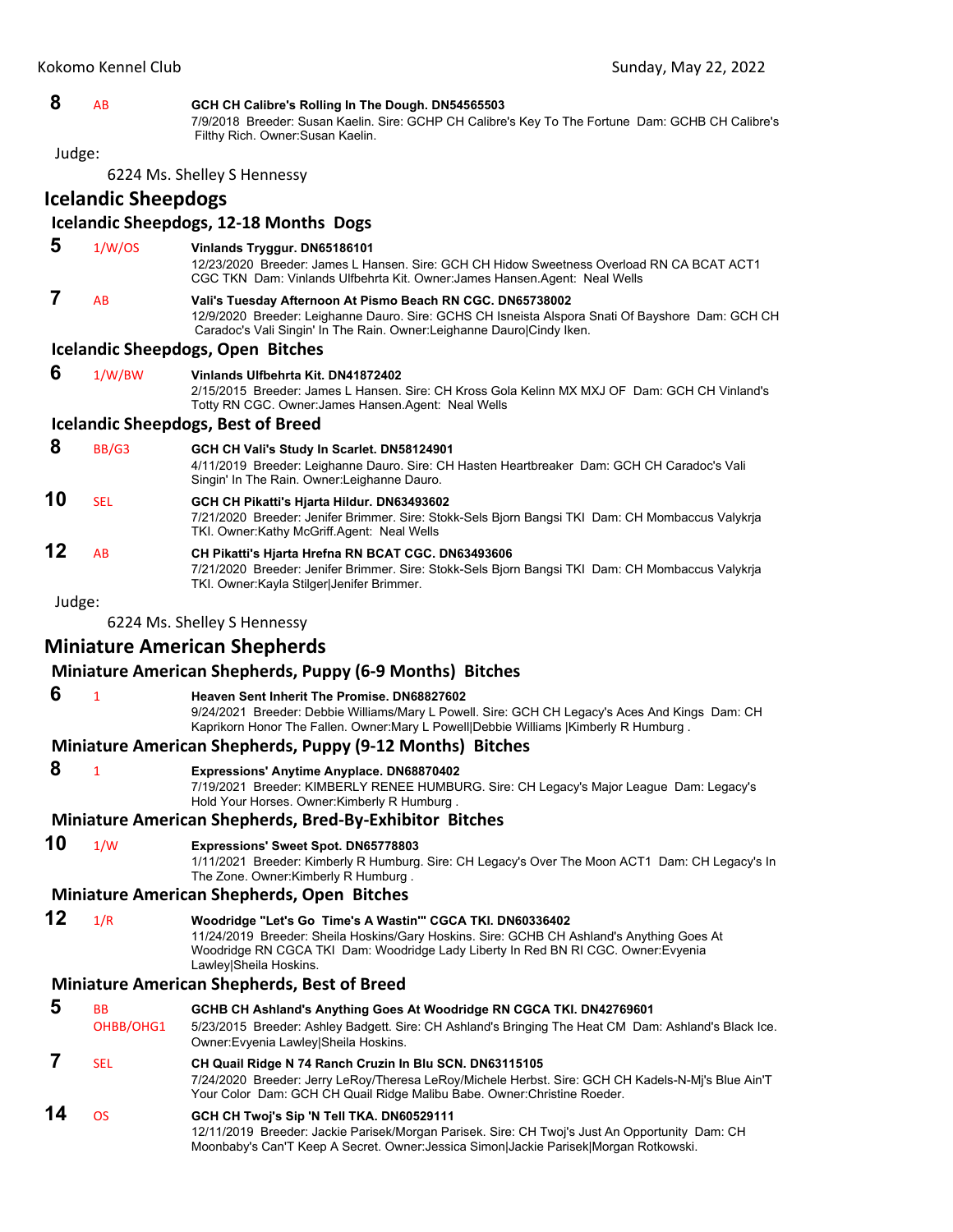6224 Ms. Shelley S Hennessy

## **Mudi Mudi, Best of Breed**

#### **6** BB **CH Datolya Of The Sporty Heroes CM DCAT. DN60727401**

OHBB 5/3/2019 Breeder: Adam-Bokeny Bernadett. Sire: Kiralytelki Zsugas Dam: Diny Bestagility. Owner:Theresa Stilger|Kayla Stilger.

Judge:

6224 Ms. Shelley S Hennessy

## **Norwegian Buhunds**

#### **Norwegian Buhunds, Best of Breed**

#### **5** BB **CH Windsong When You Wissh Upon A Star. DN58000704**

OHBB 5/31/2019 Breeder: Joy A Fowler/Richard T Fowler. Sire: GCHB CH Arnscroft Be A Sailors Son Di Dam: GCH CH Windsong I Would Di 4 U RI CGC. Owner:RICHARD T FOWLER|Joy A. Fowler|Adrianne L. Fowler.

Judge:

6224 Ms. Shelley S Hennessy

## **Pembroke Welsh Corgis**

#### **Pembroke Welsh Corgis, 12‐18 Months Bitches**

#### **6** AB **Heaven Scent's Spicy Jalepeno. DN66511002**

1/6/2021 Breeder: Lesa Daugherty. Sire: GCH CH Heaven Scent's Golden Glove Dam: Clayiew's The Lady Loves Caviar And Diamonds. Owner:Lesa Daugherty.

#### **Pembroke Welsh Corgis, Bred‐By‐Exhibitor Bitches**

 **8** AB **Heaven Scent's All The Right Moves. DN62851701**

4/25/2020 Breeder: Lesa Daugherty. Sire: GCHG CH Lionhart's All About Harry Dam: GCH CH Heaven Scent's Judgement Call CAA. Owner:Lesa Daugherty.

#### **Pembroke Welsh Corgis, Best of Breed**

|    | ΑR        | GCH CH Heaven Scent Forever Yours Faithfully SWN SCE SIA SEA. DN40647303<br>8/13/2014 Breeder: Lesa Daugherty/Dr. Carol A Ecker D.V.M Sire: GCH CH Ciregna Thats Amore Dam:<br>GCH CH Heaven Scent's Femme Fattal From Clayview SWA. Owner: Shirley J Belcher Lisa Daughtery. |
|----|-----------|-------------------------------------------------------------------------------------------------------------------------------------------------------------------------------------------------------------------------------------------------------------------------------|
|    | ΩS        | GCH CH Clayview Balnagowan Sherlock Knows CGC. DN52775401                                                                                                                                                                                                                     |
|    | OHBB/OHG2 | 1/21/2018 Breeder: Dr. Carol A Ecker D.V.M Sire: CH Maplecreek The Rocketeer Dam: Clayview<br>Cartias Wishin And Dreamin. Owner: Martha Hoyt Goings.                                                                                                                          |
| 10 | BB/G2     | GCHG CH Coventry Music Of The Night. DN44726506<br>10/10/0015 Based of Bill Oletter (Otercomment of the U.S. M.Bilton, D.V.M. (Belevel, October Ober OOLLOLL                                                                                                                  |

12/12/2015 Breeder: Bill Shelton/Steven Leyerly/Beckie Williams D.V.M./Deborah Salow. Sire: GCH CH Martindale Black Bart Dam: GCHS CH Alenclaud Vicenta. Owner:Jodi Geerlings Bill Shelton Steve Leyerly Beccie Williams.

Judge:

6224 Ms. Shelley S Hennessy

## **Polish Lowland Sheepdogs**

### **Polish Lowland Sheepdogs, Open Dogs**

 **5** 1/W **Ponwood's Woody. DN68860601**

1/1/2019 Breeder: Wolfgang Stamp/Barbara Bruns. Sire: Ponwood's Ustinov Dam: Lora Via Rivendall. Owner:Wolfgang Stamp|Barbara Bruns.Agent: Jody Paquette-Garcini

### **Polish Lowland Sheepdogs, Best of Breed**

 **7** BB/G4 **GCHB CH Ignacy Dobrana Para. DN61064501**

10/12/2019 Breeder: Jacek Filipiak/Marta Filipiak. Sire: Wrotycz Z Gangu Diugich Dam: Pastuszek Z Polanki Awaria. Owner:Magdalena Hirata|Margaret Korzeniowska.Agent: Ashley Waters

Judge:

6224 Ms. Shelley S Hennessy

## **Shetland Sheepdogs**

### **Shetland Sheepdogs, American Bred Dogs**

#### **5** 1/W/OS **Cascade's Titan Up At Alpenglo. DN61755701**

2/10/2020 Breeder: SueAnn M Dayton/Lisa Graser/Lloyd Graser. Sire: GCH CH Blue Heavens Lethal Weapon Dam: Blue Heavens Cristal. Owner:Karen Adams.